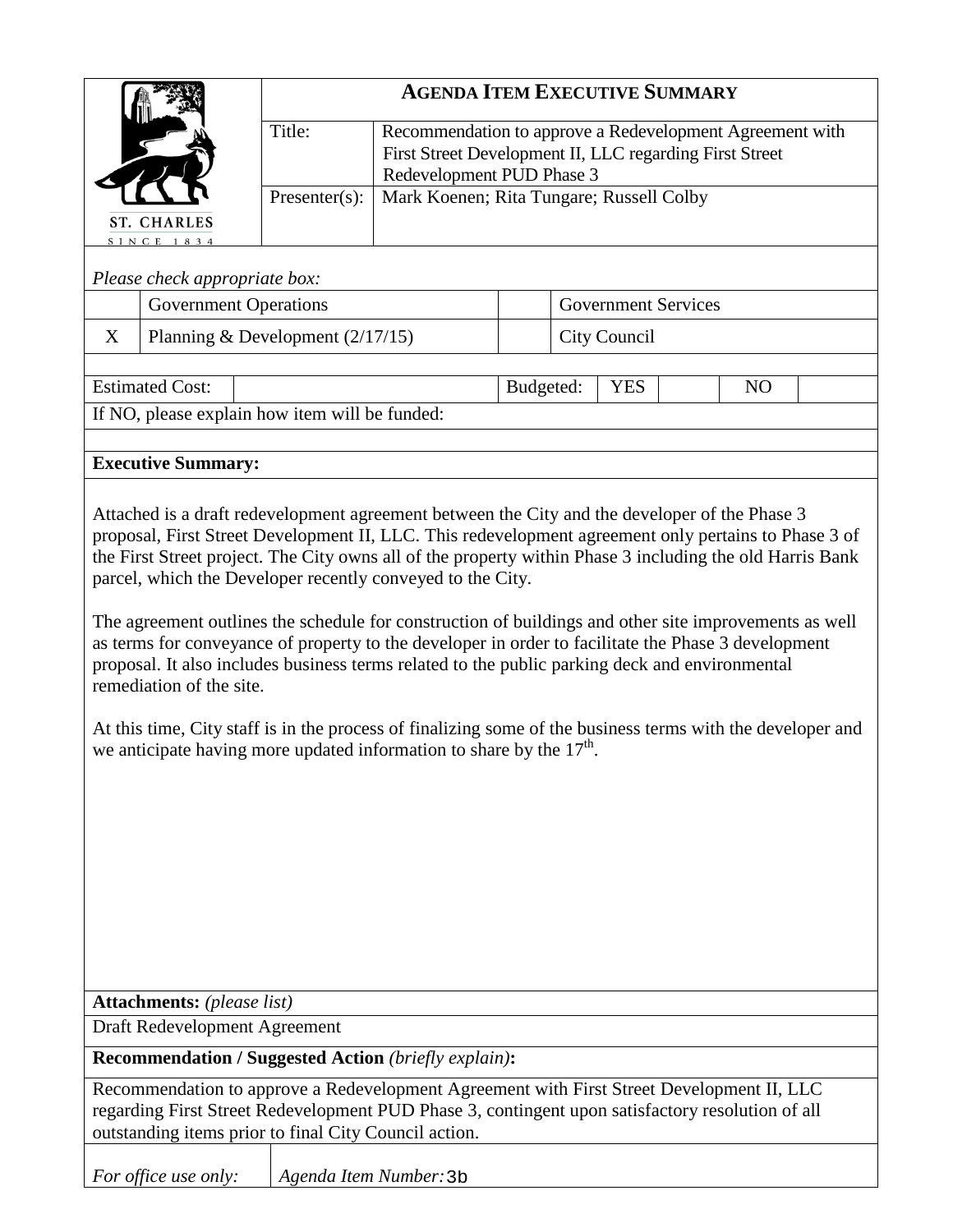## **CITY OF ST. CHARLES CENTRAL DOWNTOWN TAX INCREMENT FINANCING REDEVELOPMENT AGREEMENT (FIRST STREET PROJECT)**

THIS REDEVELOPMENT AGREEMENT (the "*Agreement*") is made and entered into this day of  $\qquad \qquad$ , 2015 ("*Effective Date*"), by and between the **CITY OF ST. CHARLES**, an Illinois municipal corporation (the "*City*"), and **STREET DEVELOPMENT II, LLC,** an Illinois limited liability company (the "*Developer*") (the City and Developer are hereinafter sometimes collectively referred to as the "*Parties*", and individually as a "*Party*").

## WITNESSETH:

WHEREAS, pursuant to the Tax Increment Allocation Redevelopment Act, as amended [65 ILCS 5/11- 74.4 -1 *et seq.* (2005 Illinois State Bar Ed.)] (the "*Act*"), the City has undertaken a program to qualify for redevelopment of certain property within the City and generally located and which is legally described in  $\overline{\text{Exhibit A}}$  and depicted in  $\overline{\text{Exhibit A-1}}$ , attached hereto and made a part hereof (the "*Redevelopment Project Area*"); and

WHEREAS, on \_\_\_\_\_\_\_\_\_\_\_\_\_\_\_\_\_\_\_\_, 2015, the Corporate Authorities of the City, after giving all notices and conducting all public hearings required by the Act, adopted the following ordinances:

Ordinance No. 2015-M-\_\_, entitled "An Ordinance of the City of St. Charles, Kane and DuPage Counties, Illinois, Approving a Tax Increment Redevelopment Plan and Redevelopment Project for the Central Downtown Redevelopment Project Area";

Ordinance No. 2015-M-\_\_, entitled "An Ordinance of the City of St. Charles, Kane and DuPage Counties, Illinois, Designating the Central Downtown Redevelopment Project Area Pursuant to the Tax Increment Allocation Redevelopment Act"; and

Ordinance No. 2015-M-\_\_, entitled "An Ordinance of the City of St. Charles, Kane and DuPage Counties, Illinois, Adopting Tax Increment Allocation Financing for the Central Downtown Redevelopment Project Area."

WHEREAS, the City owns in fee simple that certain real property located within the Redevelopment Project Area and legally described in Exhibit B and depicted in Exhibit B-1, attached hereto and made a part hereof (the "*City Property*"); and

 WHEREAS, the City, pursuant to the terms of this Agreement, shall convey to the Developer, on a phase-by-phase basis, certain portions of the City Property, as legally described in Exhibit C and depicted in Exhibit C-1, attached hereto and made a part hereof (the "*Conveyed Property*"), anticipated to be in three (3) phases (each, a "*Phase*"); and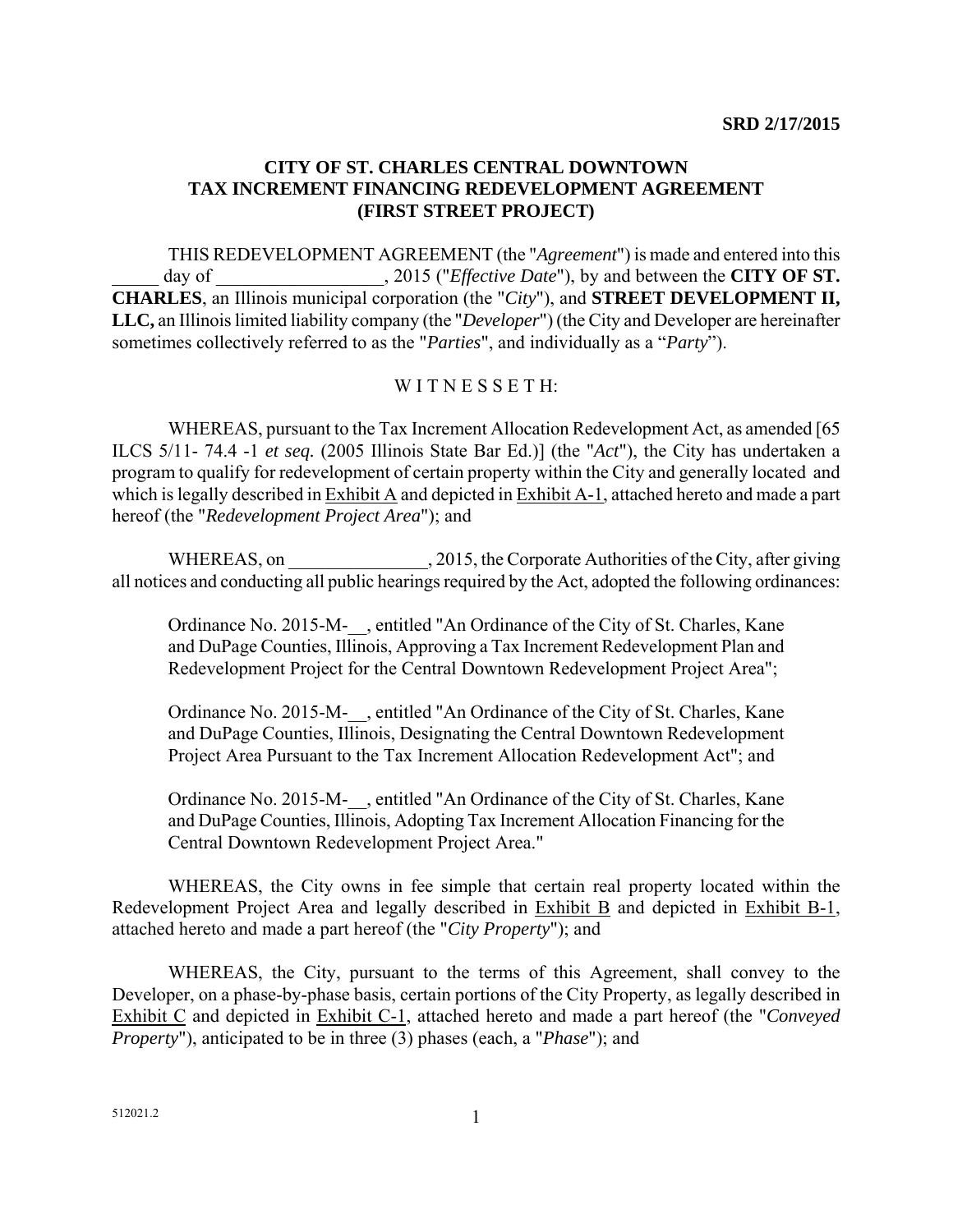WHEREAS, the Developer, pursuant to the terms of this Agreement, shall develop the Conveyed Property, on a phase-by-phase basis, by developing:

- Phase 1: a mixed use retail/office building, with private underground parking;
	- a City-owned public parking deck with 110 spaces;
- Phase 2: a mixed use retail/residential building, with private underground parking; and
- Phase 3: a mixed use retail/residential building, with private underground parking;

all with associated landscaping and streetscape ("*Project*"), which Project is intended to be developed in substantial conformance with the site plan prepared by County Engineers, Inc., dated

\_\_\_\_\_\_\_, 2015 which is attached hereto and incorporated herein as Exhibit D-1 (the "*Site Plan*") and the scope of project which is attached hereto and incorporated herein as Exhibit D-2 (the "*Scope of Project*"); and

WHEREAS, except to the extent already secured, the Developer shall make such applications for zoning and other relief as may be necessary to permit the Property to be properly zoned and to otherwise cause to be secured such other entitlements as may be necessary or convenient so as to permit the development of the Property with the Project, in substantial conformance with the Site Plan and the Scope of Project, including any conditions attendant thereto, including but not limited to Ordinance No. \_\_\_\_\_\_\_, approving a\_\_\_\_\_\_\_\_\_\_\_\_\_\_\_\_\_\_\_ for the Project, pursuant to the plans and renderings referenced in said ordinance and attached hereto as Exhibit D-3, and made a part hereof (hereinafter, the "*Governmental Requirements*"); and

WHEREAS, the Project shall be constructed in strict accordance with the phasing time frames set forth in Exhibit E ("*Construction Phasing Schedule*"); and

WHEREAS, to facilitate the development and construction of the Project and subject to and in accordance with the terms of this Agreement, the City agrees to convey the Conveyed Property to the Developer and reimburse the Developer for certain Redevelopment Project Costs (as hereinafter defined) that the Developer incurs, or has incurred, in connection with the development and construction of the Project; and

WHEREAS, in connection with the commitment of the Developer to develop and construct the Project, the City intends to construct certain City Public Improvements, the direct and indirect costs of which are eligible for reimbursement pursuant to the Act; and

WHEREAS, the Project shall be developed and constructed in accordance with all City codes, ordinances and regulations, as applicable to the plans and specifications to be approved by the City and any other appropriate governmental authorities having jurisdiction over the Project in accordance with the Site Plan, the Scope of Project and Governmental Requirements; and

WHEREAS, the Developer represents and warrants to the City, and the City finds, that, but for the assistance to be provided by the City to the Developer pursuant to the Act, the Project would

 $512021.2$  2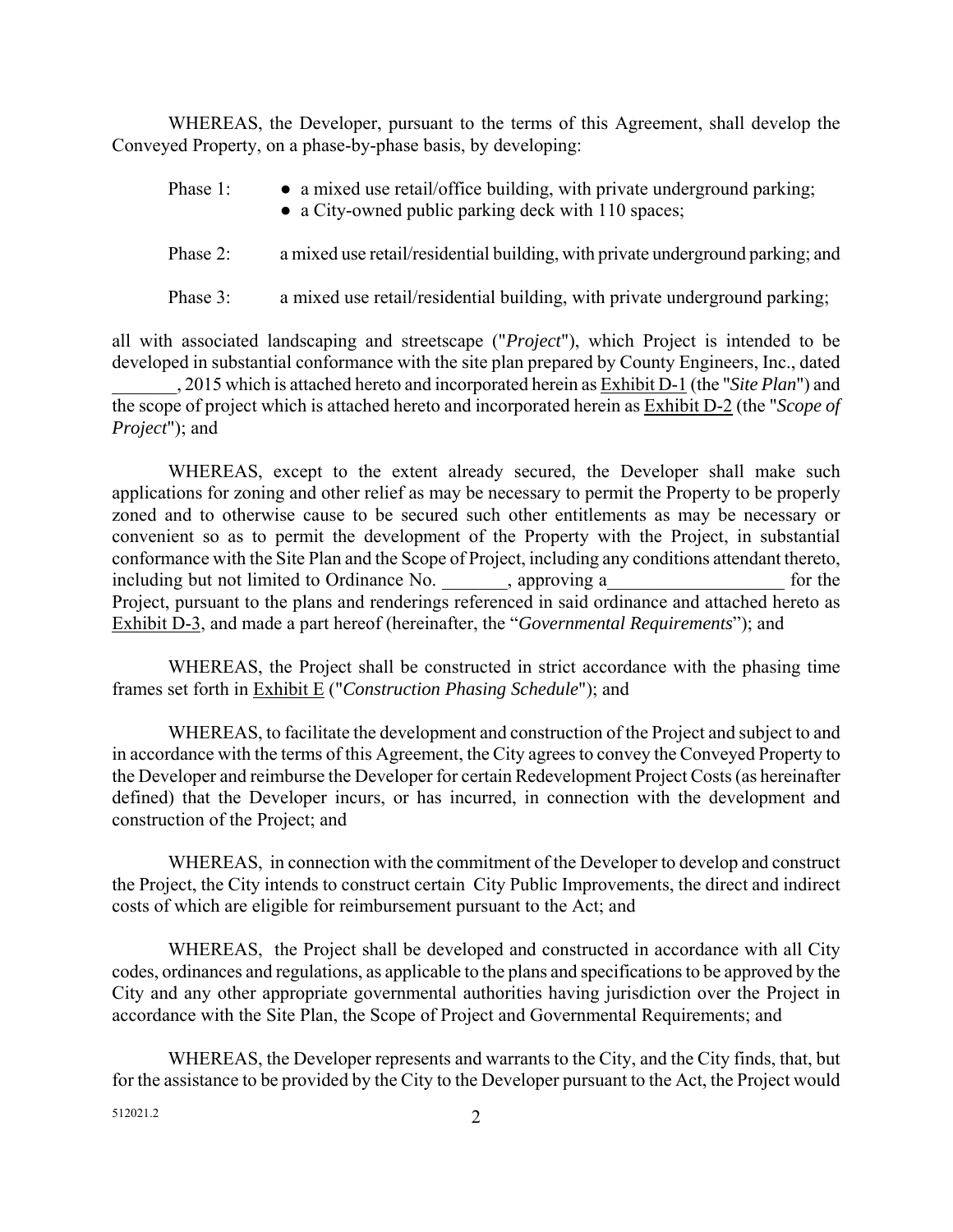not be economically viable or eligible for the private financing necessary for its completion and, concomitantly, the Developer would not develop and construct the Project; and

WHEREAS, pursuant to 65 ILCS 5/11-74.4(c), the City published on February 14, 2015 and republished on February 18, 2015 a notice requesting alternate proposals for the redevelopment of the City Property; and

WHEREAS, the City did not receive any alternate proposals to redevelop the City Property; and

WHEREAS, this Agreement has been submitted to the Corporate Authorities of the City for consideration and review, and the Corporate Authorities have taken all actions required to be taken prior to the approval and execution of this Agreement in order to make the same binding upon the City according to the terms hereof; and

WHEREAS, the Corporate Authorities of the City, after due and careful consideration, have concluded that the development and construction of the Project as provided for herein will further the growth of the City, facilitate the redevelopment of the Redevelopment Project Area, improve the environment of the City, increase the assessed valuation of the real estate situated within the City, foster increased economic activity within the City, increase employment opportunities within the City, upgrade public infrastructure within the Redevelopment Project Area, and otherwise be in the best interests of the City by furthering the health, safety, morals and welfare of its residents and taxpayers.

NOW, THEREFORE, in consideration of the foregoing and of the mutual covenants and agreements herein contained, and other good and valuable consideration, the receipt and sufficiency of which are hereby acknowledged, the City and the Developer do hereby agree as follows:

#### **ARTICLE I. RECITALS PART OF AGREEMENT**

The representations, covenants and recitations set forth in the foregoing recitals are material to this Agreement and are hereby incorporated into and made a part of this Agreement as though they were fully set forth in this Article I.

#### **ARTICLE II**. **MUTUAL ASSISTANCE**

The Parties agree to take such actions, including the execution and delivery of such documents, instruments, petitions and certifications (and, in the case of the City, the adoption of such ordinances and resolutions), as may be necessary or appropriate, from time to time, to carry out the terms, provisions and intent of this Agreement and to aid and assist each other in carrying out such terms, provisions and intent.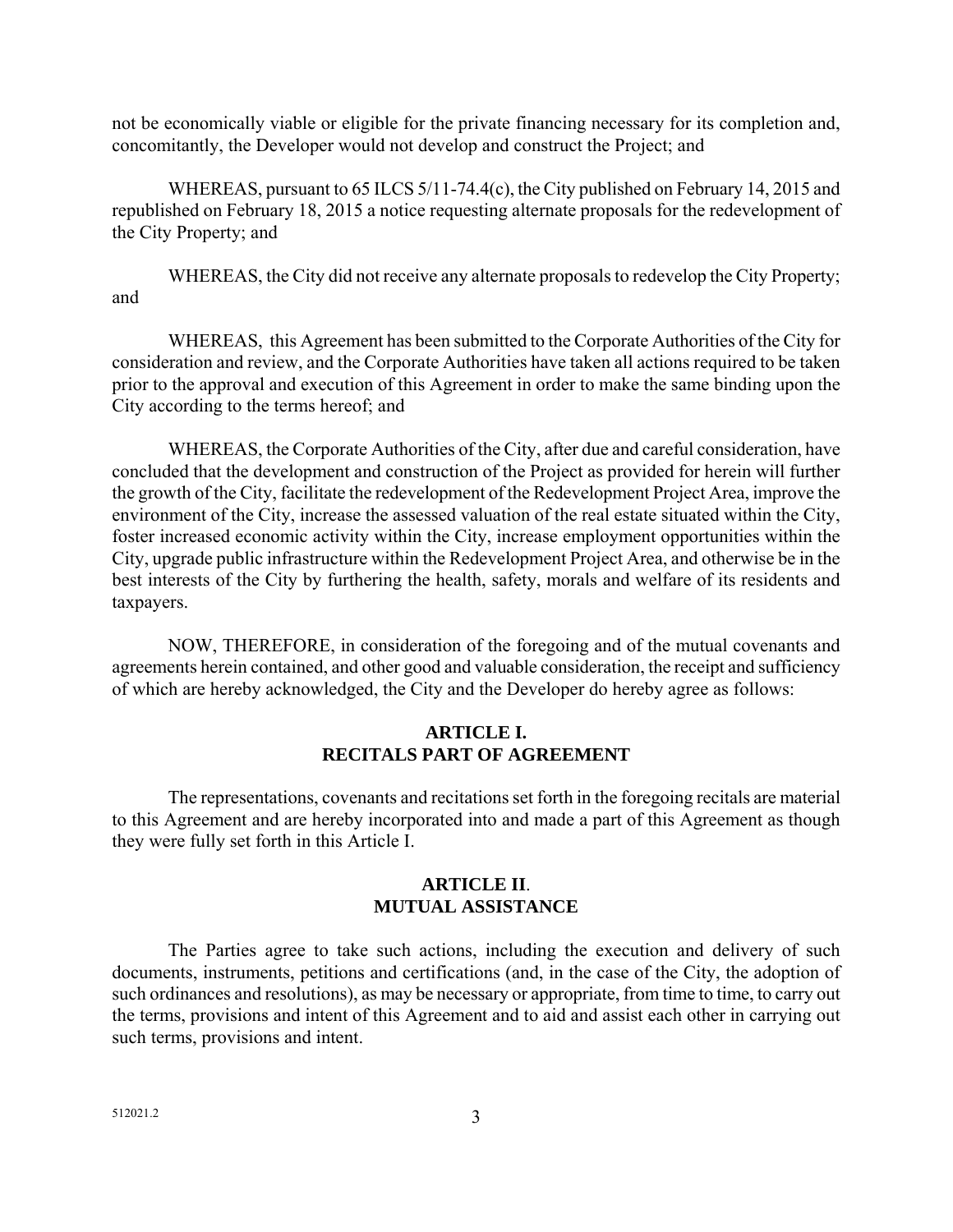Further, provided the Developer is in compliance with this Agreement, the City agrees that it shall not revoke or amend the Redevelopment Plan or the ordinances adopted by the City relating to the Redevelopment Plan and Project or this Agreement if such revocation or amendment would prevent the development of the Project by the Developer in accordance with this Agreement and the exhibits appended hereto. The Parties shall cooperate fully with each other in seeking from any or all appropriate governmental bodies (whether federal, state, county or local) any necessary permits, entitlements and approvals required to develop and construct the Project.

In addition, the City reserves the right, but does not have the obligation, to maintain at City's expense, an on-site representative at the Project to monitor the construction of the Project. Developer agrees to provide safe access to the Project, including without limitation, access to inspect all portions of the construction of the Project, of the site's work and work in progress. This on-site representative shall not interfere with any construction work and shall comply with all safety standards and other job-site rules and regulations of Developer. The City's on-site representative is an inspector only. The on-site representative shall make only such communications with Developer and the general contractor as are reasonably necessary to enable such on-site representative to conduct its investigations. The foregoing shall not limit the authority of the City to enforce any applicable City regulations.

#### **ARTICLE III. OBLIGATIONS OF THE PARTIES**

3.1 **Developer Obligations and Agreements.** In consideration of the substantial commitment of the City to the redevelopment of the Redevelopment Project Area pursuant to the Redevelopment Plan and its commitments contained in this Agreement, the Developer has fulfilled, or shall fulfill, the following obligations:

- (A) The Developer has advanced, shall hereafter advance, or shall cause other parties to advance the funds necessary to construct and complete each Phase of the Project that Developer undertakes to complete.
- (B) The Developer has secured, or shall hereafter secure or cause to be secured, all required permits and approvals necessary to construct and complete each Phase of the Project that Developer undertakes to complete.
- (C) To the extent the Developer undertakes construction of a particular Phase, the Developer shall develop, construct and complete such particular Phase, and any subsequent Phase of the Project undertaken in accordance with the terms and provisions of this Agreement.
- (D) The Developer shall construct the public improvements (the "*Developer Public Improvements*") as set forth in Exhibit F-1, attached hereto and made a part hereof. The City shall pay the Developer the actual construction costs of the Developer Public Improvements, but in no event shall the City pay the Developer, in aggregate, more than the aggregate construction costs of the Developer Public Improvements set forth in Exhibit F-1. In the event the aggregate construction costs of the Developer Public Improvements exceed the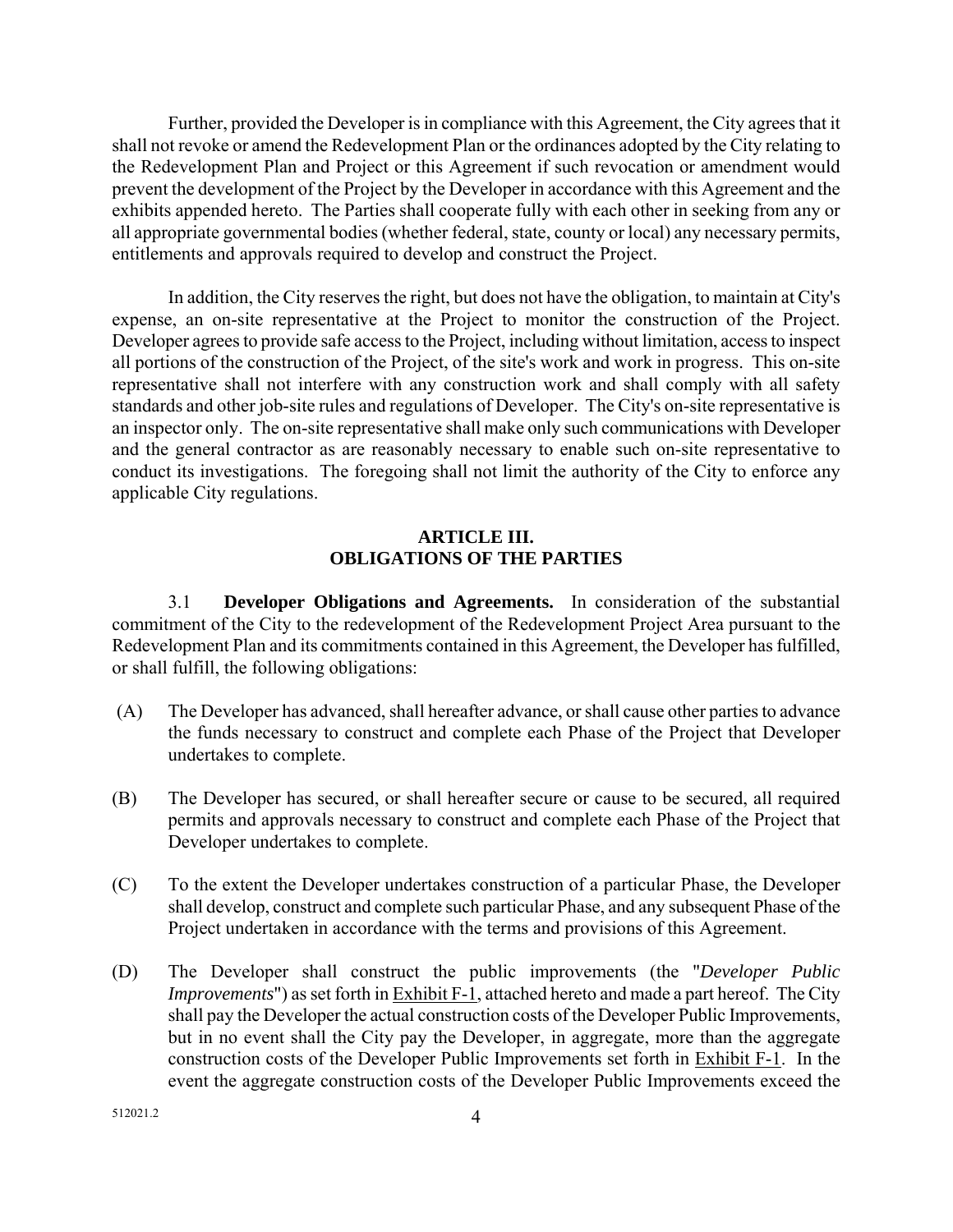aggregate construction costs set forth in  $Exhibit F-1$ , the Developer shall be solely responsible for paying any and all such additional costs above and beyond the amounts set forth in Exhibit F-1. The Developer Public Improvements shall be constructed in accordance with the plans and specifications jointly prepared, reviewed and approved by the City and Developer. The Developer shall construct the Developer Public Improvements in accordance with the Construction Phasing Schedule set forth in Exhibit E. The City shall make payments to the Developer for the Developer Public Improvements actually constructed, regardless of whether said construction is partially or Substantially Complete (as hereinafter defined) during each phase of construction, as provided for in this Agreement. Such payments shall be made in accordance with Section 5.3 of this Agreement upon the Developer's submittal of a Reimbursement Application as provided in Exhibit H, attached hereto and made a part hereof.

(E) So long as the Developer is constructing any Phase of the Project which is not Substantially Complete (as hereinafter defined), Developer shall require its general contractor, or if there is none, then at its own expense, to obtain and maintain, subject to the requirements of Section 9.14 hereof, comprehensive general liability, workmen's compensation and automobile/vehicle liability insurance for the Project, and shall cause City to be named as an additional insured party, with all the rights of a primary insured, on such insurance policies, except that on the workmen's compensation insurance, the Certificate of Insurance shall include a waiver of subrogation in favor of the City. Said insurance policies shall be issued in an amount not less than Five Million Dollars (\$5,000,000.00) combined single limit for bodily injury, personal injury or death and property damage with respect to any single occurrence or, in the case of workmen's compensation insurance, as required by statute and each of said policies shall further provide for not less than thirty (30) days prior written notice to the City and the Developer before such policies may be materially changed, modified or canceled. Prior to commencement of any work on the Project, the Developer shall provide the City with appropriate certificates of insurance and copies of such policies when issued. The Developer shall keep in force at all times completed value builders risk insurance, against risks of physical loss, including collapse, covering the total value of the building and contents including the work performed and equipment, supplies and materials furnished for each Phase of the Project as shall be on any part of the Project site from time to time. Should the City receive notice that premiums needed to maintain in force any of the required insurance policies have not been paid, the City shall notify the Developer of the receipt of said notice. If the Developer shall fail to promptly pay any such required premium, the City may, but shall not be required to, pay the premiums due during any cure period afforded in such notice. If the City shall pay any premium due on any of the required policies of insurance, the amount of the premiums paid by the City shall constitute a debt owed by the Developer to the City and the City shall be entitled to deduct the amount of the premiums from any amounts due the Developer under this Agreement. The Developer's failure to pay any premiums on any policy of insurance required hereunder shall constitute an event of default and shall remain so irrespective of whether the City shall elect to pay such premiums on behalf of the Developer. The Developer may cure said default if it promptly repays the City for the amount of the premiums paid by the City. If not promptly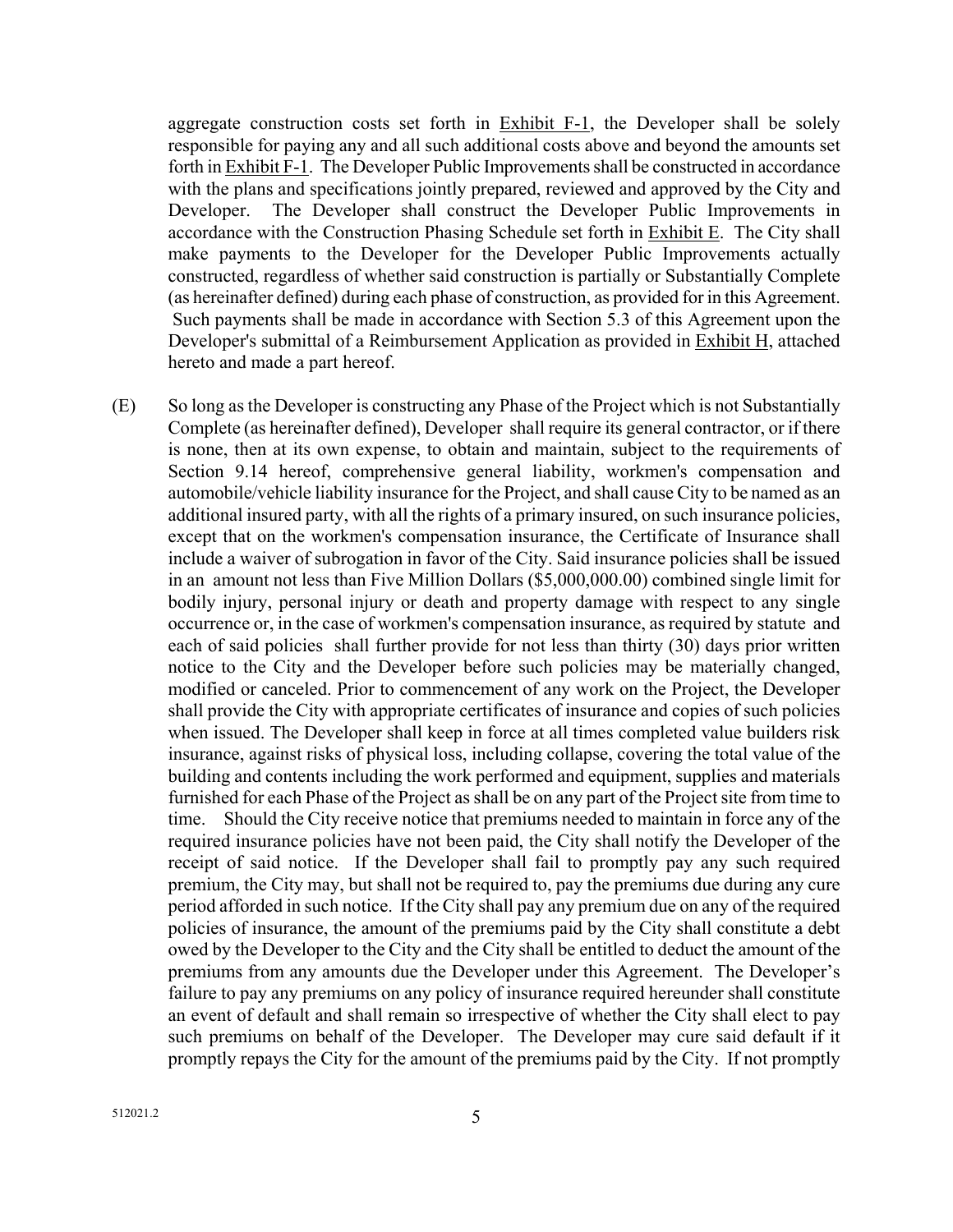repaid, the City shall have the right to terminate this Agreement in accordance with the terms hereof.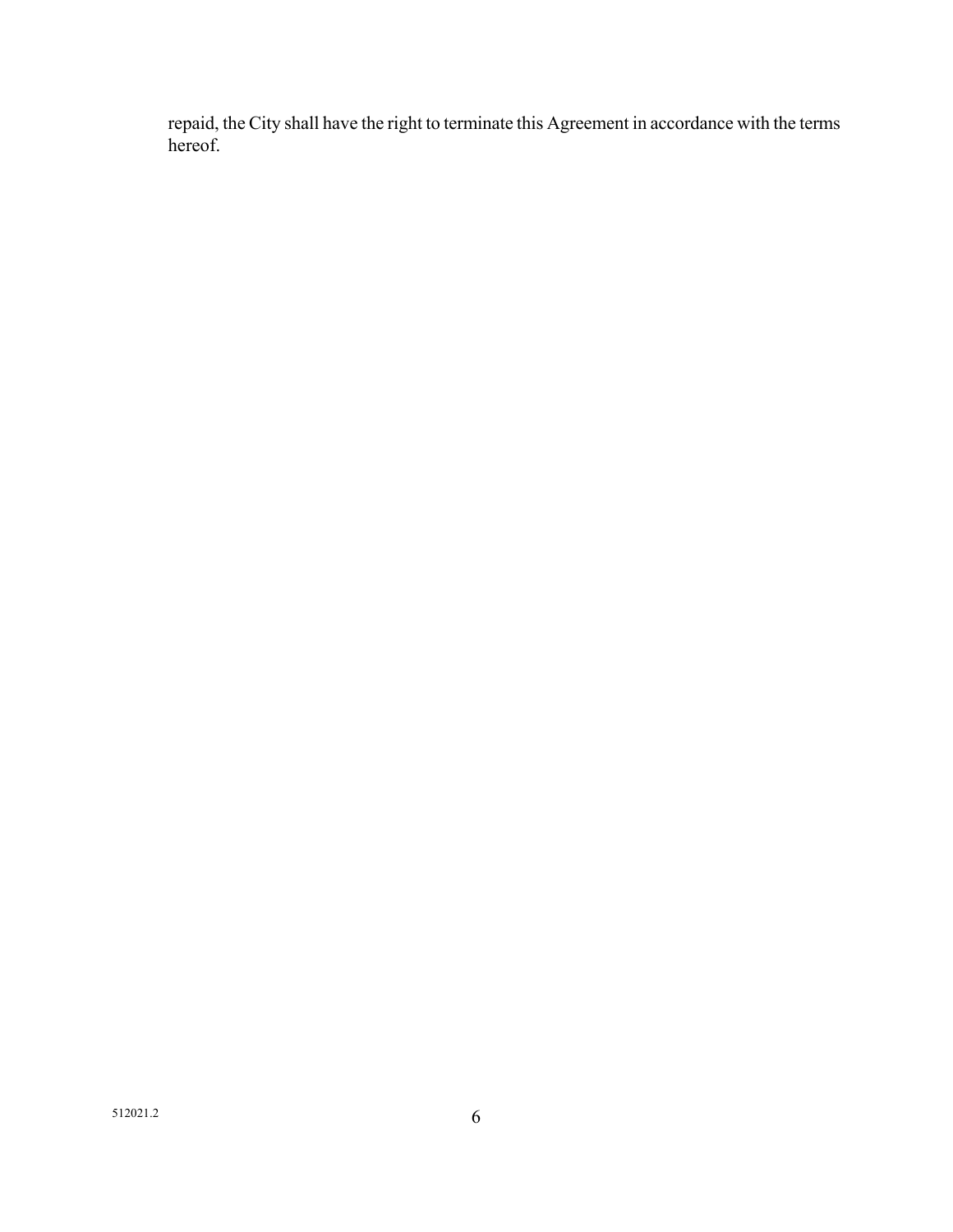(F) The Developer agrees to and shall indemnify, defend and hold harmless the City, its elected officials, officers, representatives, assigns, servants, consultants, agents, attorneys and employees from any and all liability, claims, damages, expenses, actions and costs of actions, in law or equity (including reasonable attorney's fees and costs, and reasonable attorney's fees and costs on appeal), of any kind and nature, arising or growing out of or in any way connected with the Developer's construction, operation, duties, obligations and responsibilities under the terms of this Agreement or any Phase of the Project, including but not limited to the matters pertaining to hazardous materials and other environmental matters resulting from Developer's activities, and any of its contractors, agents, assigns, servants, employees, customers, patrons or invitees, or arising out of or in any way connected with the operation or conduct of the Developer hereunder or in any way related to this Agreement. The Developer shall, at its own expense, appear, defend and pay all reasonable charges of attorneys and all costs and other expenses arising therefrom or incurred in connection therewith, and, if any judgment shall be rendered against the City, its elected officials, officers, representatives, assigns, servants, consultants, agents and employees, the Developer shall, at its own expense, satisfy and discharge the same. Each party shall give prompt written notice to the other of the assertion or commencement of any claim, demand, investigation, action, suit or other legal proceeding for which indemnity is, or may be, sought hereunder however, this notice requirement shall not apply to any claim, demand, investigation, action, suit or other legal proceeding in which the parties are litigating claims against each other. The Developer shall have the right and obligation to assume, at its own expense, the defense or settlement of any third party claim, demand, investigation, action, suit or other legal proceeding for which it is obligated to provide indemnity hereunder; provided, however, that the Developer shall not settle or compromise any such claim, demand, investigation, action, suit or other legal proceeding without the City's prior written consent thereto, which consent shall not be unreasonably withheld, conditioned or delayed unless the terms of such settlement or compromise unconditionally discharge and release the City, its elected officials, officers, representatives, assigns, servants, consultants, agents and employees from any and all liabilities and obligations thereunder and do not involve a remedy other than the payment of money by the Developer. Notwithstanding the foregoing, the Developer may not assume or control the defense if the named parties to a third party claim (including any impleaded parties) include both the Developer and the City and representation of both parties by the same counsel (in such counsel's reasonable determination) would be inappropriate due to actual or potential differing interests between them, in which case the City shall have the right to defend the third party claim and to employ counsel reasonably approved by the Developer, and to the extent the matter is determined to be subject to indemnification hereunder, the Developer shall reimburse the City for the reasonable costs of its counsel. If the Developer does not assume liability for and the defense of a third party claim pursuant to this Section 3.1(F) the City shall have the right (i) to control the defense thereof and (ii) if the City shall have notified the Developer of the City's intention to negotiate a settlement of the third party claim (at the Developer's expense to the extent the matter is determined to be subject to indemnification hereunder), which notice shall include the material terms of any proposal settlement in reasonable detail, unless the Developer shall have notified the City, in writing, of the Developer's election to assume liability for and the defense of the third party claim within ten (10) days after receipt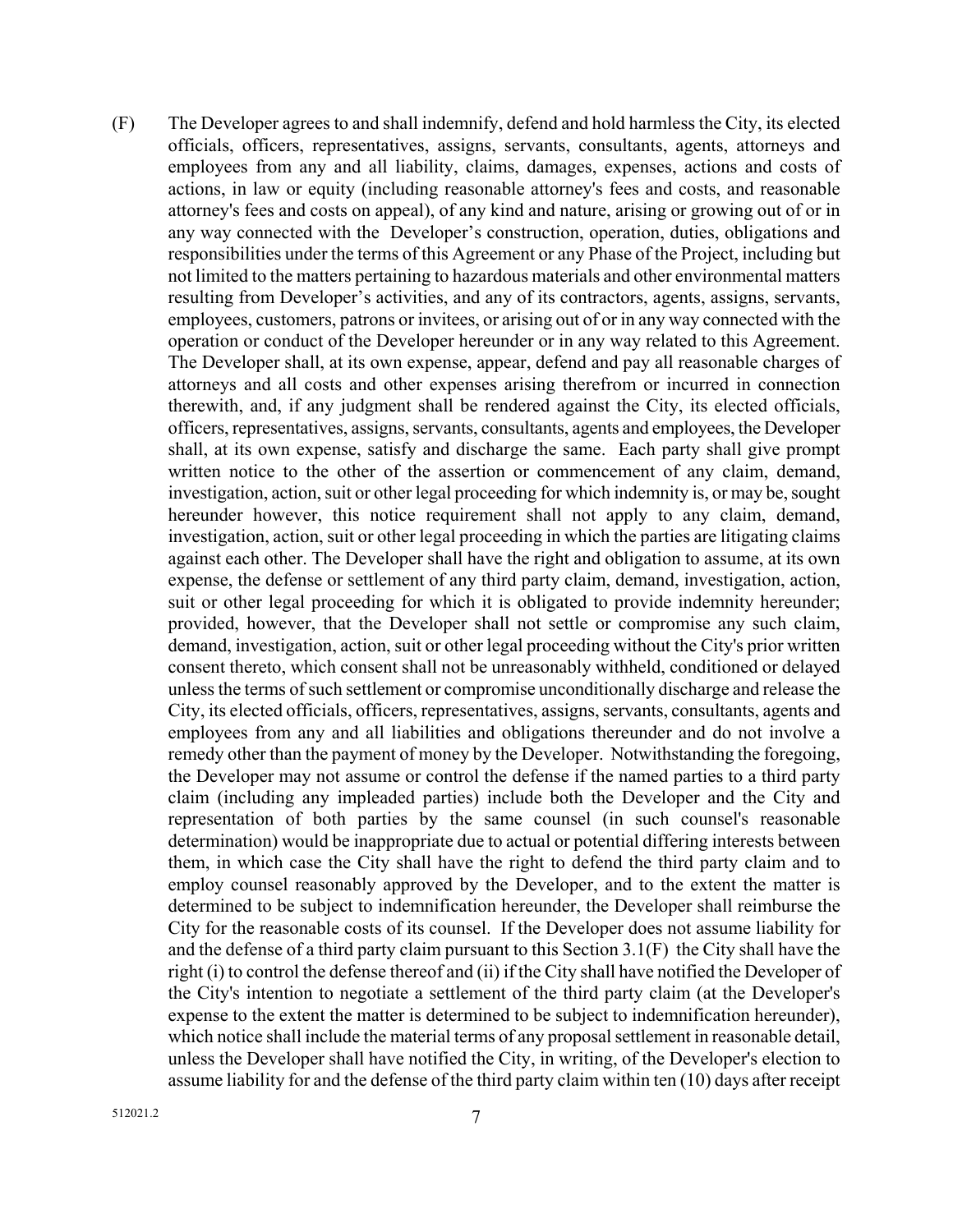of such notice, and the Developer promptly thereafter shall have taken appropriate action to implement such defense the City shall have the right to settle such third party claim. The City shall not be entitled to settle any such third party claim pursuant to the preceding sentence without the Developer's prior written consent unless the terms of such settlement include an unconditional release of the Developer by the third party claimant on account thereof. Notwithstanding the foregoing, the City at all times shall have the right, at its option and expense, to participate fully in the defense or settlement of such claim, demand, investigation, action, suit or other legal proceeding. The Developer and the City shall cooperate fully in defending or settling any third party claim, demand, investigation, action, suit or other legal proceeding, and the defending or settling party shall have reasonable access to the books and records and personnel of the other party that are relevant to such claim, demand, investigation, action, suit or other legal proceeding. No indemnification shall be required to be made by Developer under this Section 3.1(F) until the aggregate amount of the damages incurred by the City, other than attorneys' fees and court costs, exceeds \$10,000.00 (the "Deductible"), and then indemnification shall only be required to be made by the Developer to the extent that such damages exceed the Deductible. The Developer shall have no indemnification, except as otherwise provided for in Section 3.2(F), for hazardous materials or other environmental matters in existence as of the date of this Agreement and not directly identified and cited in the Huff & Huff Incorporated reports that have been delivered to Developer or the City by Huff & Huff Incorporated, including but not by way of limitation the letter report dated January 17, 2015.

- (G) The Developer agrees to secure and pay for each building permit, occupancy permit, utility connection permit inspection or other required City, County, State, Federal or other regulatory body permit and fees, if applicable, which are then in effect and as required for each structure to be constructed or located in each Phase of the Project. Any City permits, including but not limited to occupancy permits, utility inspection permits and inspections shall be secured and paid in accordance with those amounts and terms as provided for in the St. Charles Municipal Code, as may be amended from time to time.
- (H) The Developer represents and warrants that it shall not cause or permit any mechanic's liens or other lien claims to remain against the Project, or any Phase or part thereof, or the Tax Allocation Fund, as defined in Section 5.2(A), for labor or materials furnished in connection with demolition, site preparation, development, construction, additions, modifications, improvements or any other matter which might give rise to lien rights against the Project, the Property or any Phase or part thereof or the Tax Allocation Fund, as defined in Section 5.2(A). Notwithstanding the foregoing, the Developer shall be entitled to defend, prosecute or settle, as the case may be in a timely and commercially reasonable manner, any claims for mechanic's liens, other liens, claims or causes of action relating to allegedly defective or incomplete work, provided that the City shall not be required to contribute to such settlement. Subject to the foregoing, and subject to Section 9.14 hereof, the City shall have the right of offset to utilize any monies otherwise owed to or entitled by Developer (not otherwise earned but unpaid) under this Agreement to settle or satisfy any such claims and the Developer hereby agrees and covenants to indemnify, defend and hold harmless the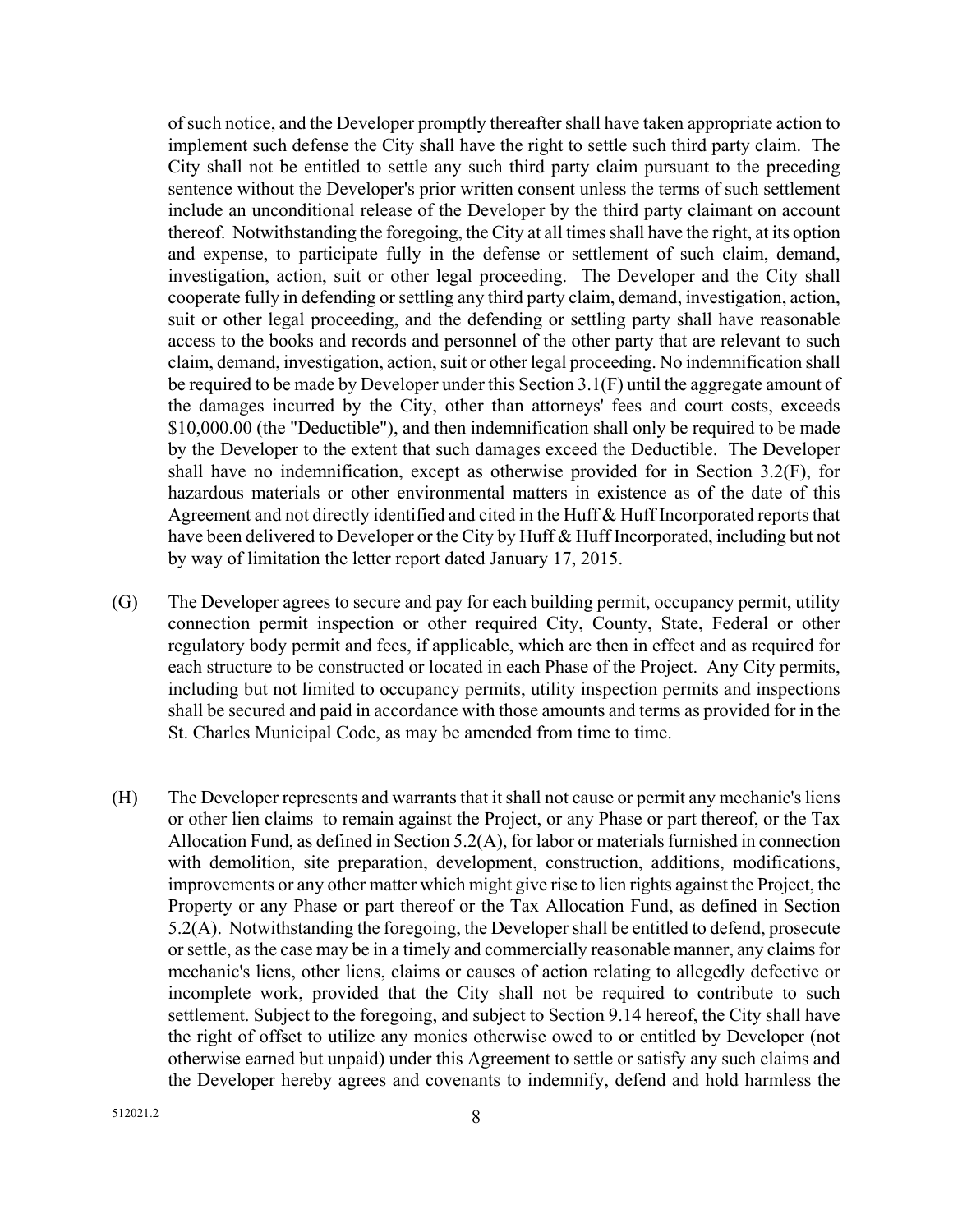Indemnified Parties, (including the payment of reasonable attorneys' fees and costs and expenses) from and against any such liens, claims or causes of action as may be asserted against the Project, the Property or any Phase or part thereof or the Tax Allocation Fund.

- (I) Upon reasonable notice, the City Representative (as hereinafter defined), or his designee, shall have access to all portions of the Project during reasonable times for the term of this Agreement. Upon reasonable notice, any City Representative (as hereinafter defined), or his designee, shall have access to all books and records relating to the private financing of the Project, the Property or any Phase thereof and the Redevelopment Project Costs with respect thereto, including but not limited to the Developer's closing documents, financing commitments, loan statements, general contractor's and contractor's sworn statements, general contracts, subcontracts, purchase orders, waivers of lien, paid receipts and invoices. These records shall be kept and maintained at the Developer's offices within the City and shall be available for inspection, audit and examination. The Developer shall incorporate this right to inspect, audit and examine all books and records in all contracts entered into by the Developer with respect to the Redevelopment Project Costs.
- (J) To the extent required by law, the Developer agrees to pay, and to contractually obligate and cause any and all general contractors and subcontractors to pay, the prevailing rate of wages as established by the City, from time to time, when constructing the Developer Public Improvements or the City Development Public Improvements (as hereinafter defined).
- (K) The Developer represents, warrants and covenants that no member, official, officer, or employee of the City, or any commission or committee exercising authority over the Project, the Redevelopment Project Area, or the Redevelopment Plan, or any consultant hired by the City or the Developer with respect thereto, owns or controls or has owned or controlled any interest, direct or indirect, in the Developer's business, the Project, or any portion of the Property, or will own or control any interest in the Developer's business or the Project, and that this Agreement and issuance and delivery of any bonds will not violate Section 5/11- 74.4-4(n) of the Act.
- (L) The Developer agrees to comply with the fair employment/affirmative action principles contemplated by the Act and the Redevelopment Plan, and in accordance with all applicable federal, state and municipal regulations.
- (M) The Developer shall cooperate with the City and provide the City with the information in Developer's possession or control required and necessary under the Act to enable the City to comply with the Act and its obligations under this Agreement.
- (N) The Developer shall use its best efforts to utilize vendors located within the City of St. Charles and to employ persons residing within the City of St. Charles.

3.2 **City Obligations and Agreements**. In consideration of the substantial commitment of the Developer to the development and construction of the Project, the City, subject to Section 3.3 below, agrees and covenants with the Developer as follows: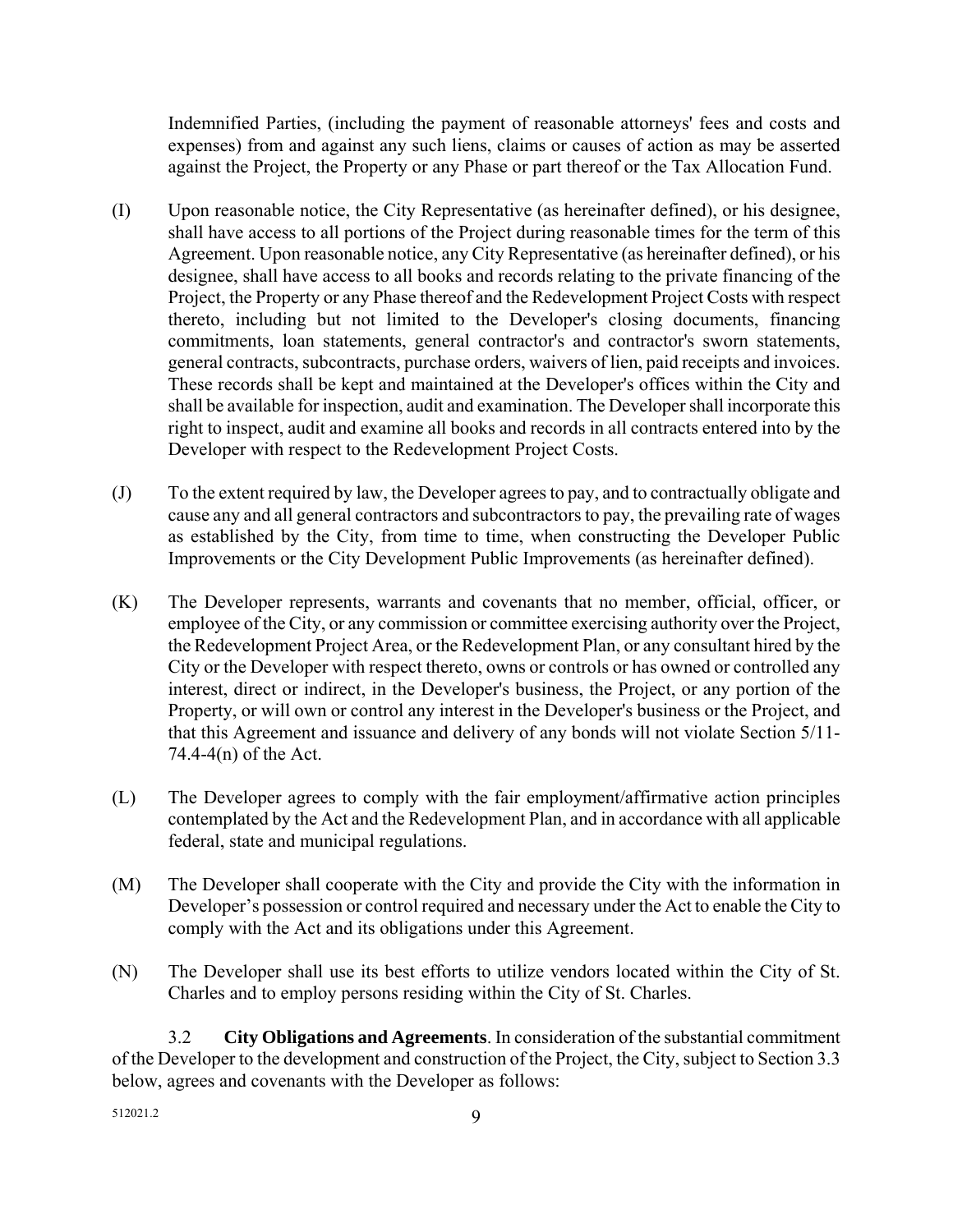- (A) Subject to the prior satisfaction of the pre-conditions contained in Section 3.3 below and Developer's obligations contained in this Agreement, the City shall convey the Conveyed Property in Phases to the Developer in accordance with Article VI below.
- (B) Except as provided for herein, the City shall construct and pay for certain public developments ("*City Development Public Improvements*"), as substantially set forth in Exhibit F-2, attached hereto and made a part hereof, pursuant to the plans and specifications prepared by the City and pursuant to the Governmental Requirements. The City's obligation to pay for the City Development Public Improvements shall be limited to actual costs but shall not exceed the allocated amounts indicated and set forth on Exhibit F-2. The City's obligation to construct the City Development Public Improvements shall be as follows:
	- (i) within 30 days after the conveyance of the portion of the Conveyed Property to the Developer for a particular Phase, the Developer shall provide the City with a cost estimate and schedule for construction of the City Development Public Improvements for that Phase, including a Developer's construction management fee of  $5\%$ ;
	- (ii) if the Developer's estimate exceeds the budget amounts in Exhibit F-2 for that Phase, the City and Developer shall cooperatively work for an additional 15 days after the 30 day period provided in Section 3.2(C) (i) above to reduce the cost to comply with the budget amount as provided in Exhibit F-2 for that Phase;
	- (iii) prior to expiration of the 15 day period as provided in Section 3.2(C) (ii) above the City, in its sole and absolute discretion, shall determine the scope of work for the City Development Public Improvements for that Phase but in no event shall the scope of work so determined by the City for that particular Phase be for less than 80% of the dollar amounts provided in Exhibit F-2 for that Phase;
	- (iv) within 30 days of the 15 day period, as provided in Section 3.2(C) (ii) above the Developer shall submit to the City a revised cost estimate and schedule to the City based on the City's determination in (iii) above;
		- (a) within 15 days thereafter, the City shall have the sole and exclusive right to approve the Developer's estimate and award the City Development Public Improvement work for that particular Phase to Developer, pursuant to the scope of work prepared by the City; or
		- (b) reject the Developer's estimate and the City shall perform the work so determined by the City for that particular Phase but for amounts not less than 80% of the budgeted dollar amounts set forth on Exhibit F-2 for that Phase and within the scheduled time for that Phase.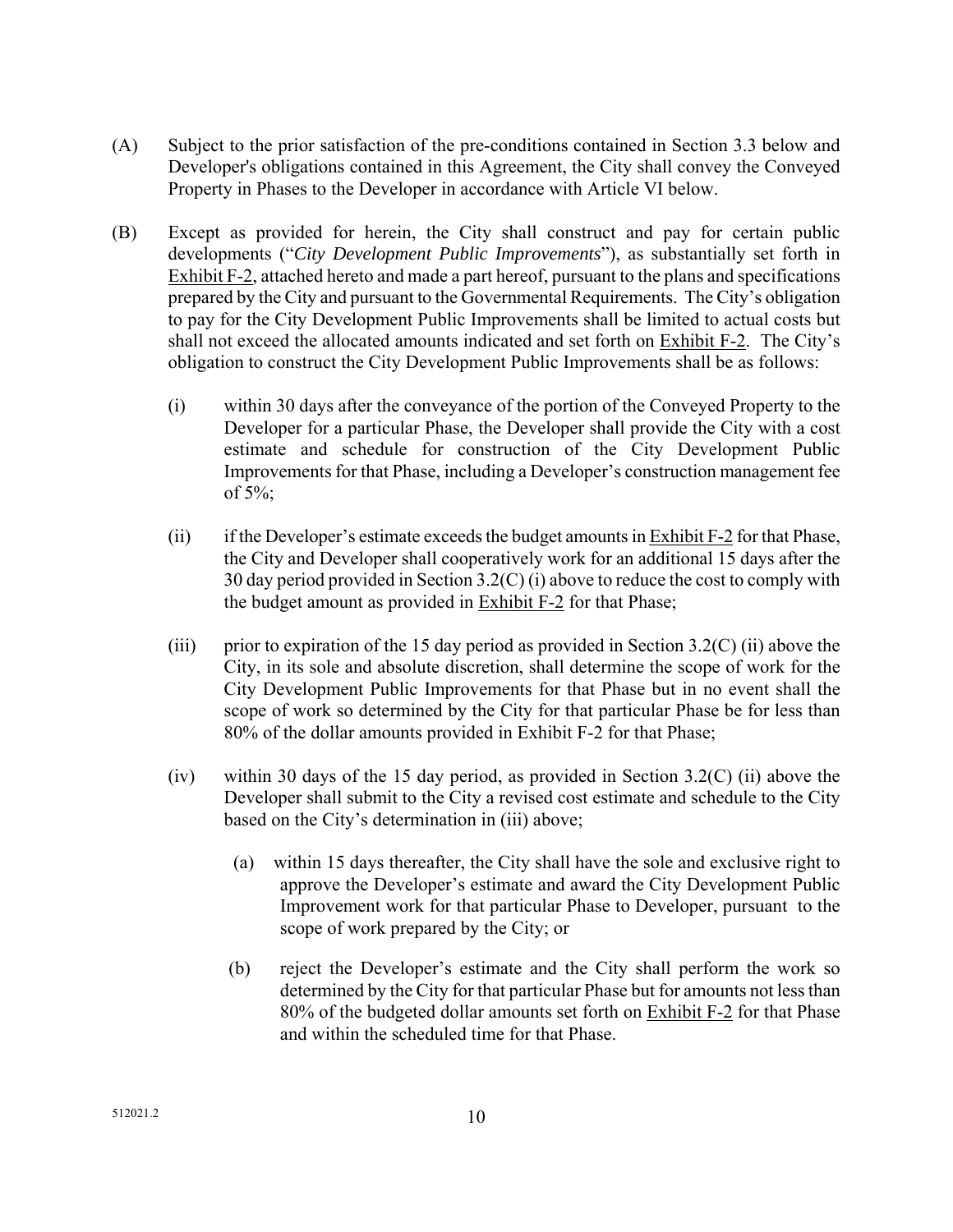- (C) The City shall be responsible for constructing the public improvements (the "*City Public Improvements*") substantially described in Exhibit F-3, attached hereto and made a part hereof, the direct and indirect costs of which shall be, paid by the City and to the extent permissible, reimbursed and/or funded by the Tax Increment (as defined in Section 5.2).
- (D) The City shall pay for a portion of the costs of the environmental remediation of the Conveyed Property, not to exceed Sixty Thousand Dollars (\$60,000.00). These costs shall be paid directly by the City upon the submittal by the Developer of a "Reimbursement Application" in the form attached hereto as Exhibit H together with accompanying invoices all in compliance with Section 5.3 below. The City shall not be obligated to arrange for, coordinate or otherwise undertake any of said environmental remediation, and further provided that the Developer shall be responsible for all costs of remediation in excess of the said Sixty Thousand Dollars (\$60,000.00). The City shall be responsible for the costs incurred for the services provided by the environmental consultant, Huff and Huff Incorporated, including the cost of securing no further remediation (NFR) letters for each phase of the Project for the remediation of the Conveyed Property.
- (E) The City shall pay an amount not to exceed Sixty Thousand Four Hundred Ninety Four Dollars (\$60,494.00), towards road impact fees, if any, imposed by the County of Kane phased as follows:
	- (i) Phase 1 \$35,818..00
	- (ii) Phase 2 \$12,804.00
	- (iii) Phase 3 \$11,872.00

 These costs shall be paid directly by the City upon the submittal by the Developer of a "Reimbursement Application" in the form attached hereto as Exhibit H together with accompanying invoices all in compliance with Section 5.3 below. The Developer shall be responsible for all road impact fees in excess of the said Sixty Thousand Four Hundred Ninety Four Dollars (\$60,494.00).

(F) In the event a third party files an application with the City for approval of a project and/or use within the Redevelopment Project Area or property contiguous therewith, the City shall use its best efforts to provide the Developer with notice of such application; provided, however, that the failure of the City to provide such notice shall not be deemed to be a breach or default of this Agreement.

 3.3 **Satisfaction of Pre-Conditions.** Notwithstanding anything contained herein to the contrary, the City shall not be obligated to perform any of the obligations assumed by it hereunder or otherwise, to the Developer or others, unless and until prior to or contemporaneously with the City's consideration for approval and execution of this Agreement, First Street LLC Development and the City shall have executed and entered into a mutually agreeable mutual release, waiver and termination agreement relative to that certain City of St. Charles Tax Increment Financing Redevelopment Agreement dated December 15, 2006;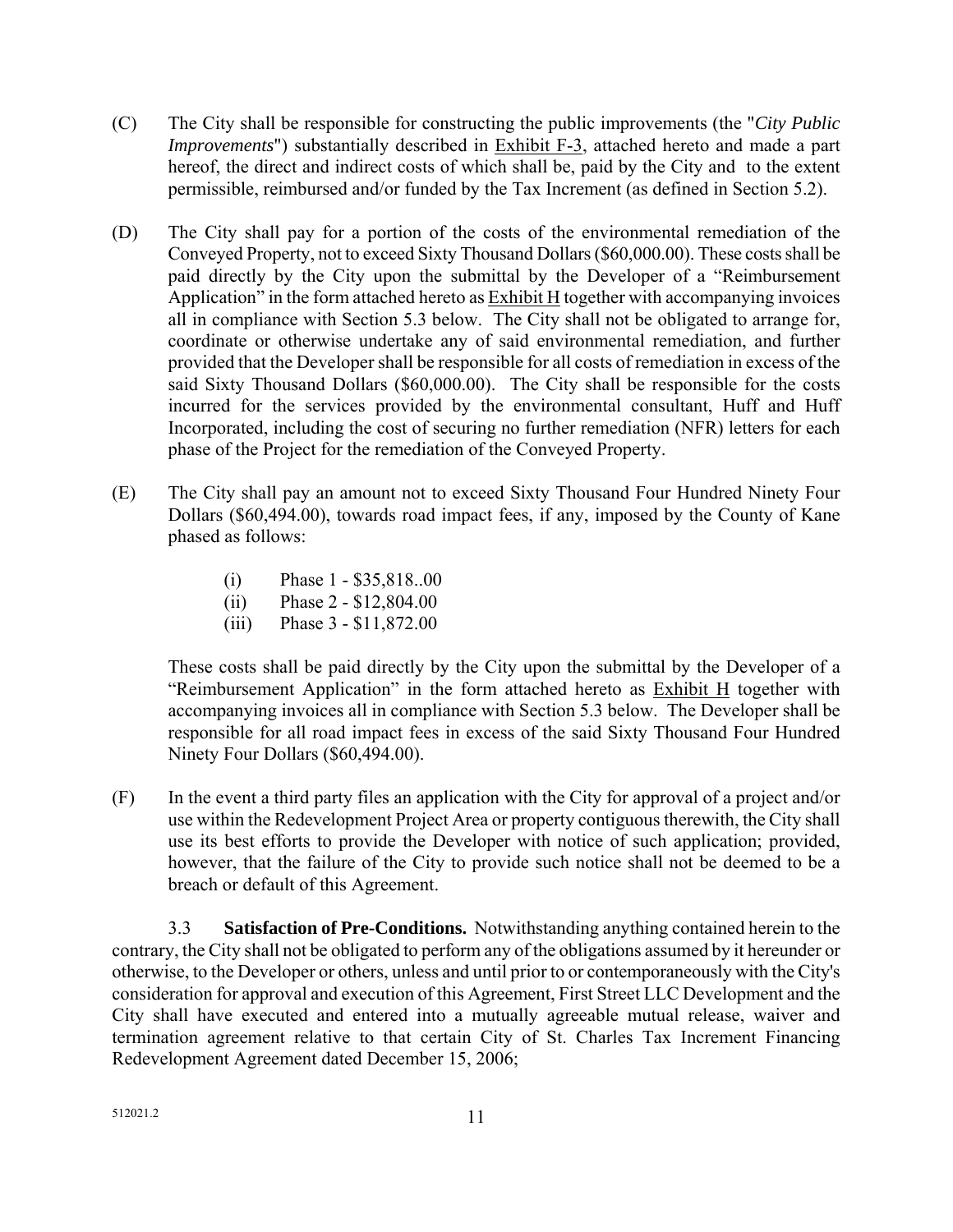Failure to satisfy, or otherwise waive by the City, the pre-conditions in this Section 3.3, shall constitute an automatic termination of this Agreement, without further action required by the parties.

# **ARTICLE IV. USE AND DEVELOPMENT OF THE PROPERTY AND THE TIF IMPROVEMENTS**

### 4.1 **Redevelopment Project**.

- (A) In furtherance of the objectives of the Redevelopment Plan, the Developer shall, subject to the terms of this Agreement, Substantially Complete (as hereinafter defined) each Phase of the Project undertaken by Developer in accordance with the objectives of the Redevelopment Plan, the Site Plan, the Scope of Project and all Governmental Requirements.
- (B) Subject to and conditioned upon Developer satisfying and funding the construction escrow for each Phase, in a timely manner and pursuant to the default dates outlined in Exhibit G, the Developer shall have the right to develop and construct each Phase, in accordance with the Construction Phasing Schedule set forth in Exhibit E, provided, however, that each previous Phase of the Project is reasonably progressing in accordance with the Construction Phasing Schedule as shown in Exhibit E. The opening of the construction escrows and deposit by the City of the applicable Conveyed Property for construction loan funding for a particular Phase on or before the dates identified in Exhibit G shall satisfy the construction escrow funding default dates.

 4.2 **Zoning Approval**. This Agreement is contingent upon and the City's conveyance of the Conveyed Property to the Developer for a particular Phase is subject to the City Council approving applications for such zoning relief and subdivision platting as may be necessary to develop the Project, or any particular Phase thereof, including the approval of any rezoning, special uses, site plans, and plats therefore. The Developer shall timely submit applications for zoning relief to the City for review and processing, including any required Plan Commission public hearings, if any, to comply with and permit any Phase of the Project to be developed in accordance with the Property Conveyance Schedule set forth on Exhibits E and G. The City shall timely prepare and submit applications for subdivision platting for review and processing. Provided that the Developer shall have first caused proper and complete applications for desired zoning and subdivision relief to have been filed with the City, should the approval of relief requested under the provisions of this Section 4.2 be unreasonably delayed solely by the City and said such delay unreasonably hinders the Developer from timely compliance with the dates provided in Exhibits E and G, then the dates provided in said Exhibits shall be extended, as appropriate, so as to give the Developer a reasonable amount of additional time as may be needed to comply with said timely compliance. The preceding sentence is intended to provide the Developer with relief when such delay occurs solely as a result of the City's inaction and not otherwise caused by the Developer.

# 4.3 INTENTIONALLY OMITTED.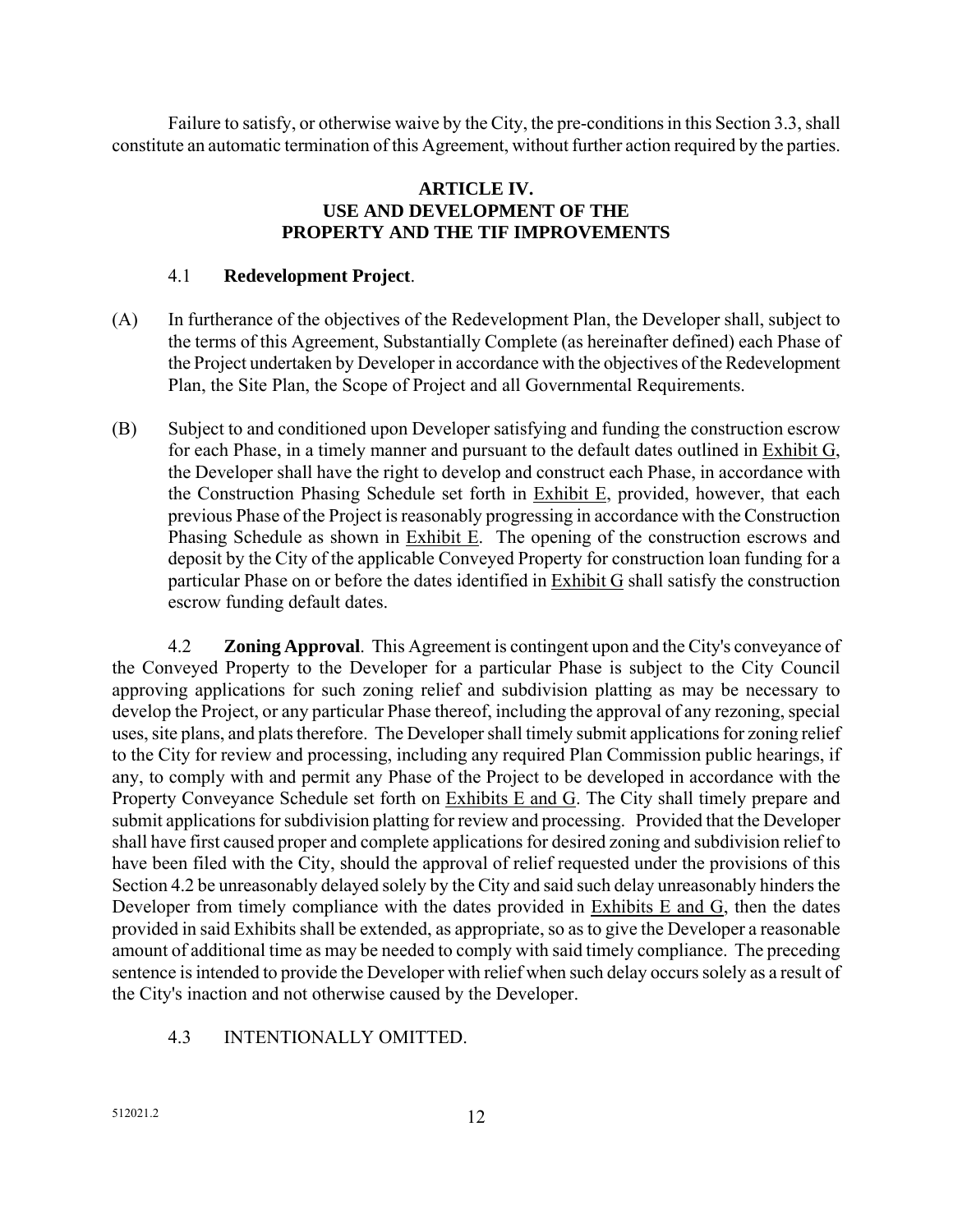4.4 **Public Parking Deck.** As part of the improvements to be constructed in conjunction with Phase I of the Project, the Developer shall construct, or caused to be constructed, a two-level parking deck containing at least 110 parking spaces, and appurtenants (the "*Public Deck*"), on land owned by the City ("*City Deck Property*") in accordance with the Site Plan and Scope of Project and Governmental Requirements incorporated herein as Exhibits D-1, D-2 and D-3. The Public Deck shall be constructed in conformance with the plans and specifications approved by the City. Subject to the contribution by the City of the Public Deck Cost, as provided for in this section, the entire cost to Substantially Complete construction of the Public Deck shall be paid for by Developer, regardless if the total cost exceeds the City's contribution of the Public Deck Costs. The City shall pay the Developer cash for the actual cost of the Public Deck but not to exceed the amount of One Million Eight Hundred Nine Thousand Five Hundred Dollars (\$1,809,500.00) (the "*Public Deck Cost*"), plus a construction management fee of 5%) as set forth in Exhibit F-1. The Public Deck Cost shall be paid to Developer in one or more progress payments, regardless of whether the Public Deck is partially or Substantially Complete (as hereinafter defined) as provided in this Section 4.5 and shall be made in accordance with Section 5.3 upon Developer's submittal of a Reimbursement Application as provided in Exhibit H. The amount of an actual progress payment shall be the lesser of the following: (A) the dollar amount of the progress payment applied for and approved pursuant to Section 5.3; or (B) the dollar amount calculated as follows:

| $Maximum$ progress payment $=$ Actual Public Deck |                                     | X | <b>Public Deck Cost</b> |
|---------------------------------------------------|-------------------------------------|---|-------------------------|
|                                                   | <b>Construction Costs incurred</b>  |   |                         |
|                                                   | to date by Developer                |   |                         |
|                                                   | <b>Total Estimated Construction</b> |   |                         |
|                                                   | Cost of Public Deck                 |   |                         |

Prior to commencement of construction of the Public Deck, the City shall provide to and enter into with Developer a mutually agreed upon construction license agreement, pursuant to which Developer shall construct the Public Deck on the City Deck Property ("Deck License Agreement"). If, as reasonably determined by the City Representative and subject to Force Majeure : (A) Developer falls more than forty-five (45) days behind the time schedule to commence, or fails to diligently pursue to Substantial Completion (as hereinafter defined) or complete construction of the Public Deck of the Project as set forth on Exhibit E; or (B) the Developer is otherwise in default under this Agreement, then, notwithstanding any other rights the City may have hereunder, then such events shall constitute a default under this Agreement. If the Developer does not cure any and all such defaults within thirty (30) days of receipt of the notice of default, then the City shall have the right, at its election, to (i) terminate the Deck License Agreement and (ii) suspend and/or terminate any further progress payments for any work commenced or to be completed. The election by the City to suspend and/or terminate any progress, as previously provided, shall not operate as the City's sole remedy in this event and it shall be entitled to pursue any and all other remedies available to it under this Agreement. Further, notwithstanding anything contained herein to the contrary, the City shall not be obligated to pay all or any part of the Developer's five percent (5%) management fee for the Public Deck, unless and until the Public Deck has been Substantially Completed (as hereinafter defined).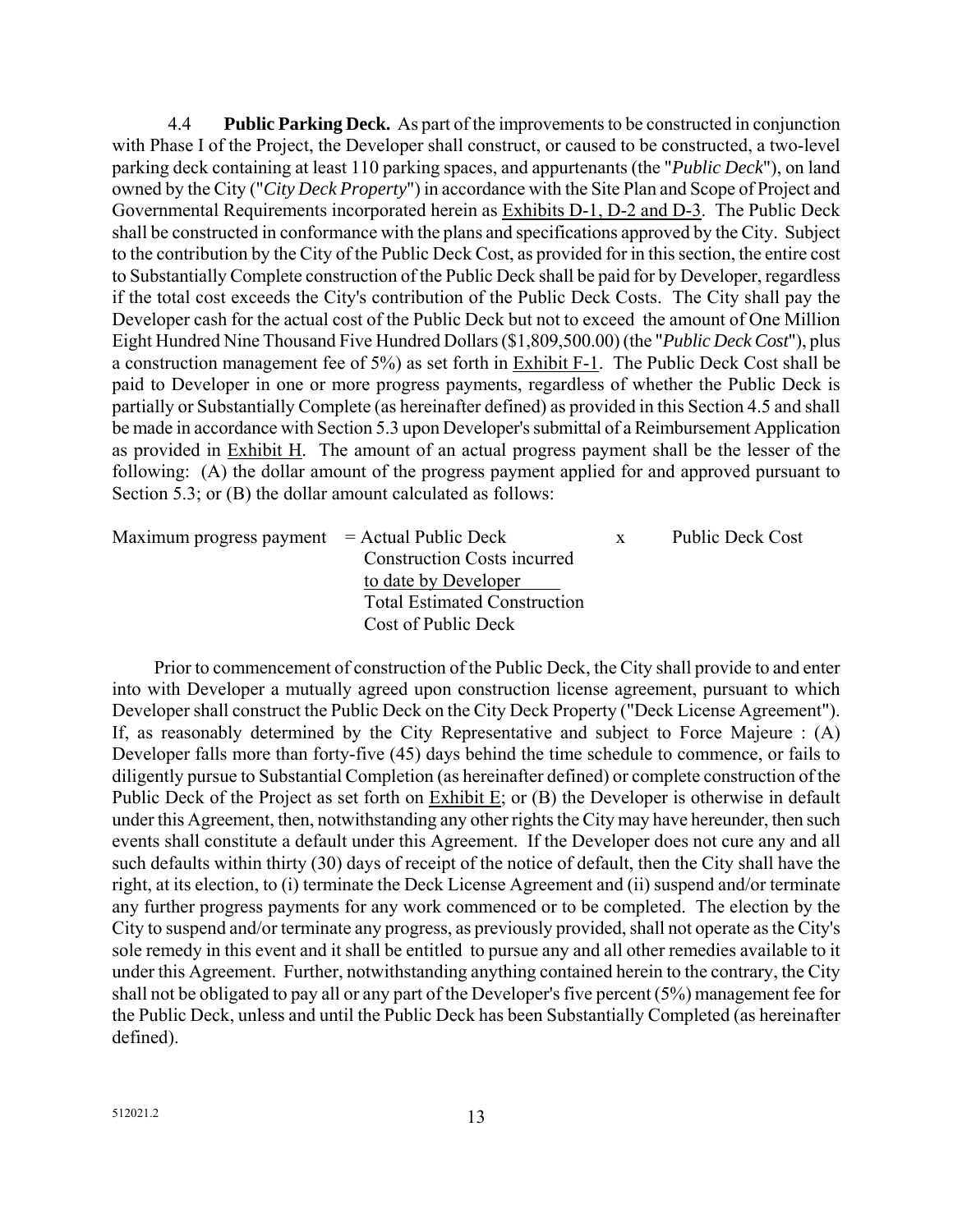Prior to the temporary occupancy permit for the Phase 1 building, the City and Developer shall enter into a reciprocal easement and operating agreement concerning cross access easements, operating and maintenance rights, duties and obligations between the Public Deck and the Phase 1 building, in a form satisfactory to the Parties, to permit a Public Deck.

4.5 **Tax Information**. Developer shall use its best efforts to include in all leases for the Retail Component a provision providing that the tenants shall file with the City copies of the ST-1 monthly sales tax forms, or any appropriate successor forms, that are filed by retailers with the State of Illinois. For all leases in which the tenant is required to provide to Developer its gross income and sales tax returns with respect to the portion of the Retail Component being leased by such tenant, and/or including all original sales records as defined in any such lease, Developer shall provide the City with copies of all such documents. Developer also agrees that, with respect to all leases which do not provide for the release of such information to Developer or the City under the terms of the lease, Developer shall use its best efforts to secure from each such tenant a letter substantially in the form as shall be reasonably required by the City and the Illinois Department of Revenue in order to release such information to the City. Such information shall be used solely for the purposes of determining sales tax due to the City and shall otherwise be kept confidential, except to the extent required by applicable law.

#### **ARTICLE V. REIMBURSEMENT OF REDEVELOPMENT PROJECT COSTS**

5.1 **Reimbursement of Redevelopment Project Costs Incurred by Developer**. For purposes of this Agreement, "*Redevelopment Project Costs*" shall mean and include all costs defined as "redevelopment project costs" in Section 5/11-74.4-3(q) of the Act (as amended from time to time) which are eligible for reimbursement under the Act and which have been approved in the Redevelopment Plan.

# 5.2 **Establishment of Fund; Use of Tax Increment.**

- (A) In connection with its establishment and ongoing administration of the Redevelopment Project Area, the City has established a special tax allocation fund pursuant to the requirements of the Act (the "*Tax Allocation Fund*"). None of the monies contained in the Fund shall, at any time, be commingled with any other funds of the City.
- (B) It is the obligation of the City to pay or reimburse Redevelopment Project Costs, which may be satisfied by the issuance of Bonds, as hereinafter defined in Section 5.4 hereof, or from the Tax Allocation Fund. The Tax Allocation Fund shall hold that portion of the real property taxes collected with respect to taxable real property in the Redevelopment Project Area that is required to be paid to the City Treasurer for deposit to the Tax Allocation Fund pursuant to Section 11-74.4-8 of the Act, as such provision may be amended from time to time, and/or the proceeds of any other tax or other source of legally available revenue which the City designates as part of the Tax Allocation Fund, and interest or other investment income earned on monies on deposit in the Tax Allocation Fund.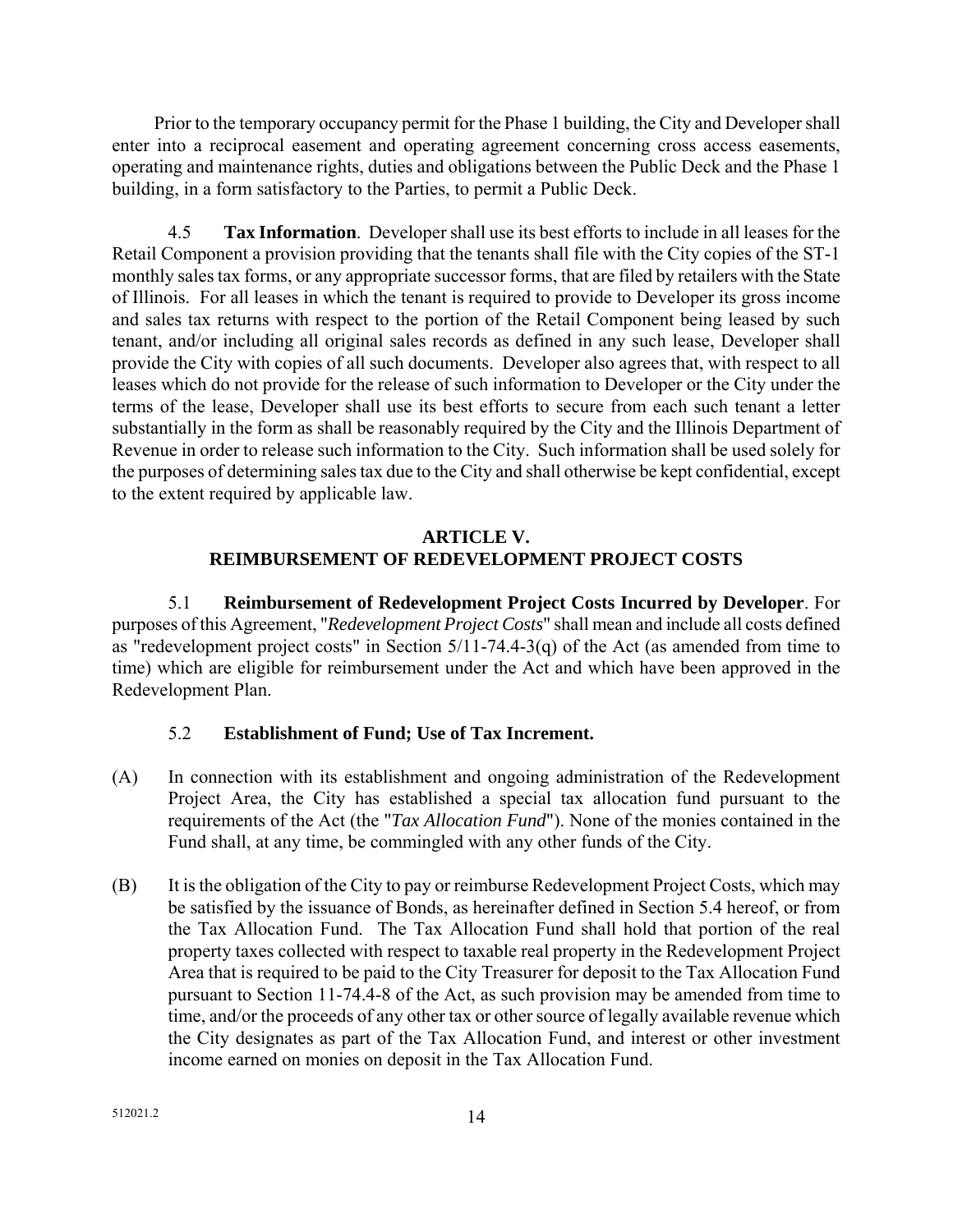- (C) For purposes of this Agreement, "*Tax Increment*" shall mean all ad valorem real property taxes, if any, arising from the levies upon the Property attributable to the then current equalized assessed valuation of the Property over and above the initial equalized assessed value of the Property, all as determined pursuant to Section 5/11-74.4-8 of the Act.
- (D) The Parties shall comply with 65 ILCS  $5/11-74.4-3$  (q)  $(7.5)$  of the Act.

5.3 **Method of Reimbursement for Redevelopment Project Costs**. Prior to, and as a precondition to any payment or reimbursement to the Developer for eligible Redevelopment Project Costs, as provided for under this Agreement, the Developer shall submit to the City a signed application for payment or reimbursement in essentially the form set forth in Exhibit H hereto (the "*Reimbursement Application*"). The City Representative shall have 21 calendar days upon receipt of a complete Reimbursement Application to approve or reasonably disapprove such Reimbursement Application. If approved, the City Representative, or his designee, shall reimburse the Developer said approved amount within 30 calendar days of receipt of the Reimbursement Application. In the event the City Representative shall reasonably disapprove any portion of a Reimbursement Application (the "*Deficiencies*"), the City Representative shall notify the Developer of the Deficiencies, if any, within 21 days of its receipt of Reimbursement Application. No reimbursement shall be made until the particular Deficiencies have been corrected by the Developer. Notwithstanding anything herein to the contrary, the Developer's reimbursement shall be limited to the sums as provided for in Section 3.2D and E above and as are provided for in Exhibits F-1 and F-2. Notwithstanding the foregoing, the City shall be obligated to pay Developer for all approved items under the Reimbursement Application and a Certificate of Substantial Completion (as hereinafter defined), if Reimbursement Application is for a completed Phase, and may withhold only allocated amounts for such Deficiencies until approved.

5.4 **Substantial Completion.** As used herein, the terms "*Substantial Completion*" and "*Substantially Complete*," or words of similar import, shall be deemed to mean that certain identified improvements have been completed in accordance with all Governmental Requirements. The Developer will notify the City approximately 60 days prior to the date on which Developer estimates any Phase of the Project, the City Development Public Improvements or the Developer Public Improvements will be Substantially Complete. When the Developer believes that a certain identified Phase of the Project, the City Development Public Improvements or the Developer Public Improvements are Substantially Complete, it shall tender to the City a Reimbursement Application in the form of Exhibit H attached hereto and a Certificate of Substantial Completion in the form of Exhibit I attached hereto and made a part hereof. Within 15 business days of the date on which the City receives any Reimbursement Application and Certificates of Substantial Completion, the City Administrator or designee (the "*City Representative*") shall cause the Phase of the Project, the City Development Public Improvements and/or the Developer Public Improvements identified in said Reimbursement Application and Certificate of Completion to be inspected and reviewed for the purpose of determining whether they have been completed in a manner which substantially complies with all applicable Governmental Requirements. Should the City Representative reasonably determine that the Project, City Development Public Improvements and/or Developer Public Improvements identified in the Reimbursement Application and Certificate of Substantial Completion do not substantially comply with all applicable Governmental Requirements, the City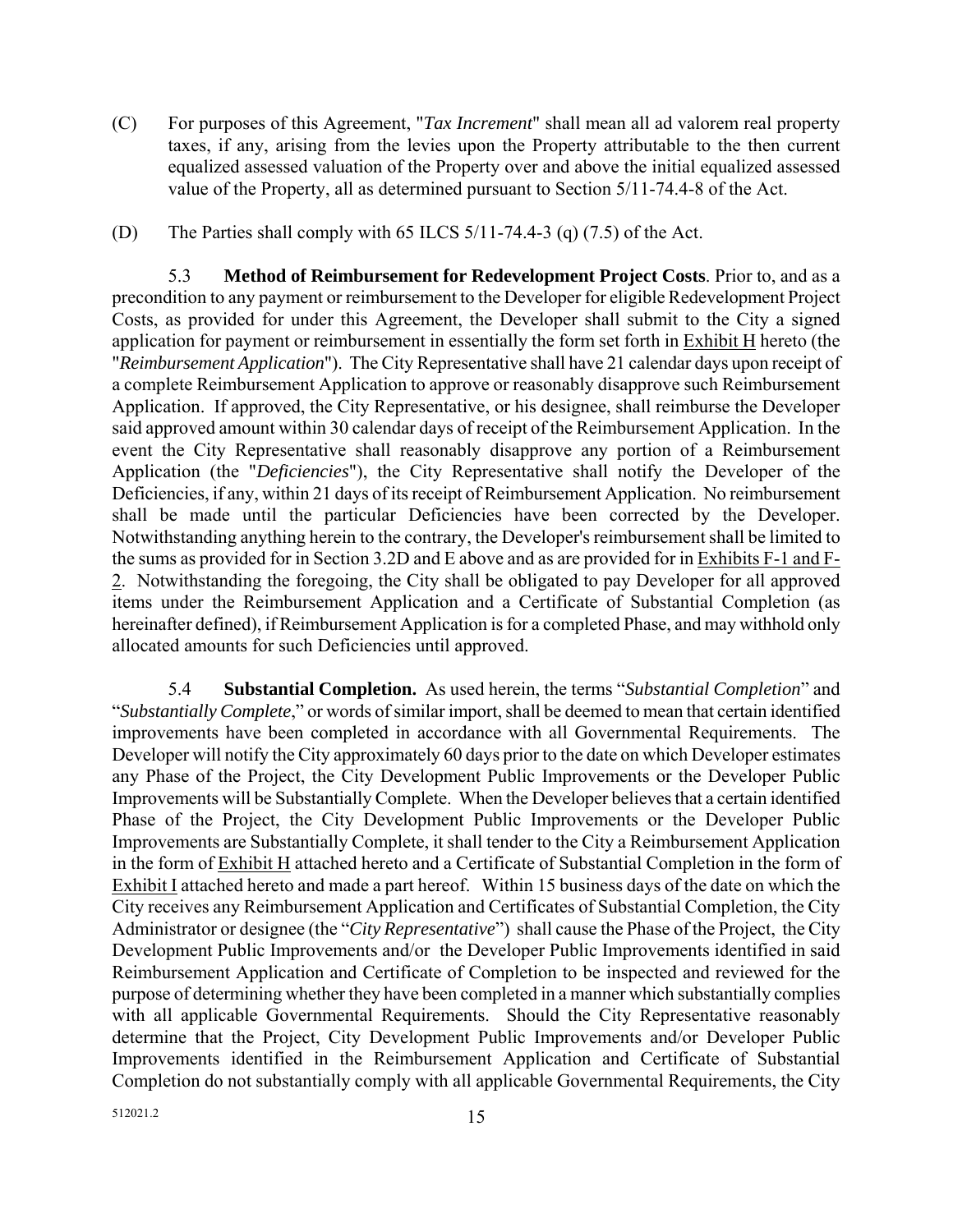Representative shall notify the Developer of the deficiencies in required improvements. The Developer shall correct each of the identified deficiencies in the Project, City Development Public Improvements and/or Developer Public Improvements noted by the City Representative and resubmit the Reimbursement Application and Certificate of Substantial Completion for review and approval, or reasonable disapproval in accordance with the provisions set forth in this Section 5.4. Notwithstanding the foregoing to the contrary contained herein, the City shall be obligated to pay Developer for all approved items under this Reimbursement Application and Certificates of Substantial Completion and may only withhold allocated amounts for such deficiencies until approved.

#### **ARTICLE VI. CONVEYANCE OF PROPERTY**

6.1 **Conveyance of Property.** Subject to the terms and conditions set forth herein, including but not limited to Developer's satisfaction of the provisions of Section 3.1A above and the pre-conditions in Section 3.3 above, the City represents and warrants to the Developer that the City owns, or shall own, fee simple title to the Conveyed Property or has jurisdiction over the Conveyed Property, sufficient to convey the Conveyed Property to the Developer subject only to Permitted Exceptions as hereinafter provided. The City has disclosed to, and made available for inspection by, the Developer all environmental, title documentation and other documentation and information in its possession concerning the Conveyed Property. In the event the Developer desires to enter upon the City Property to review and inspect any portion of the City Property for purposes of constructing and developing the Project, the Developer shall request permission to enter the City Property for such review. The Developer shall be accompanied by a representative of the City at all times. In the event the Developer desires to undertake any tests on the City Property, the Developer shall disclose the nature of each such test and request from the City permission to undertake such tests which permission shall not be unreasonably withheld.

6.2 **Permitted Title Exceptions.** The Conveyed Property, or any portion thereof, shall be conveyed by quit claim deed to the Developer subject to the following:

- (A) all covenants, conditions and restrictions of record, and provided they do not estop the Developer from undertaking and completing the Project;
- (B) all easements of record;
- (C) all zoning and building laws, building lines, and use and occupancy restrictions;
- (D) all drainage ditches, feeders and laterals, if any;
- (E) all such other reasonable encumbrances, provided they do not prevent the Developer from undertaking and completing the Projector; and
- (F) all general real estate taxes and special assessments not yet due.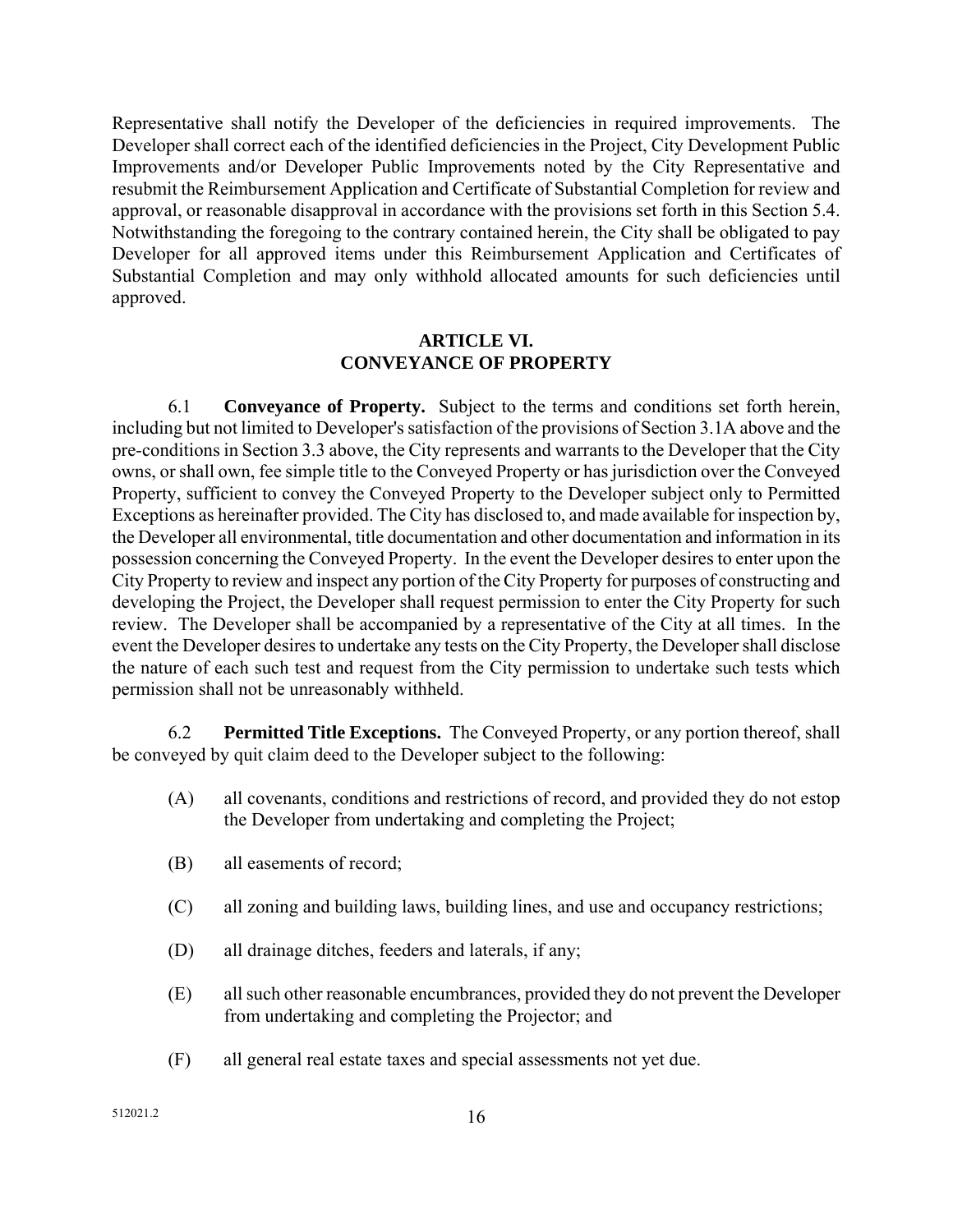Conveyance by the City of the Conveyed Property in accordance with, and subject to, these permitted title exceptions shall be deemed by the Developer to satisfy the City's obligations with respect to the Conveyed Property.

6.3 **Property Conveyance Schedule.** The Conveyed Property shall be conveyed to the Developer and the Developer shall accept the Conveyed Property on or before the dates set forth in the Property Conveyance Schedule set forth in Exhibit G, attached hereto and made a part hereof, provided the Pre-Conditions to Conveyance set forth in Section 6.4 have been satisfied.

 6.4 **Pre-Conditions to Conveyance.** The City shall not convey any of the Conveyed Property until such time as: (A) the Developer has opened a construction loan escrow for 100% of the senior construction financing reasonably necessary and sufficient to complete construction of all private improvements for the subject Phase of the Project, as evidenced by the opening of a construction loan escrow with Chicago Title and Trust Company acceptable to the City and the Developer for the subject Phase of the Project by the Default Date set forth in Exhibit G, and the Developer has provided the City with written evidence of the opening the construction escrow prior to the Default Date; (B) the Developer has provided the City with written evidence of the necessary Developer equity contribution as determined by the senior debt lender for the subject Phase of the Project; and (C) the escrowee has reviewed the documentation submitted by the Developer and verified the sufficiency of the deposits in the construction escrow to enable construction of the private improvements for the subject Phase of the Project.

 In the event the Developer does not timely open a construction loan escrow for the subject Phase of the Project by the Default Date set forth in Exhibit G, the City shall have no obligation to convey that portion of the Conveyed Property necessary for the construction and development of the subject Phase of the Project or any portion of the Conveyed Property necessary for the construction and development of any subsequent Phases of the Project. The Corporate Authorities of the City may, after considering all of the factors pertaining to the Developer's failure to timely open a required construction loan escrow, terminate this Agreement.

 6.5 **City's Right of Reconveyance**. Within one hundred twenty (120) days following the conveyance by the City of the portion of the Conveyed Property into escrow for a particular Phase, the Developer shall commence construction of the structural improvements (*i.e.* pouring of footings) for the buildings in such Phase. If the Developer fails to comply with the requirements set forth in the previous sentence on or before that date, one hundred twenty (120) days following conveyance of a particular Phase to Developer, as provided for on Exhibit G ("*Commencement of Construction Default Date*"), the City shall have the option, in addition to any and all remedies available to it under this Agreement, exercise upon written notice to the Developer, to have the Conveyed Property for such Phase, together with any improvements thereon, if any, reconveyed to the City for no consideration, free and clear of any liens and encumbrances created by the act or default of the Developer, with taxes, water, sewer and other utility charges prorated as of the date of such reconveyance, and/or terminate this Agreement.

6.6 **Property Conveyed "AS IS/WHERE IS, WITH ALL FAULTS."** The Conveyed Property in its entirety or any portion thereof, shall be conveyed to the Developer "AS IS/WHERE

512021.2 17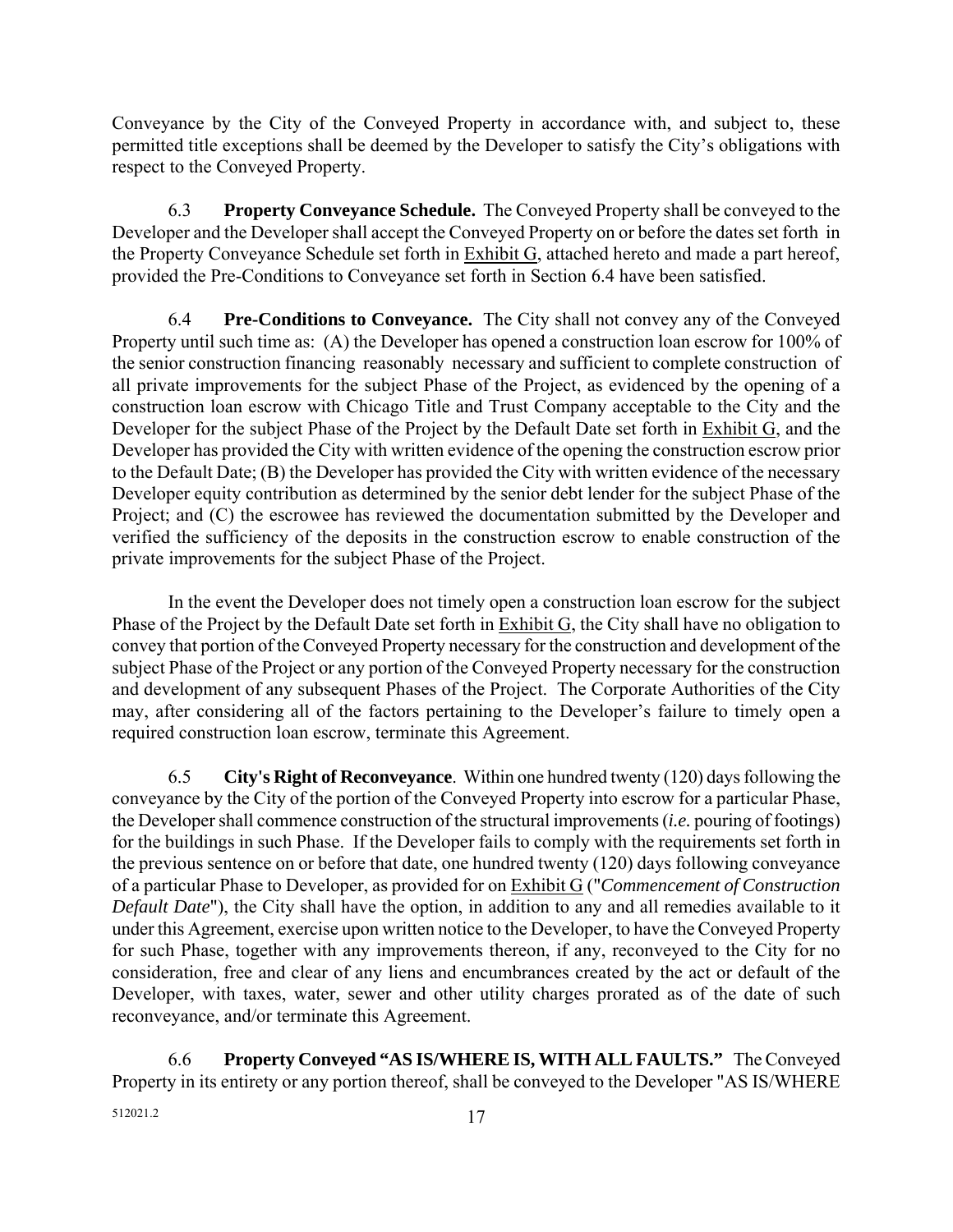IS, WITH ALL FAULTS," and in such condition as the same may be on the date of conveyance, without any representations or warranties by the City as to the condition of that portion of the Conveyed Property conveyed. The City does not make any guarantee, warranty or representation, express or implied, as to the quality, character or condition of the portion of the Conveyed Property. Upon conveyance, the Developer shall be solely responsible for preparing the Conveyed Property or any portion thereof conveyed, for development and construction of the Project, including but not limited to environmental remediation that is specifically cited and identified in the Huff & Huff Incorporated reports, dated January 17, 2015 which has been provided to the Developer.

 6.7 **Adjustments in Legal Descriptions/Plats of Subdivision**. The City and Developer recognize and acknowledge that the legal description(s) of the Conveyed Property as set forth in Exhibit D may have to be minimally adjusted for purposes of the development of the Project and do hereby agree to take such actions as may be necessary to make such minor adjustments. Additionally, the City and Developer agree that the Conveyed Property shall be conveyed, at the time that Developer undertakes construction of a particular Phase, as provided for under this Agreement in accordance with Plats of Subdivision to be processed by the City as part of the approval of the Project. The City and Developer shall cooperate in the preparation, approval and recording of such Plats of Subdivision.

## **ARTICLE VII. CONVEYANCE OF PROJECT, ASSIGNMENT OF RIGHTS AND INTERESTS, PROHIBITED DEVELOPER ACTIONS, AND DISCLOSURE**

7.1 **Conveyance of Project**. The Developer may not sell, lease, transfer, assign or otherwise convey all or any portion of its interest in any Phase of the Project, or any portion thereof (including all or any portion of the beneficial interest in any land trust which holds legal title to all or a portion of the Property comprising a part of the Project) (any such sale, transfer, assignment or conveyance being herein referred to as a "*Conveyance*") until the Phase which is the subject of the Conveyance is Substantially Complete or the Corporate Authorities of the City have formally consented to the Conveyance, in which case the City Administrator shall advise the Developer of such consent.

 7.2 **Assignment.** The Developer shall not assign its rights and interests in this Agreement without the formal written consent of the Corporate Authorities of the City, which consent shall not be unreasonably withheld, conditioned or delayed. The Developer shall be permitted to grant and convey to third parties (each a "*Mortgagee*") mortgage liens and other liens and encumbrances upon that portion of the Conveyed Property owned by the Developer as security for financing extended to the Developer from time to time in connection with the Project, or any Phase thereof (each a "*Mortgage*"), without the prior consent of the City. The Developer shall be permitted to collaterally assign and grant a security interest in its rights and interests under this Agreement for that portion of the Conveyed Property for a particular Phase to such Mortgagee pursuant to a security agreement in a form acceptable to the City ("*Assignment*"). In the event that any Mortgagee shall succeed to the Developer's interest in any portion of the Project pursuant to the exercise of remedies under any such Mortgage or Assignment, whether by foreclosure, deed in lieu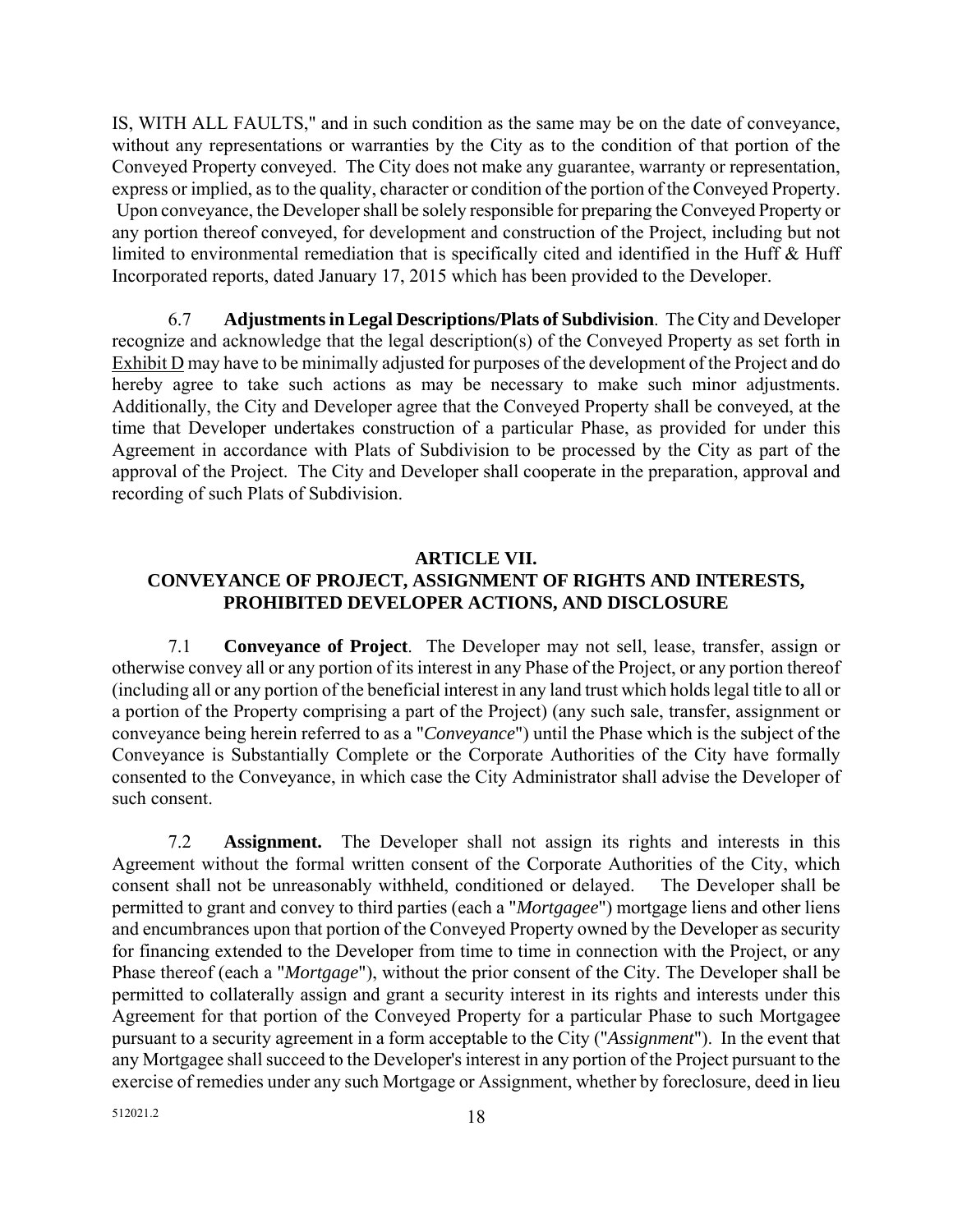of foreclosure and/or exercise of any rights under such documents, the City hereby agrees to attorn to and recognize such party as the successor in interest to the Developer for all purposes under this Agreement, so long as such party enters into an assumption agreement in a form acceptable to the City ("*Assumption Agreement*") but which shall provide, among other things, that any Mortgagee or successor shall be bound by and shall be required to perform the terms of this Agreement. Execution of the Assumption Agreement shall not relieve the Developer from liability for any default of the Developer which occurred prior to the execution of the Assumption Agreement. If such Mortgagee does not enter into an Assumption Agreement, such party shall be entitled to no rights and benefits under this Agreement, and such party shall be bound by the provisions of this Agreement, which are deemed covenants expressly running with the land and the City shall not be obligated to make any disbursement of any proceeds of any Bonds or to pay any other economic incentive set forth in this Agreement to such Mortgagee or any successor to such Mortgagee, unless agreed to by the City in writing. Notwithstanding the foregoing, under all circumstances, the Conveyed Property and every portion thereof shall only be developed in accordance with this Agreement.

 Notwithstanding the foregoing, should the Developer's interest in any Phase undertaken by the Developer or any portion thereof, be conveyed to a Mortgagee or other lien holder by virtue of a foreclosure or deed in lieu of foreclosure, such occurrence shall constitute an event of default and the Developer's rights, but not its obligations and liabilities, under this Agreement shall thereafter be deemed to be null, void and of no further force and effect. Upon the institution of any legal action to enforce any right or remedy under a Mortgage or other lien recorded against any of the Property, the City shall not thereafter be required to perform any term or condition of this Agreement unless and until the Developer, any Mortgagee or successor shall cure any deficiency under, or violation of the terms of, the Mortgage or other lien which gave rise to such legal action.

 7.3 **Use of Plans**. If Developer does not exercise or fails to commence with its development rights under this Agreement or with respect to construction of any Phase, or in the event of exercise by the City of its rights under Section 9.4 hereof, Developer shall assign to the City, or as the City shall direct, all of its right, title and interest in and to any and all development and/or construction plans, renderings, drawings and specifications developed and created for the Governmental Requirements and as may be prepared for construction of any Phase ("*Development Plans*") for the Project. At such time the City conveys a portion of the Conveyed Property for a particular Phase, the Developer shall deliver to the City letters from the architect, engineer and all other consultants that have provided development services to the Developer that prepared the Development Plans permitting the City or its assignee to use them, in accordance with this Section 7.3, without charge to complete the Project or redevelop the Property, or any Phase thereof, with any other plan or redevelopment. Developer shall be responsible to pay the architect, engineer and other consultants for any outstanding and completed work.

 7.4 **Prohibited Developer Actions**. During the term of this Agreement, the Developer shall not, without the consent of the Corporate Authorities of the City, which consent shall not be unreasonably withheld:

(A) merge or consolidate its non-Project assets with another entity; or

512021.2 19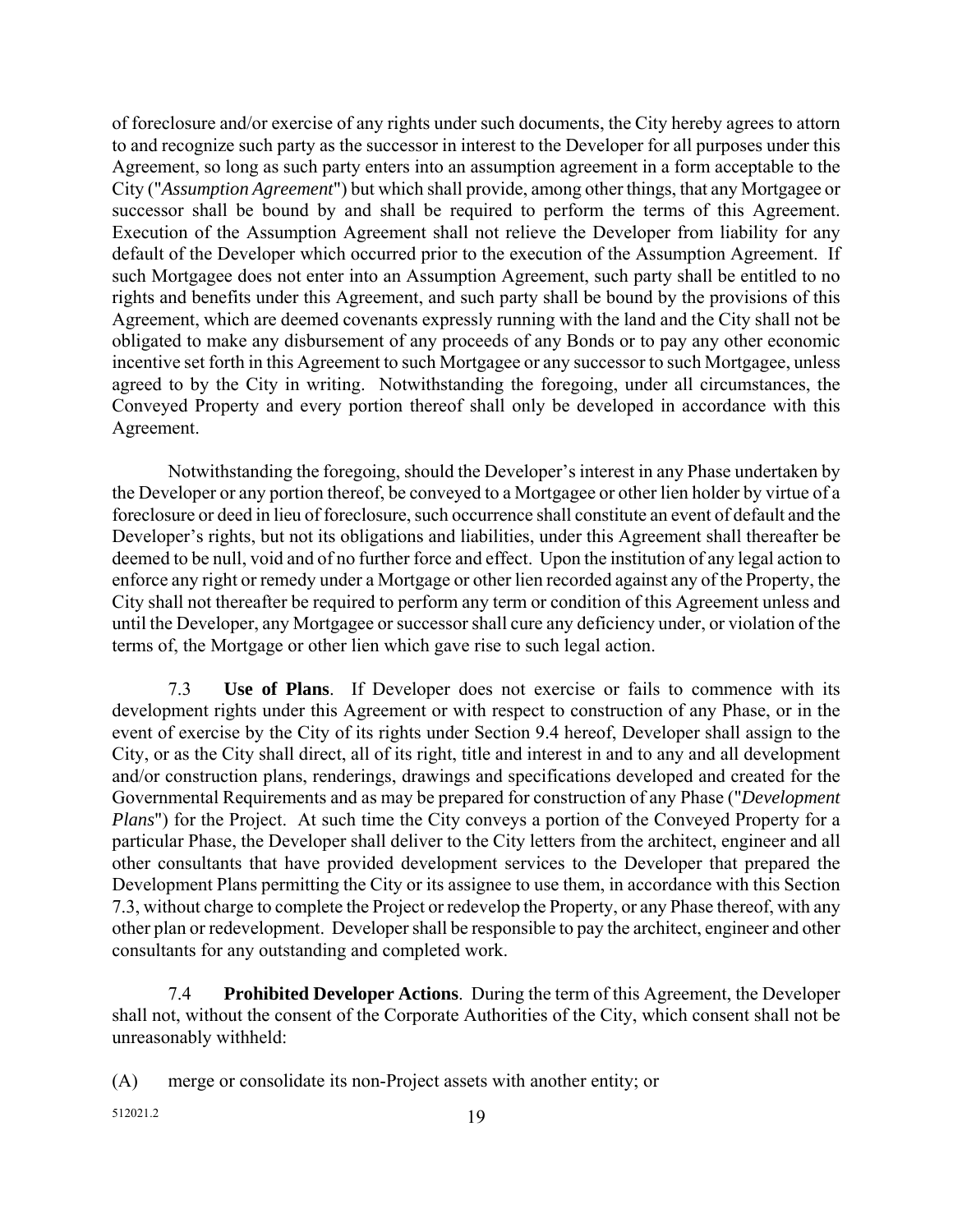- (B) subject to receipt of a Certificate of Substantial Completion for a particular Phase, to liquidate the majority of its assets unless directed to do so by Court Order; or
- (C) enter into any transaction outside the ordinary course of business that would materially or adversely affect the ability of the Developer to complete the Project; or
- (D) assume or guarantee the obligations of any other person or entity that would materially or adversely affect the ability of the Developer to complete the Project; or
- (E) except as limited by 7.4(B) above, enter into a transaction that would cause a material and detrimental change to the Developer's condition; notwithstanding anything contained herein to the contrary the Developer shall be entitled to add additional equity investors.

7.5 **Disclosure**. Developer shall disclose to the City the names and addresses of all persons or entities that comprise Developer and shall promptly inform the City of any changes. Any proposed change in the Persons that comprise any portion of Developer, or in any ownership interests, shall be reported to the City no less than thirty (30) days prior to the effective date of such change. To the extent practicable and permitted by law, the City shall give Developer at least thirty (30) days prior notice of, and permit Developer to contest, any public disclosure to be made in response to a claim that such disclosure is required by applicable law. This subsection shall survive termination of this Agreement.

# **ARTICLE VIII. AUTHORITY**

# 8.1 **Powers.**

- (A) The City hereby represents and warrants to the Developer that the City believes it has full constitutional and lawful right, power and authority, under currently applicable law, to execute and deliver and perform the terms and obligations of this Agreement, and the foregoing has been, or will be, duly and validly authorized and approved by all necessary City proceedings, findings and actions. Accordingly, this Agreement constitutes the legal, valid and binding obligation of the City, and is enforceable in accordance with its respective terms and provisions and the execution of this Agreement does not require the consent of any other governmental authority.
- (B) The Developer hereby represents and warrants to the City that the Developer has full lawful right, power and authority, under currently applicable law, to execute and deliver and perform the terms and obligations of this Agreement, and the foregoing has been or will be duly and validly authorized and approved by all necessary Developer actions. Accordingly, this Agreement constitutes the legal, valid and binding obligation of the Developer, is enforceable in accordance with its terms and provisions and does not require the consent of any other party.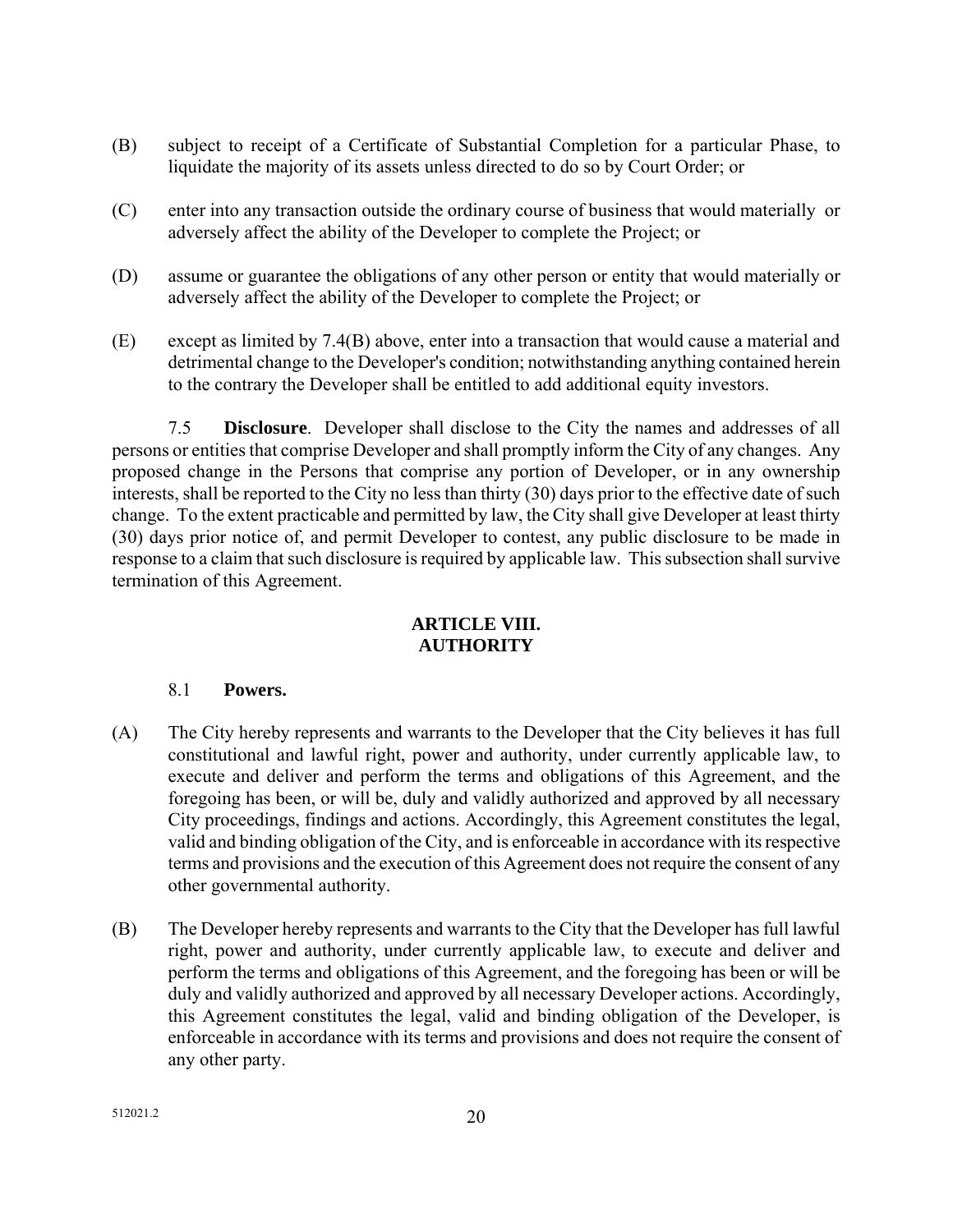8.2 **Authorized Parties**. Except in cases where the approval or authorization of the City's Corporate Authorities is required by law, whenever, under the provisions of this Agreement, or other related documents and instruments or any duly authorized supplemental agreements, any request, demand, approval, notice or consent of the City or the Developer is required, or the City or the Developer is required to agree to, or to take some action at, the request of the other, such request, demand, approval, notice or consent, or agreement shall be given for the City, unless otherwise provided herein, by the Mayor or his designee and for the Developer by any officer of the Developer so authorized (and, in any event, the officers executing this Agreement are so authorized). Any Party shall be authorized to act on any such request, demand, approval, notice or consent, or agreement or other action and neither Party hereto shall have any complaint against the other as a result of any such action taken.

#### **ARTICLE IX. GENERAL PROVISIONS**

9.1 **Time of Essence**. Time is of the essence of this Agreement. The Parties will make every reasonable effort to expedite the subject matters hereof and acknowledge that the successful performance of this Agreement requires their continued cooperation.

9.2 **Force Majeure.** For the purposes of this Agreement, neither the Developer nor the City shall be considered to be in breach of any of its obligations hereunder if said Party is unable to perform as a result of any Force Majeure Delay as hereinafter defined. "Force Majeure Delay" means any delay in the construction caused by any one or combination of the following, which are beyond the reasonable control of and/or without the fault of the party relying thereon, destruction by fire or other casualty, or performance is prevented by strike or other labor troubles, other than those intentionally caused by Developer, governmental restrictions, takings, and limitations arising subsequent to the date hereof, war or other national emergency; fire, flood or other casualties, shortage of material, not attributable to any intentional action or conduct by Developer, extreme adverse weather conditions, such as, by way of illustration and not limitation, severe rain storms or below freezing temperatures, tornadoes or cyclones, change orders requested by the City, any delay in the performance by Developer resulting from the nonperformance of the City's responsibilities, and any other extraordinary events or conditions beyond the reasonable control of the Developer or the City including but not limited to delays directly or indirectly related to environmental matters identified and cited in the Huff & Huff Incorporated reports that have been delivered to Developer or the City by Huff & Huff Incorporated, including but not by way of limitation the letter report dated January 17, 2015, which, in fact, materially interfere with the ability of the Developer or the City to discharge its respective obligations hereunder. Force Majeure Delay shall not include: (1) economic hardship or impracticability of performance (except as may be provided herein), (2) commercial or economic frustration of purpose (except as may be provided herein), or (3) a failure of performance by a contractor (except as caused by events which are Force Majeure Delay as to the contractor).

In each case were a Party hereto believes its performance of any specific obligation, duty or covenant is delayed or impaired by reason of an event of Force Majeure Delay, the Party claiming the benefit of this Section 9.2 shall notify the other Party of the nature of the event claimed to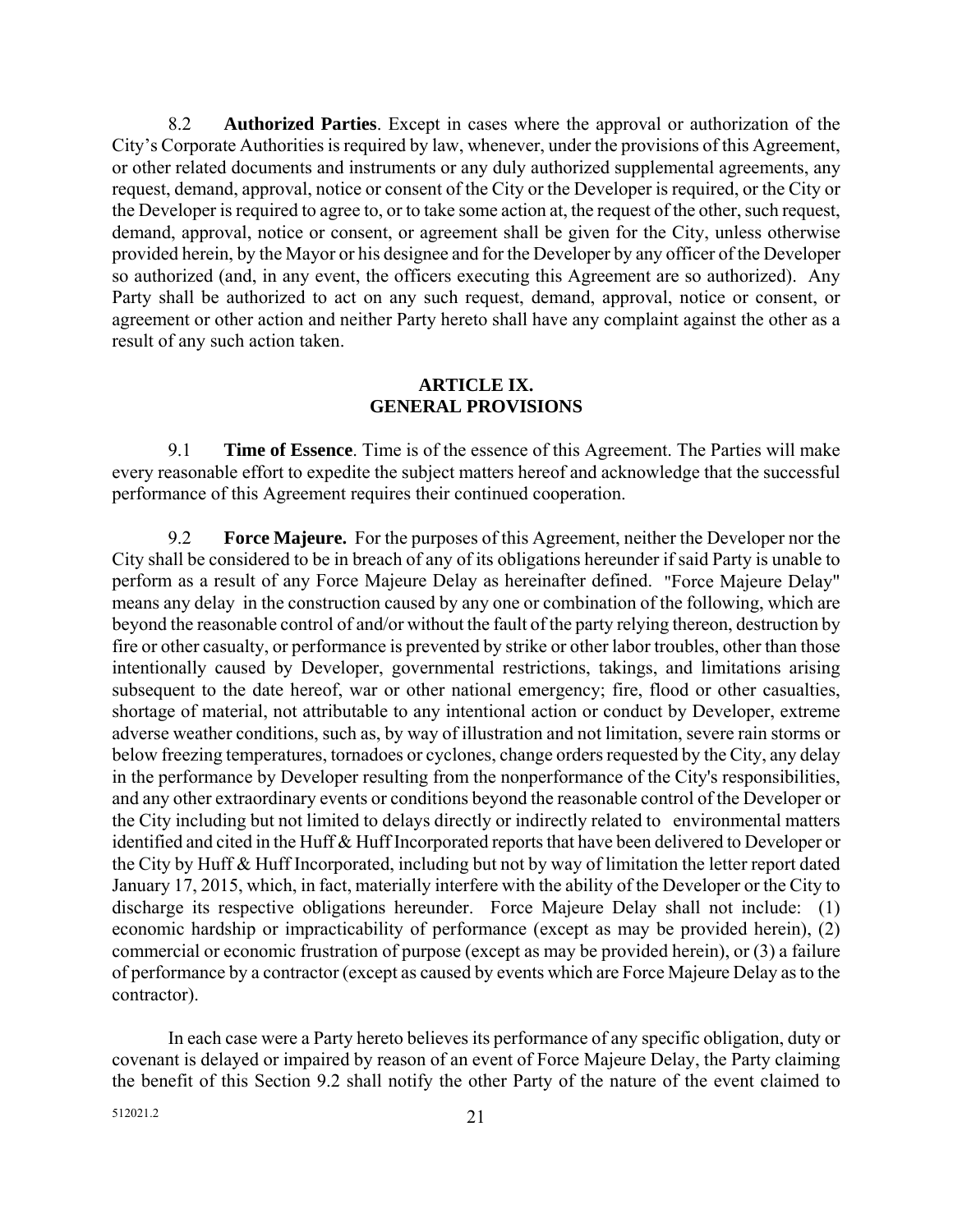constitute Force Majeure Delay and, specifically, the obligation, duty or covenant which it believes is delayed or impaired by reason of the designated event. Notification shall be provided in accordance with Section 9.10 hereof. Performance of the obligation, duty or covenant impaired by reason of the designated event shall be tolled for that period of time reasonably necessary to remove or otherwise cure the impediment to performance and the Party relying on the event of Force Majeure Delay shall be obligated to pursue such remedy or cure with reasonable diligence given the nature of the impairment, to the extent the same may be reasonably cured. In no case shall an event of Force Majeure Delay toll the performance of any obligation, duty or covenant not directly or indirectly implicated in the claimed event of Force Majeure Delay. Further, nothing herein shall be deemed to preclude the right of the Party entitled, by the terms of this Agreement, to receive the performance of any obligation, duty or covenant to challenge the validity of a claimed event of Force Majeure Delay.

#### 9.3 **Events of Default**.

A. The following shall be Developer Events of Default with respect to this Agreement:

 i. If any material representation made by the Developer in this Agreement, or in any certificate, notice, demand or request made by a Party hereto, in writing and delivered to the City pursuant to or in connection with any of said documents, shall prove to be untrue or incorrect in any material respect as of the date made provided, however, that such default shall constitute an event of default only if the Developer does not remedy the default within 30 days after written notice from the City

 ii. Failure of the Developer to comply with any material covenant or obligation contained in this Agreement, or any other agreement, financing or otherwise, concerning the Project, or the existence, structure or financial condition of the Developer.

 iii. The Developer: (i) is unable, or admits in writing its inability to pay, its debts as they mature; or (ii) makes a general assignment for the benefit of creditors or to an agent authorized to liquidate any substantial amount of its or their property; or (iii) is adjudicated a bankrupt; or (iv) files a petition in bankruptcy or to effect a plan or other arrangement with creditors; or (v) files an answer to a creditor's petition (admitting the material allegations thereof) for an adjudication of bankruptcy or to effect a plan or other arrangement with creditors; or (vi) applies to a court for the appointment of a receiver for any asset; or (vii) has a receiver or similar official appointed for any of its assets, or, if such receiver or similar official is appointed without the consent of the Developer and such appointment shall not be discharged within 60 days after his appointment or the Developer has not bonded against such receivership or appointment; or (viii) a petition described in (iv) is filed against the Developer and remains pending for a period of 60 consecutive days, unless the same has been bonded, and as a result thereof, the Developer ceases to operate; or (ix) files any lawsuit, claim and/or legal, equitable or administrative action affecting the City's ability to collect any such sales tax revenue hereunder.

 iv. Failure to have funds or the ability to raise funds to meet Developer's obligations, which failure or inability materially interferes with and adversely affects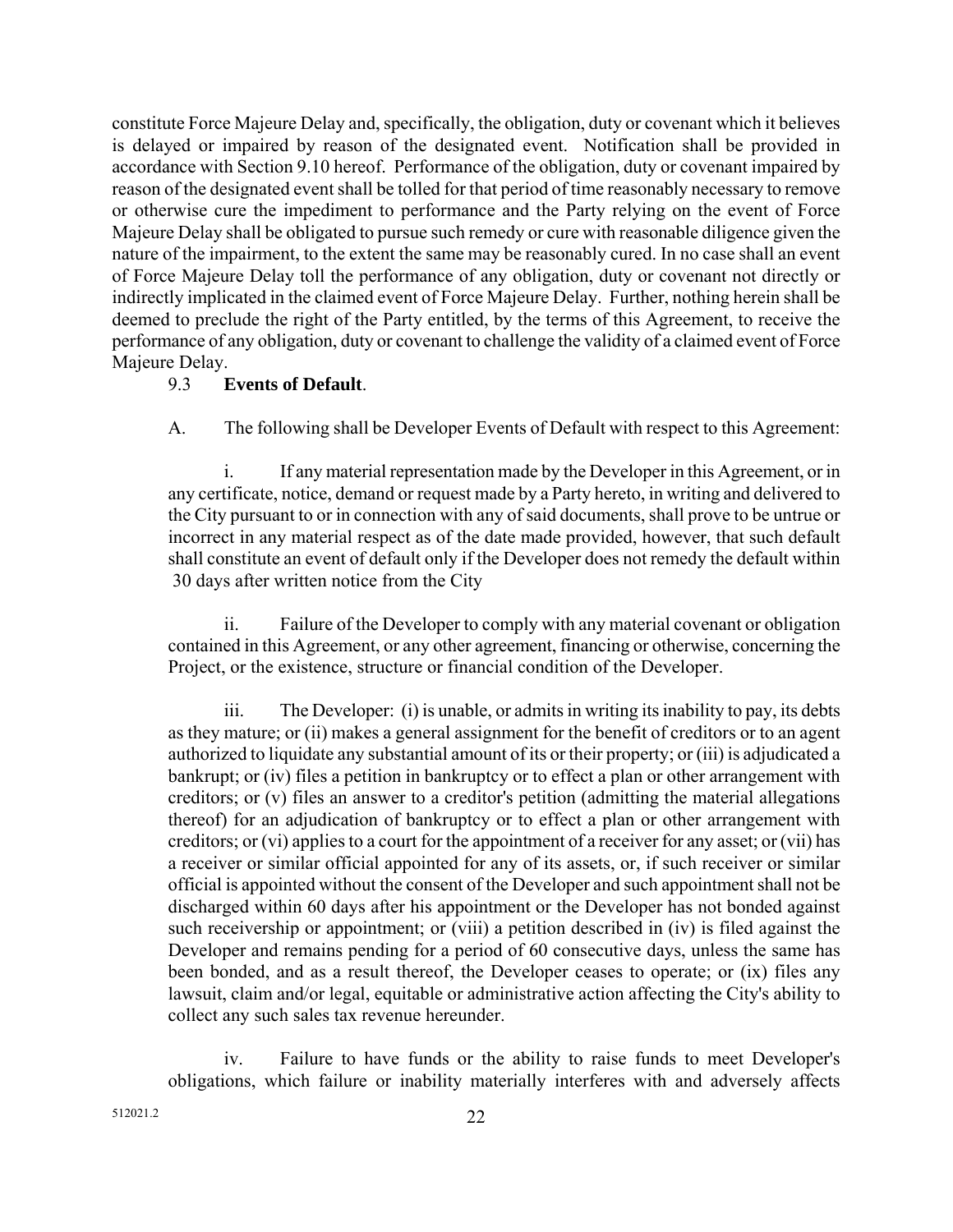Developer's ability to meet its obligations for the Project, in the ordinary course of business.

 v. The Developer abandons the Project. Abandonment shall be deemed to have occurred when work stops on a Phase of this Project for more than 45 consecutive days for any reason other than: (i) Uncontrollable Circumstances and or Force Majeure (ii) if the Developer is ahead of its planned construction schedule on the Project Schedule, or (iii) work stoppage caused by an action or inaction of the City that is not in compliance with the terms of this Agreement.

 vi. The Developer materially fails to comply with applicable governmental codes and regulations in relation to the construction and maintenance of the buildings contemplated by this Agreement.

vii. Failure to timely pay when due all real estate property taxes on the Project.

B. The following shall be City Events of Default with respect to this Agreement:

 i. If any material representation made by the City in this Agreement, or in any certificate, notice, demand or request made by a Party hereto, in writing and delivered to the Developer pursuant to or in connection with any of said documents, shall prove to be untrue or incorrect in any material respect as of the date made; provided, however, that such default shall constitute an event of default only if the City does not remedy the default within 60 days after written notice from the Developer.

 ii. Failure of the City to comply with any of its obligations under this Agreement, including without limitation its obligations to make any payment to the Developer, as and when due, under this Agreement.

9.4 **Remedies of Default**. In the case of an Event of Default hereunder:

 A. The defaulting party shall, upon written notice from the non-defaulting party, take immediate action to cure or remedy such event of default. If, in such case, any monetary event of default is not cured within 15 days, or if in the case of a non-monetary event of default, action is not taken or not diligently pursued, or if action is taken and diligently pursued but such event of default or breach shall not be cured or remedied within a reasonable time, but in no event more than 30 additional days after receipt of such notice, unless extended by mutual agreement, the non-defaulting party may institute such proceedings as may be necessary or desirable in its opinion to cure or remedy such default or breach, including, but not limited to, proceedings to compel specific performance of the defaulting party's obligations under this Agreement.

 B. In case the City shall have proceeded to enforce its rights under this Agreement and such proceedings shall have been discontinued or abandoned for any reason, then, and in every such case, the Developer and the City shall be restored respectively to their several positions and rights hereunder, and all rights, remedies and powers of the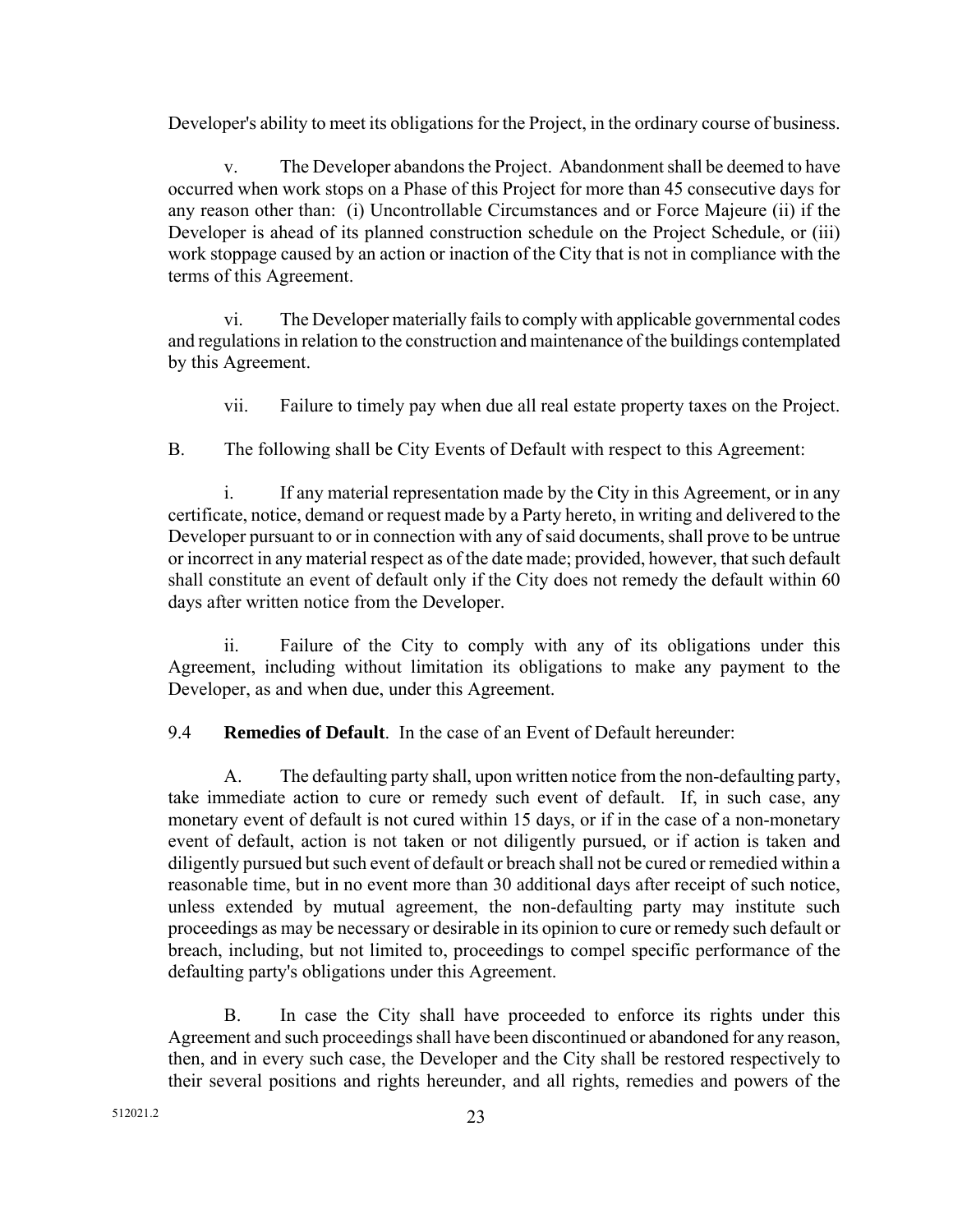Developer and the City shall continue as though no such proceedings had been taken.

 C. In the case of an event of default by the Developer, and its failure to cure such default after due notice and within the time frames provided for in this Agreement, in addition to any other remedies at law or in equity, the City may terminate this Agreement and upon such termination shall be relieved of its obligations under this Agreement, including but not limited to its obligations to convey any Conveyed Property to the Developer.

D. In the case of an event of default by the City and its failure to cure such default after due notice and within the time period provided for in this Agreement, in addition to any other remedies at law or in equity, the Developer may terminate this Agreement and recover from the City payment for reimbursable Redevelopment Project Costs and Parking Deck Costs as provided for in this Agreement actually incurred and any related 5% construction management fee earned by Developer.

 E. In the case of an event of default by the Developer occurring prior to the commencement of construction, the City agrees that it shall have no remedy of specific performance to force the Developer to commence construction.

9.5 **Amendment**. This Agreement, and any exhibits attached hereto, may be amended only by the mutual consent of the Parties evidenced by a written amendment, by the adoption of an ordinance or resolution of the City approving said written amendment, as provided by law, and by the execution of said written amendment by the Parties or their successors in interest.

9.6 **Entire Agreement**. This Agreement sets forth all agreements, understandings and covenants between and among the Parties relative to the matters herein contained. This Agreement supersedes all prior agreements, negotiations and understandings, written and oral, and shall be deemed a full integration of the entire agreement of the Parties.

9.7 **Severability**. If any provisions, covenants, agreement or portion of this Agreement, or its application to any person, entity or property, is held invalid, such invalidity shall not affect the application or validity of any other provisions, covenants or portions of this Agreement and, to that end, all provisions, covenants, agreements or portions of this Agreement are declared to be severable.

9.8 **Consent or Approval.** Except as otherwise provided in this Agreement, whenever consent or approval written or otherwise of any Party to this Agreement is required, such consent or approval shall not be unreasonably withheld, delayed or conditioned.

9.9 **Illinois Law**. This Agreement shall be construed in accordance with the laws of the State of Illinois.

9.10 **Notice.** Any notice to be given or served hereunder or under any document or instrument executed pursuant hereto shall be in writing and shall be (i) delivered personally, with a

 $512021.2$  24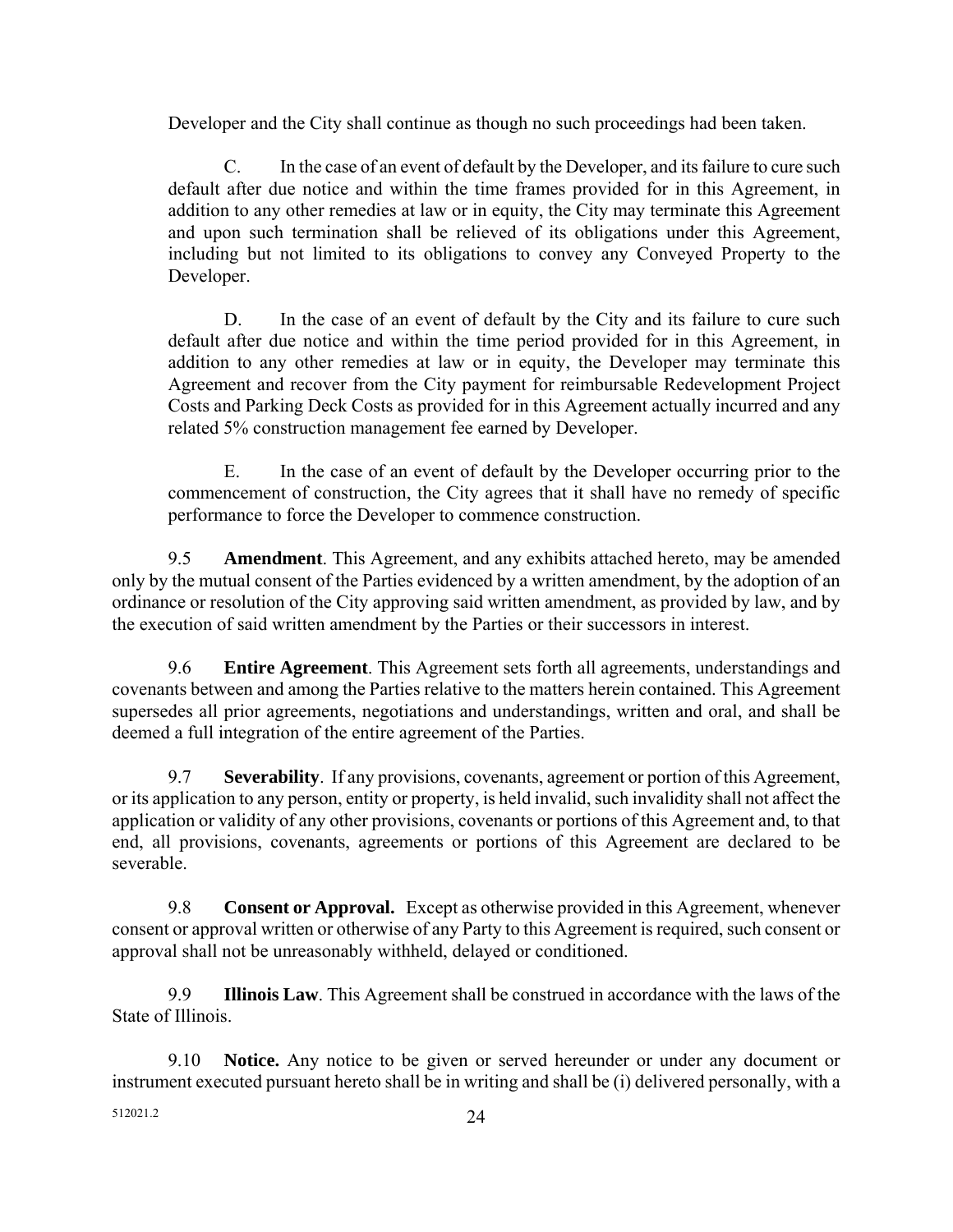receipt requested therefore; or (ii) sent by telecopy facsimile or electronic mail; or (iii) sent by a recognized overnight courier service; or (iv) delivered by United States registered or certified mail, return receipt requested, postage prepaid. All notices shall be addressed to the Parties at their respective addresses set forth below, and the same shall be effective (a) upon receipt or refusal if delivered personally or by telecopy facsimile; (b) one (1) business day after depositing with such an overnight courier service, or (c) two (2) business days after deposit in the mail, if mailed. A Party may change its address for receipt of notices by service of a notice of such change in accordance herewith. All notices by telecopy facsimile shall be subsequently confirmed by U.S. certified or registered mail.

#### If to the City:

City of St. Charles Attn: City Administrator Two East Main Street St. Charles, Illinois 60174 Attention: City Administrator Fax No. (630) 377-4440 email: cao@stcharlesil.gov

#### with a copy to:

 John M. McGuirk Hoscheit, McGuirk, McCracken & Cuscaden P.C. 1001 East Main Street Suite G St. Charles, Illinois 60174 Fax No. (630) 513-8799 email: jmc@hmcpc.com

#### with a copy to:

Nicholas S. Peppers Storino Ramello & Durkin 9501 West Devon Avenue  $8<sup>th</sup>$  Floor Rosemont, Illinois 60018 Fax No. (847) 318-9509 email: npeppers@srd-law.com

#### If to the Developer:

First Street Development II, LLC Attention: Bob Rasmussen P.O. Box 3970 409 East Illinois Street St. Charles, Illinois 60174 email: bob@midwestcustomhomes .com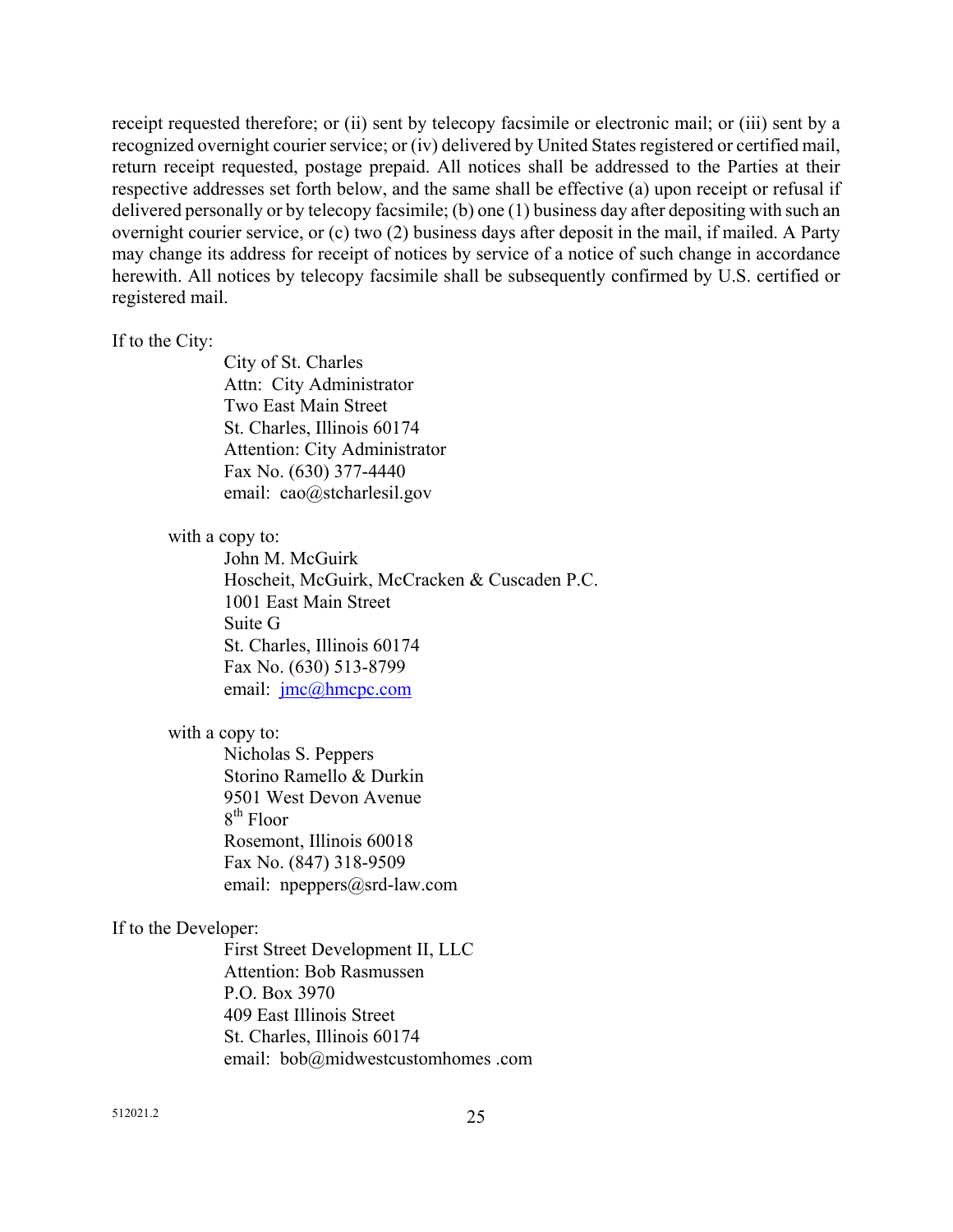with a copy to: William F. Bochte Bochte & Kuzniar, P.C. 2580 Foxfield Road, Suite 200 St. Charles, Illinois 60174 Fax No. (630) 377-3479 email: wbochte@bknlaw.com

9.11 **Counterparts.** This Agreement may be executed in several counterparts, each of which shall be an original and all of which shall constitute but one and the same agreement.

9.12 **Term of Agreement; Extension of Term of TIF.** The term ("*Term*") of this Agreement shall commence on the date first above written and continue until the earlier of issuance of the Phase 3 Certificate of Completion and December 31, 2037 **[NEED TO CONFIRM]** the date which 23 years after the establishment of the Redevelopment Project Area. In the event the City pursues and receives an extension of the term of the Redevelopment Project Area and associated tax increment allocation financing, the Developer shall have no additional rights under the terms and provisions of this Agreement and this Agreement shall terminate on December 31, 2037. **[NEED TO CONFIRM]** 

9.13 **Nature of Developer Public Improvements and City Public Improvements**. The City and the Developer hereby expressly covenant, warrant and agree that no special legal entitlements to the Developer Public Improvements or any portion of the Developer Public Improvements or the City Public Improvements or any portion of the City Public Improvements shall at any time inure to the Developer, any successor to or assignee of the Developer or any other nongovernmental person, it being the express intent of the parties hereto that the Developer Public Improvements and the City Public Improvements (together, the "*Public Improvements*") are and shall at all times be publicly owned, operated and maintained as part of the public capital infrastructure systems of the City. The City and the Developer hereby expressly acknowledge that Bond Counsel may rely upon this Section 9.13 in rendering its approving legal opinion on any Bonds, in the event any Bonds are issued bearing interest which is excludable from the gross income of the owners thereof for purposes of federal income taxation.

 9.14 **Taxes of General Applicability**. The parties agree that security for the Bonds and payments of debt service on the Bonds may include special service area taxes, which are other than taxes of general applicability. Each of the Developer and the City accordingly hereby expressly agrees and recognizes that use, directly or indirectly, in any trade or business carried on by a person other than a governmental unit of any portion of the Public Improvements to be financed with Bond proceeds may cause the Bonds to be classified as private activity bonds under the Internal Revenue Code and promulgated regulations. Accordingly, each of the Developer and the City covenants not to enter into or enforce any agreements with any party, including the Developer or the City, that would permit any use, directly or indirectly, in any trade or business carried on by a person other than a governmental unit of any portion of the Public Improvements financed with any Bond proceeds without an opinion of Bond Counsel that such agreement will not adversely affect the tax exempt status of interest on any Bonds issued on a tax-exempt basis for federal income tax purposes.

 $512021.2$  26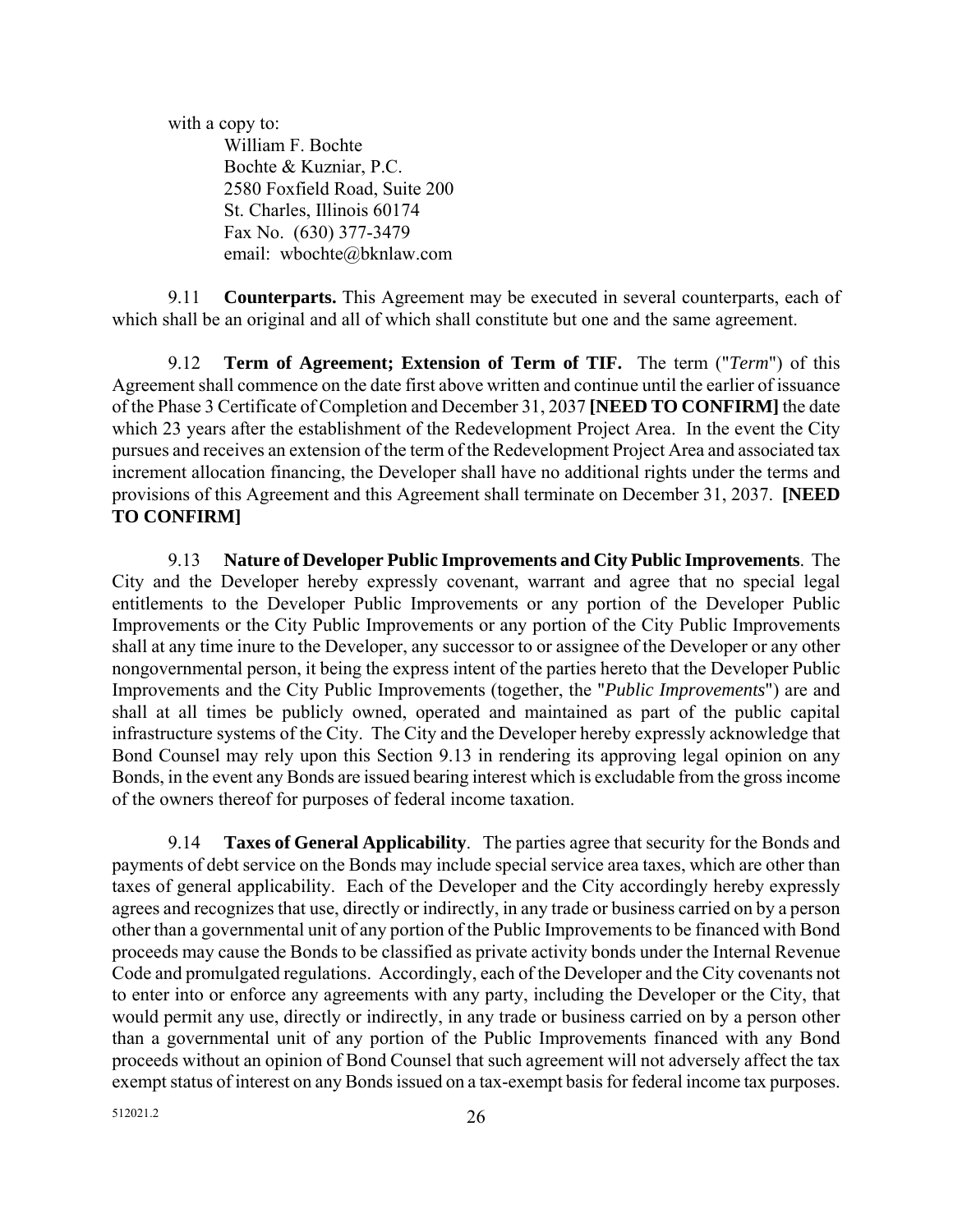No provision of this Agreement will be enforced for the benefit of any nongovernmental user (other than a member of the general public) of any portion of the Public Improvements financed by any Bond proceeds.

9.15 **Good Faith and Fair Dealing.** City and Developer acknowledge their duty to exercise their rights and remedies hereunder and to perform their covenants, agreements and obligations hereunder, reasonably and in good faith.

 9.16 **Drafting.** Each Party and its counsel have participated in the drafting of this Agreement therefore none of the language contained in this Agreement shall be presumptively construed in favor of or against either Party.

 9.17 **Recording**. The Parties agree to record this Agreement with the Kane County Recorder of Deeds.

 9.18 **Covenants Run with the Land**. It is intended that the covenants, conditions, agreements, promises, obligations and duties of each Party as set forth in this Agreement shall be construed as covenants and that, to the fullest extent legally possible, all such covenants shall run with and be enforceable against both the covenanter and the Project. Such covenants shall terminate upon termination or expiration of this Agreement.

 9.19 **Right to Enjoin**. In the event of any violation or threatened violation of any of the provisions of this Agreement by a Party or Occupant, any other Party shall have the right to apply to a court of competent jurisdiction for an injunction against such violation or threatened violation, and/or for a decree of specific performance.

 9.20 **Partial Funding**. Except as otherwise set for in this Agreement, the Developer acknowledges and agrees that the economic assistance to be received by the Developer as set forth in this Agreement is intended to be and shall be a source of partial funding for the Project and agrees that any additional funding above and beyond said economic assistance shall be solely the responsibility of the Developer. The Developer acknowledges and agrees that the amount of economic assistance set forth in this Agreement represents the maximum amount of economic assistance to be received by the Developer, provided the Developer complies with the terms and provisions set forth in this Agreement. The Developer further acknowledges and agrees that the City is not a joint developer or joint venturer with the Developer, and the City is in no way responsible for completion of any portion of the Project except for the City Public Improvements.

 9.21 **Attorney Fees.** Should it become necessary to bring legal action or proceedings to enforce this Agreement, or any portion thereof, or to declare the effect of the provisions of this Agreement, the prevailing party shall be entitled to recover or offset against sums due, its costs, including reasonable attorney's fees, in addition to whatever other relief the prevailing party may be entitled.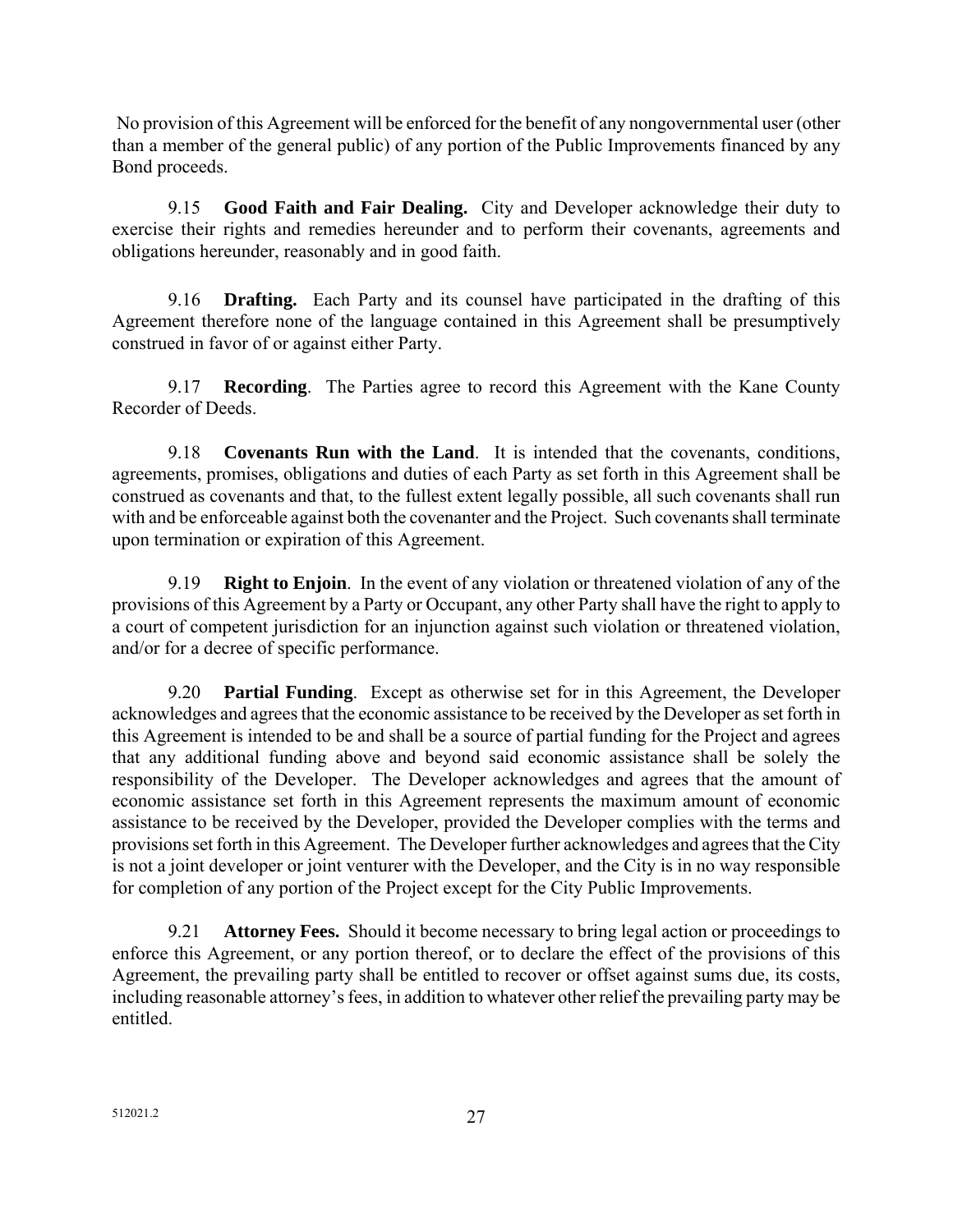9.22 **Cancellation**. In the event the Developer or the City shall be prohibited, in any material respect, from performing covenants and agreements or enjoying the rights and privileges herein contained, or contained in the Redevelopment Project Area, including the Developer's duty to build the Project, by the order of any court of competent jurisdiction, or in the event that all or any part of the Act or any ordinance adopted by the City in connection with the Project, shall be declared invalid or unconstitutional, in whole or in part, by a final decision of a court of competent jurisdiction (collectively the "Involuntary Termination Events"), and such declaration shall materially affect the Redevelopment Project Area or the covenants and Agreements or rights and privileges of the Developer or the City to such extent that the Project cannot be completed in substantial conformance with this Agreement, then and only in any such event, the Party so materially affected may, at its election, terminate this Agreement in whole (or in part with respect to that portion of the Project so materially affected) by giving written notice thereof to the other within 60 days after such final decision or amendment. If the City terminates this Agreement pursuant to this Section 9.22, the City, at its option, may also terminate its duties, obligation and liability under all or any related documents and agreements the execution of which is not possible because of an Involuntary Termination Event. Further, the termination of this Agreement shall have no effect on the authorizations granted to the Developer for buildings permitted and under construction to the extent permitted by any Involuntary Termination Event; and termination of this Agreement shall have no effect on perpetual easements contained in any recorded, properly executed document. If the City terminates this Agreement or any related documents and agreements pursuant to this Section 9.22, it shall pay Developer for reimbursable Redevelopment Project Costs and Parking Deck Costs as provided for in this Agreement actually incurred and any related 5% construction management fee earned by Developer, prior to the Involuntary Termination Event.

 9.23 **No Joint Venture, Agency or Partnership Created**. Nothing in this Agreement, or any actions of the Parties to this Agreement, shall be construed by the Parties or any person to create the relationship of a partnership, agency or joint venture between or among such Parties.

 9.24 **No Personal Liability of Officials of the City or the Developer**. No covenant or agreement contained in this Agreement shall be deemed to be the covenant or agreement of the corporate authorities, any elected official, officer, partner, member, director, agent, employee or attorney of the City or the Developer, in his or her individual capacity, and no elected official, officer, partner, member, director, agent, employee or attorney of the City or the Developer shall be liable personally under this Agreement or be subject to any personal liability or accountability by reason of or in connection with or arising out of the execution, delivery and performance of this Agreement, or any failure in that connection.

# [SIGNATURE PAGE FOLLOWS IMMEDIATELY]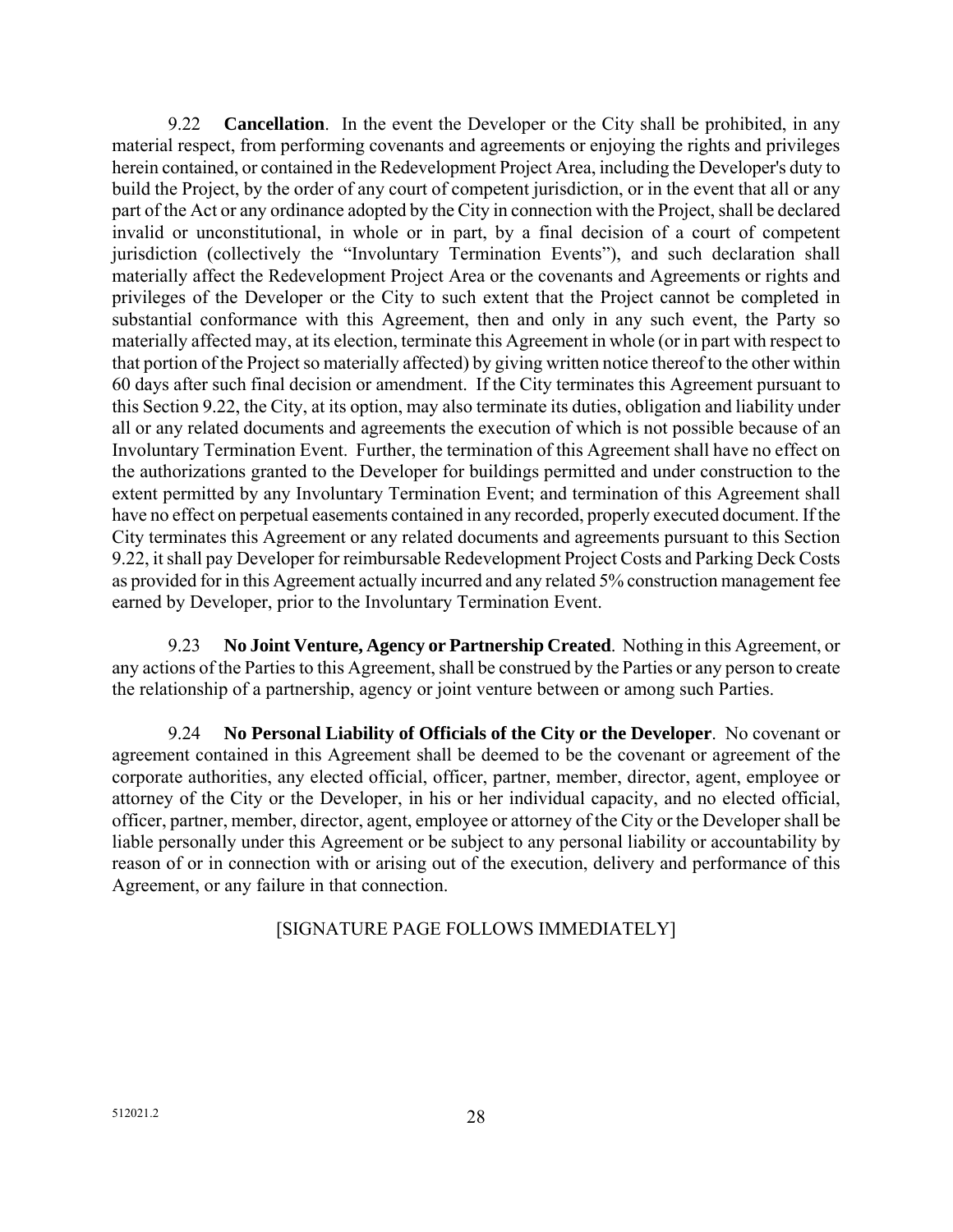IN WITNESS WHEREOF, the Parties have duly executed this Agreement pursuant to all requisite authorizations as of the date first above written.

# **CITY OF ST. CHARLES,**

an Illinois Municipal Corporation

 $\mathbf{By:}$ 

ATTEST: Mayor

 $\mathcal{L}_\text{max}$  , where  $\mathcal{L}_\text{max}$  and  $\mathcal{L}_\text{max}$ City Clerk

# **FIRST STREET DEVELOPMENT II, LLC**

 $\mathbf{By:}$ 

Its Managing Member

ATTEST:

 $\overline{\phantom{a}}$  , and the set of the set of the set of the set of the set of the set of the set of the set of the set of the set of the set of the set of the set of the set of the set of the set of the set of the set of the s  $\overline{\text{Its:}}$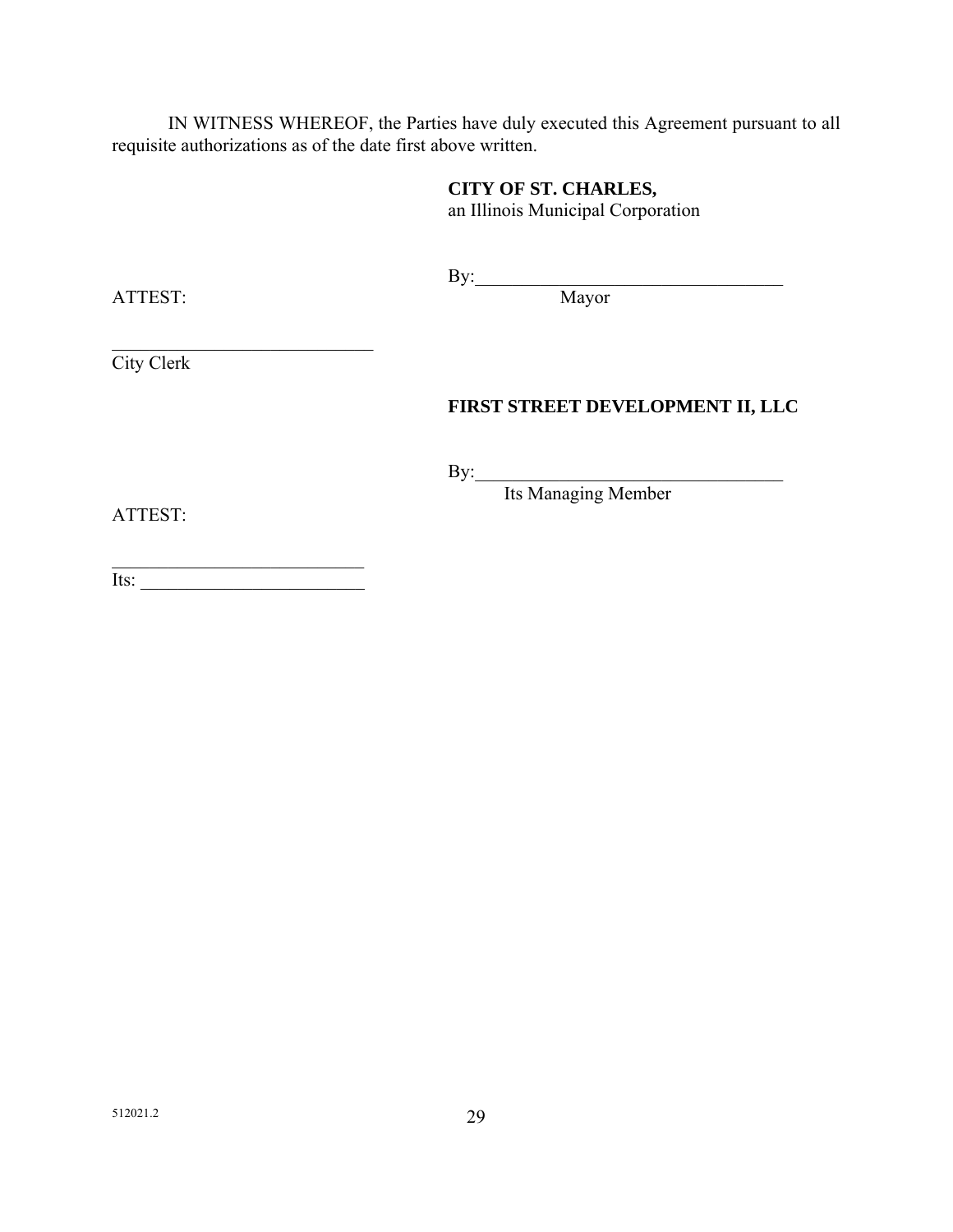## **EXHIBITS**

- A. REDEVELOPMENT PROJECT AREA
- A-1. MAP OF REDEVELOPMENT PROJECT AREA
- B. LEGAL DESCRIPTION CITY PROPERTY
- B-1. MAP OF CITY PROPERTY
- C. LEGAL DESCRIPTION CONVEYED PROPERTY
- C-1. MAP OF CONVEYED PROPERTY
- D-1. SITE PLAN
- D-2. SCOPE OF PROJECT
- D-3. GOVERNMENTAL REQUIREMENTS
- E. CONSTRUCTION PHASING SCHEDULE
- F-1. DEVELOPER PUBLIC IMPROVEMENTS
- F-2. CITY DEVELOPMENT PUBLIC IMPROVEMENTS
- F-3. CITY PUBLIC IMPROVEMENTS
- G. PROPERTY CONVEYANCE SCHEDULE
- H. REIMBURSEMENT APPLICATION
- I. CERTIFICATE OF SUBSTANTIAL COMPLETION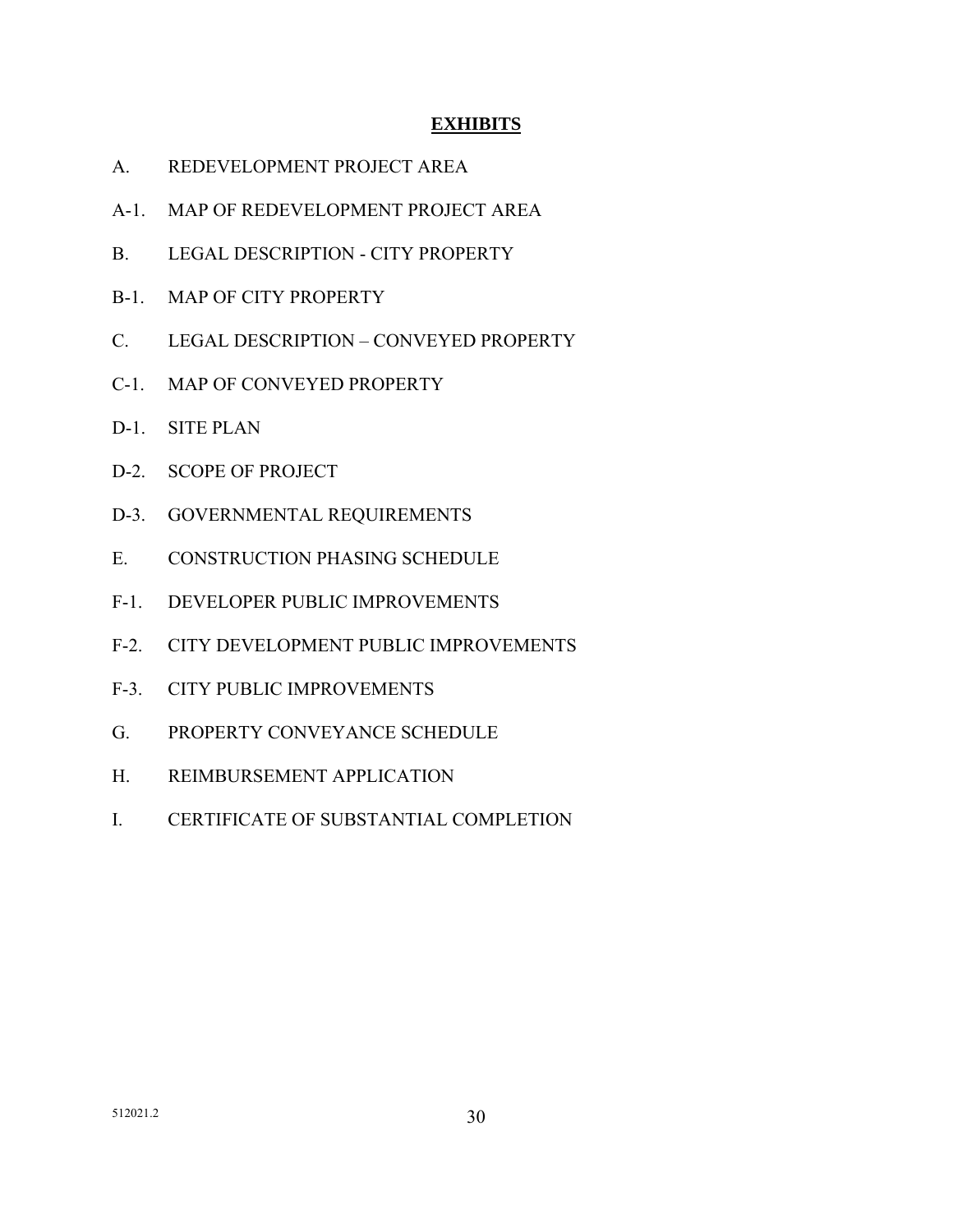#### **EXHIBIT A**

#### **REDEVELOPMENT PROJECT AREA**

# CENTRAL DOWNTOWN REDEVELOPMENT PROJECT AREA

That part of the South Half of Section 27 and the North Half of Section 34 in Township 40 North, Range 8 East of the Third Principal Meridian in the City of St. Charles, Kane County, Illinois, described as follows:

512021.2 31 Beginning at the southwesterly corner of Block 22 in the Original Town of St. Charles, recorded May 8, 1837, in Book 19, page 2; thence southeasterly, 340 feet along the easterly line of  $3<sup>rd</sup>$  Avenue to the northwest corner of Block 6 of said subdivision; thence southwesterly, 260 feet along the southerly line of Main Street to the northwest corner of Block 4 of said subdivision; thence southeasterly, 608.3 feet along the easterly line of Second Avenue to a line parallel with and 111.7 feet northerly of (as measured along the easterly line thereof) the southerly line of Block 15 in said subdivision; thence westerly, along said parallel line to the westerly line of said Block 15; thence southeasterly, along said westerly line and the southeasterly extension thereof to the easterly extension of the northerly line of Brownstone, recorded January 2, 2001, as Document No. 2001K000149; thence southwesterly, along said extension and said northerly line, to the northwest corner of said Brownstone; thence southeasterly, along the westerly line of said Brownstone to the easterly extension of the southerly line of Lot 7 in Phase I of First Street Redevelopment Subdivision, recorded March 29, 2007, as Document No. 2007K035551; thence South 78 degrees 42 minutes 53 seconds West along said extension and the southerly line of said Lot 7 to the southwest corner thereof; thence North 11 degrees 17 minutes 02 seconds West, 231.95 feet along the west line of Lots 7 and 14 in said subdivision to the northwest corner of said Lot 14; thence North 78 degrees 35 minutes 36 seconds East, 66.48 feet along the north line of said Lot 14 to the northeast corner thereof; thence North 11 degrees 30 minutes 41 seconds West, 25.00 feet along an east line of Lot 5 in said subdivision to the southeast corner of Lot 6 in said subdivision; thence South 78 degrees 35 minutes 36 seconds West, 84.96 feet along the south line of said Lot 6 to the southwest corner thereof; thence North 11 degrees 39 minutes 20 seconds West, 197.00 feet along a westerly line of said Lot 6 to a jog in said westerly line; thence South 78 degrees 20 minutes 40 seconds West, 41.90 feet along said jog to the westerly line of said Lot 6; thence North 11 degrees 13 minutes 55 seconds West along said westerly line and the northerly extension thereof to the southerly line of Lot 3 in the Amended Phase II First Street Redevelopment Subdivision, recorded July 8, 2008, as Document No. 2008K056095; thence North 78 degrees 37 minutes 37 seconds East along the southerly line of said Lot 3 to a curve in said southerly line; thence northeasterly, 44.24 feet along said curve, having a radius 28.00 feet, the chord of said curve bears North 33 degrees 21 minutes 37 seconds East, 39.78 feet to the easterly line of said Lot 3; thence North 11 degrees 54 minutes 23 seconds West, 441.52 feet along the easterly line of Lots 3 and 13 in said subdivision to the northeast corner of said Lot 13; thence North 78 degrees 29 minutes 30 seconds East, 12.31 feet along the easterly extension of the north line of said Lot 13 to the westerly line of  $1<sup>st</sup>$  Street, according to the plat recorded January 25, 1844, in Book 4, page 342; thence northwesterly, 37.52 feet along said right-of-way to an angle point in said line; thence northwesterly,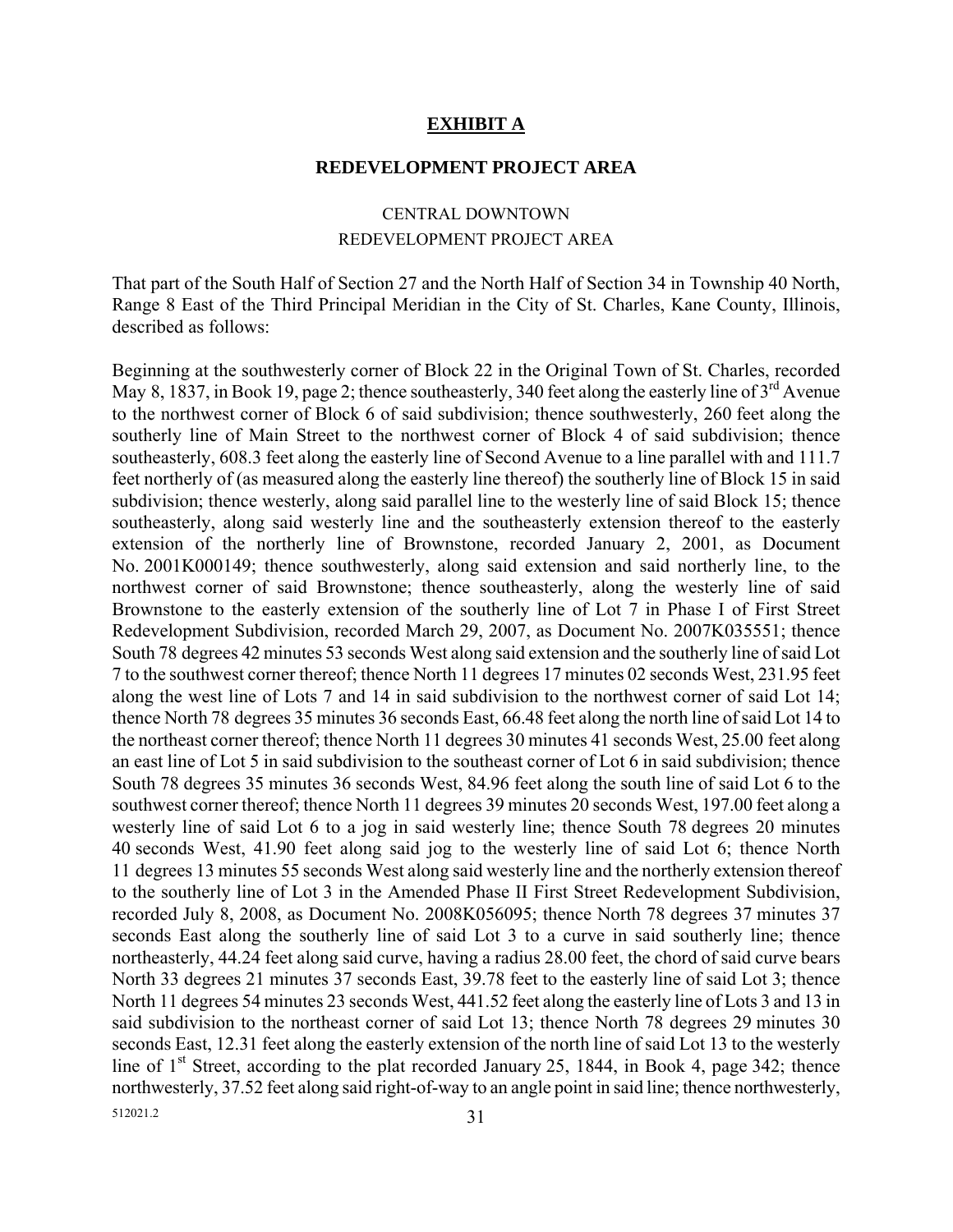59.15 feet along said right-of-way to the northerly line of Block 39 in said Original Town of St. Charles; thence northeasterly along said northerly line to the northeast corner thereof; thence northerly to the southeast corner of the Hotel Baker Subdivision, recorded December 2, 1982, as Document No. 1623173; thence northeasterly along the northerly line of Illinois Route 64 (Main Street) to the southwest corner of Lot 5 in Block 2 of County Clerk's 1899 Assessment Division East of the Fox River; thence continuing northeasterly along the southerly line of said Block 2 to the northwesterly right-of-way line of Illinois Route  $64$  (Main Street) and  $1<sup>st</sup>$  Avenue per Document Number 96K045968; thence northeasterly 21.22 feet along said line to the easterly line of said Block 2; thence northwesterly along the westerly line of  $1<sup>st</sup>$  Avenue to the southeast corner of Block 3 in said County Clerk's 1899 Assessment Division; thence northeasterly, 580 feet along the north line of Cedar Avenue to the Point of Beginning.

The Redevelopment Project Area is generally bounded by  $1<sup>st</sup>$  Street on the west,  $3<sup>rd</sup>$  Avenue on the east, Indiana Street on the south and Main Street (west of Fox River) and Cedar Avenue (east of Fox River) on the north.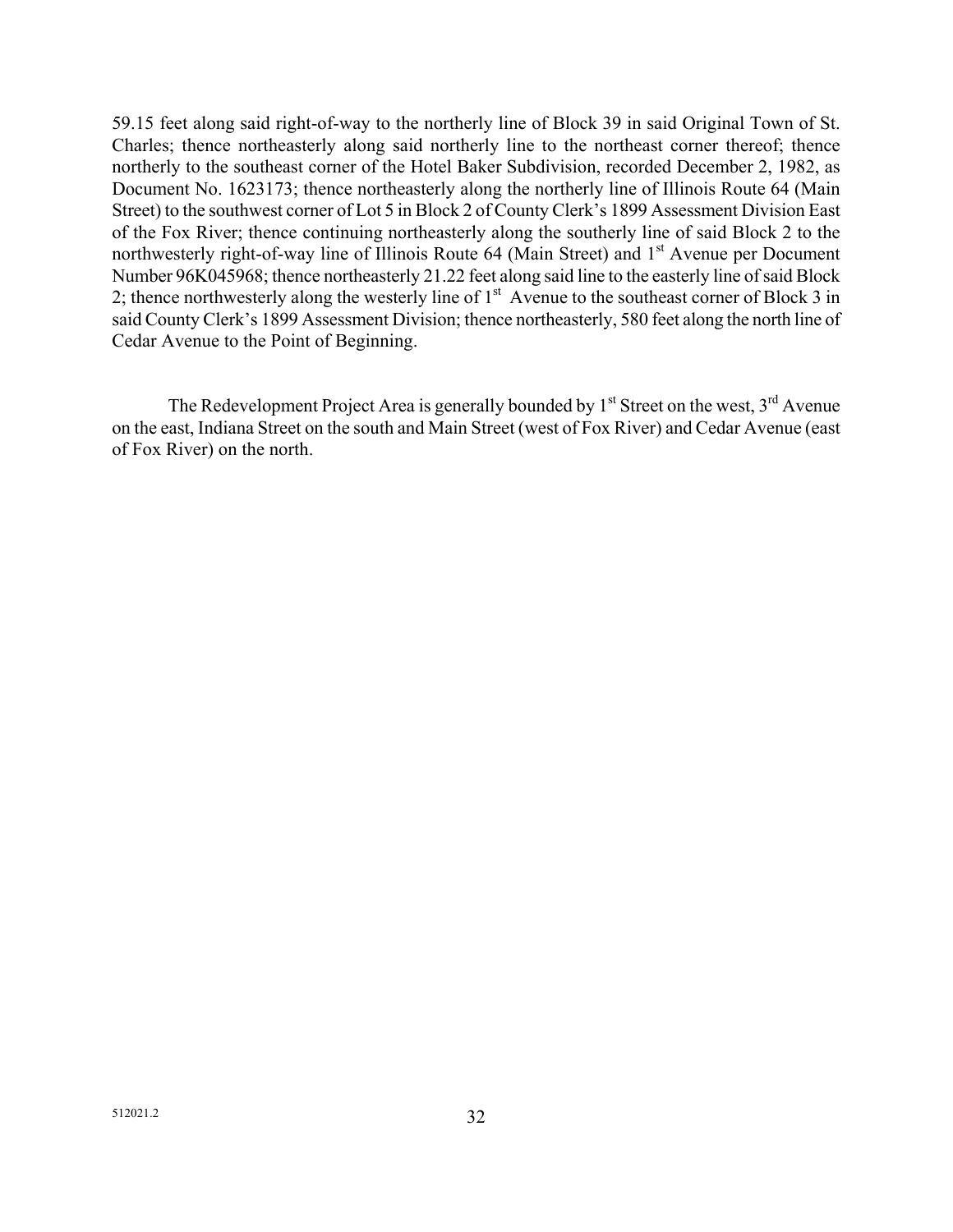# **EXHIBIT A-1**

# **MAP OF REDEVELOPMENT PROJECT AREA**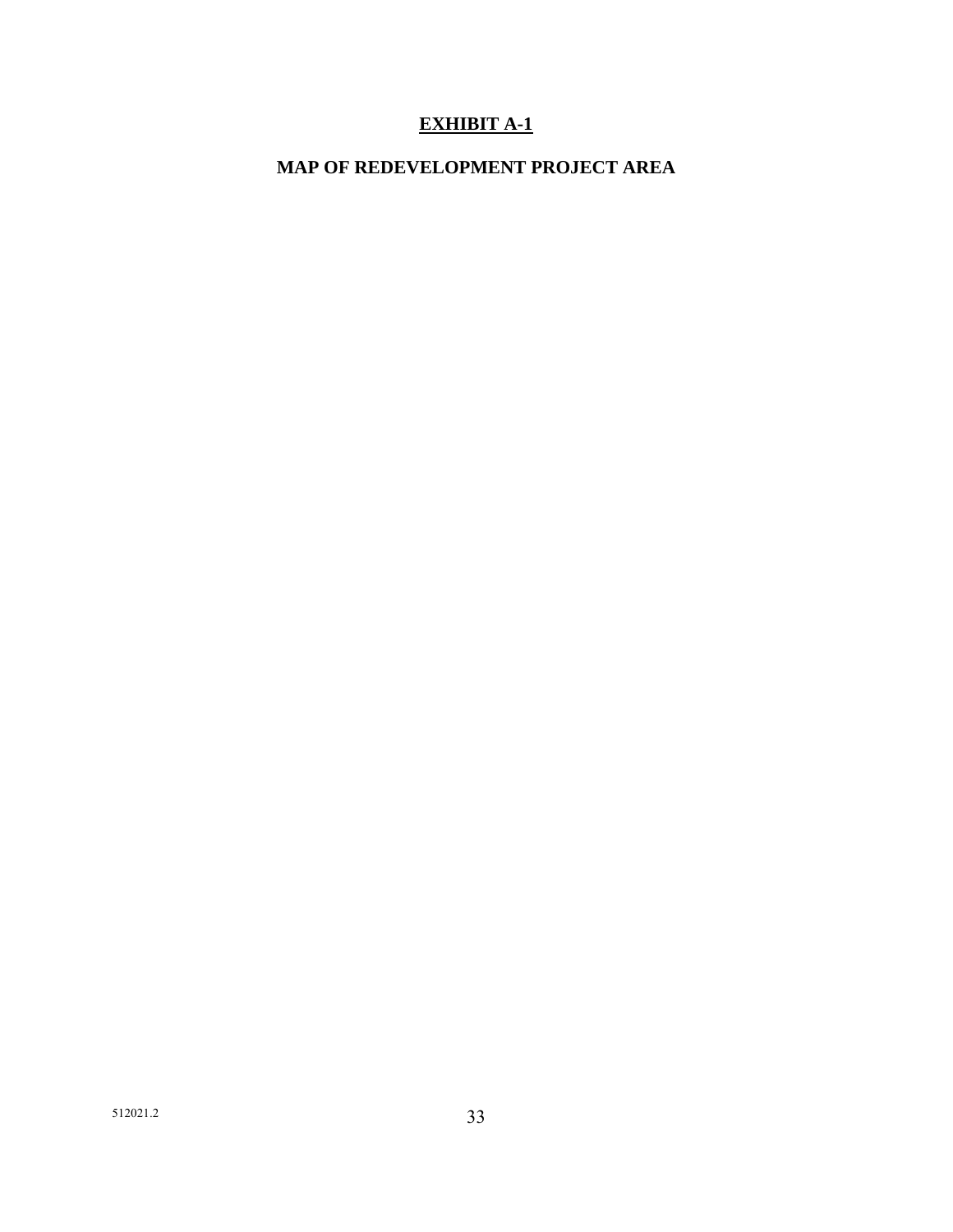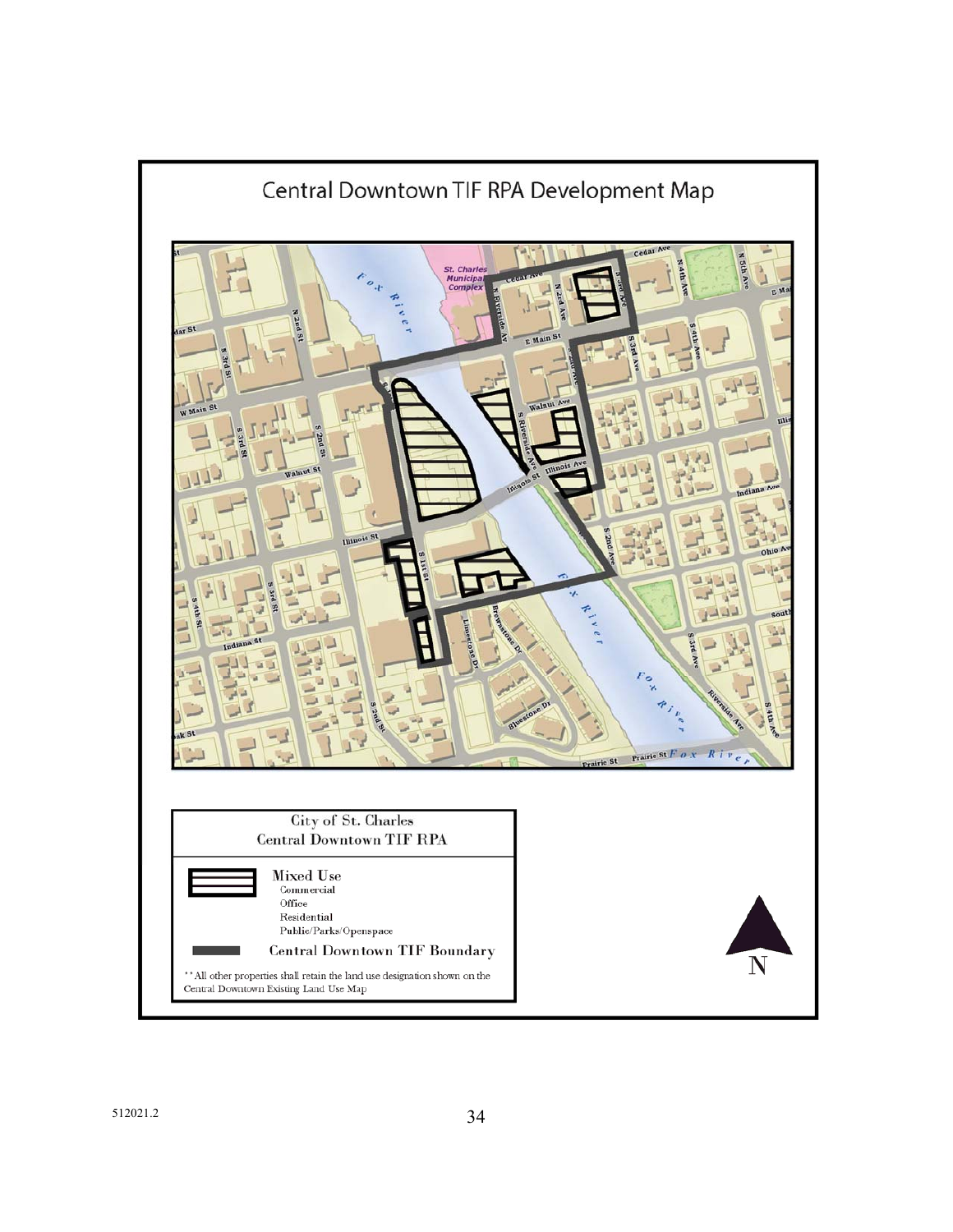# **EXHIBIT B**

# **LEGAL DESCRIPTION**

#### **CITY PROPERTY**

Lots 3, 4, 5 11 and 12 in the Phase III First Street Redevelopment Subdivision, according to the plat thereof recorded as Document No. 2008K089916, in the City of St. Charles, Kane County, Illinois.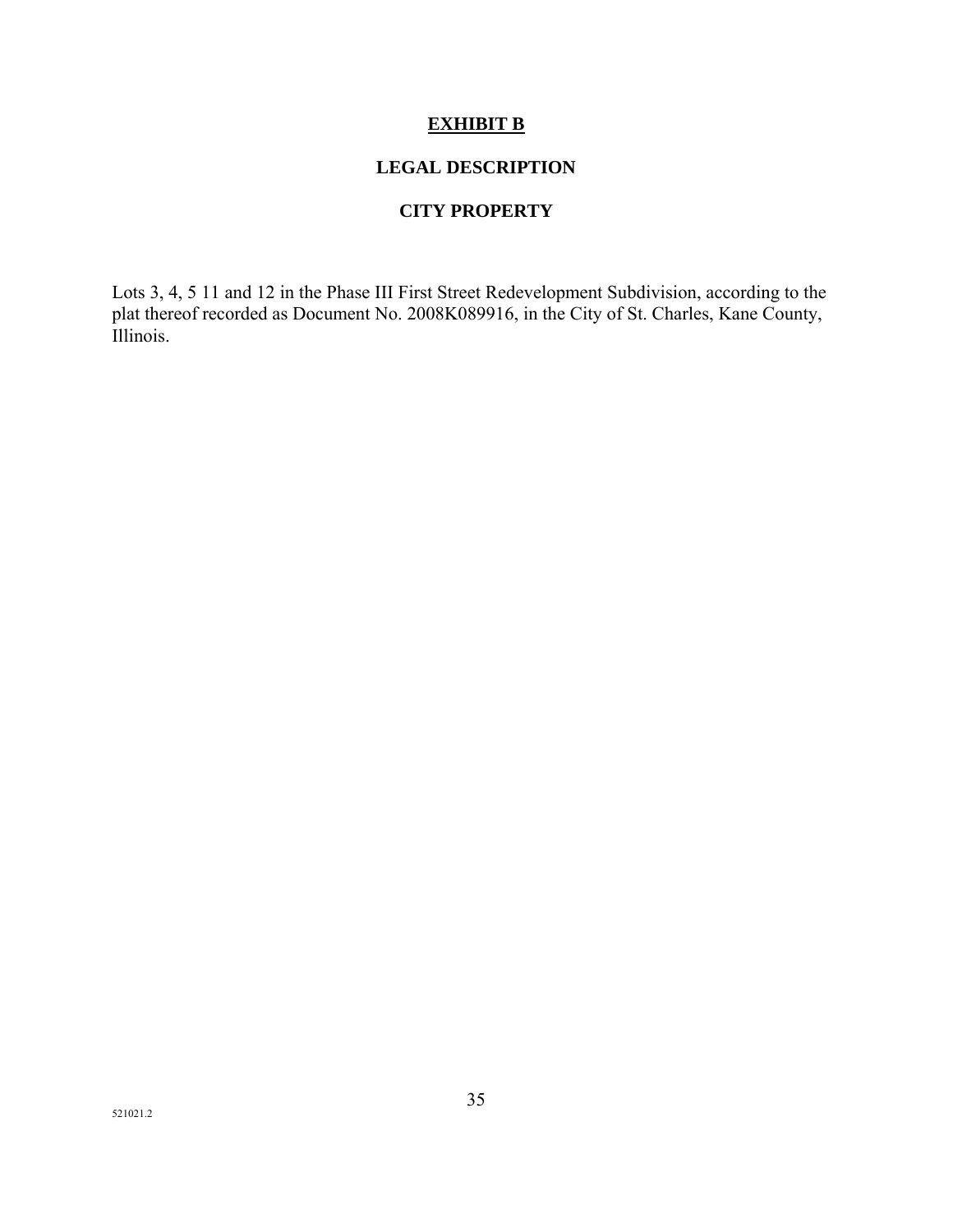# **EXHIBIT B-1**



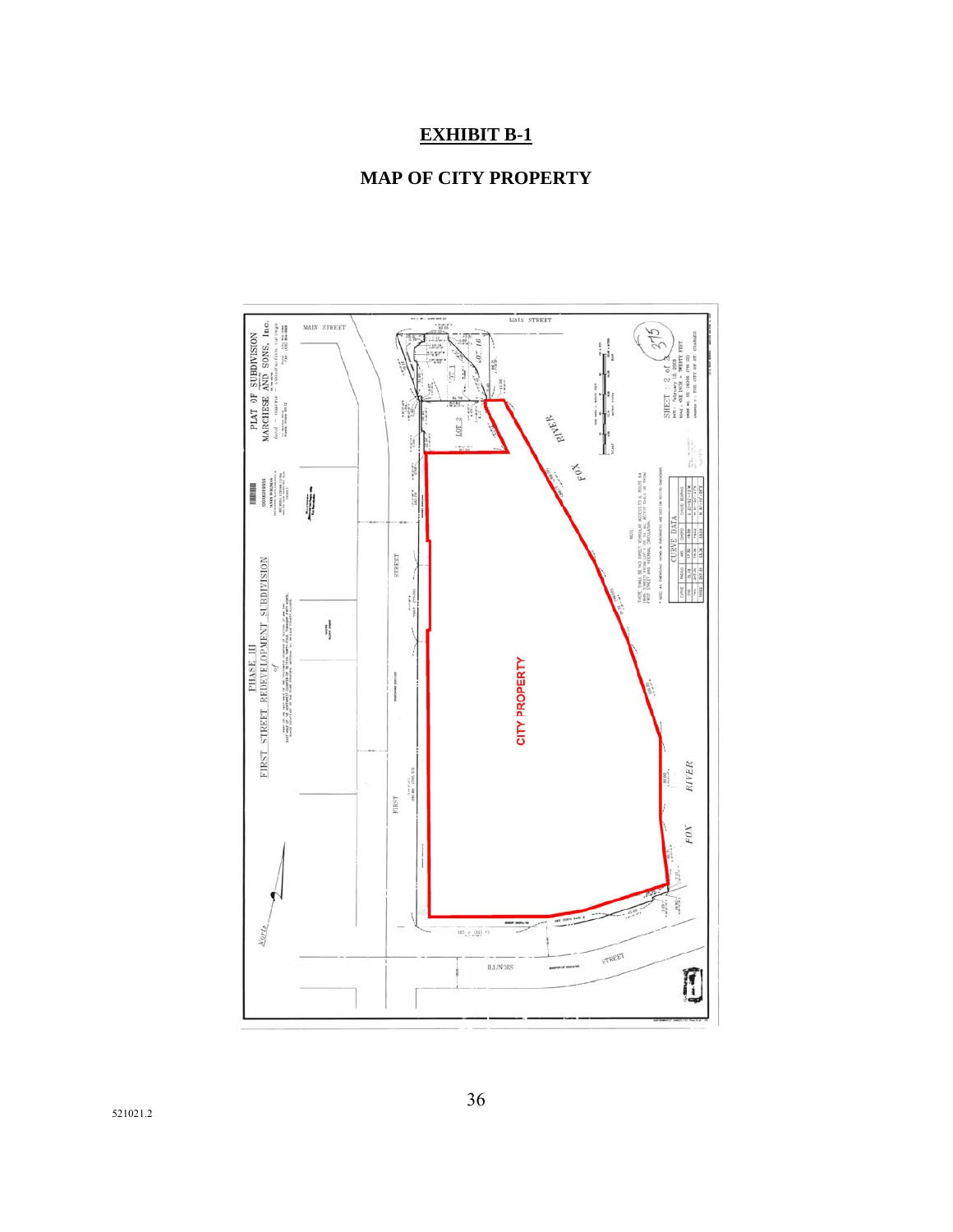# **EXHIBIT C**

# **LEGAL DESCRIPTION**

#### **CONVEYED PROPERTY**

# [NEED LEGALS]

<u> 1989 - Johann Barn, fransk politik (f. 1989)</u>

<u> 1989 - Johann Stoff, amerikansk politiker (d. 1989)</u>

Phase 1

Phase 2

Phase 3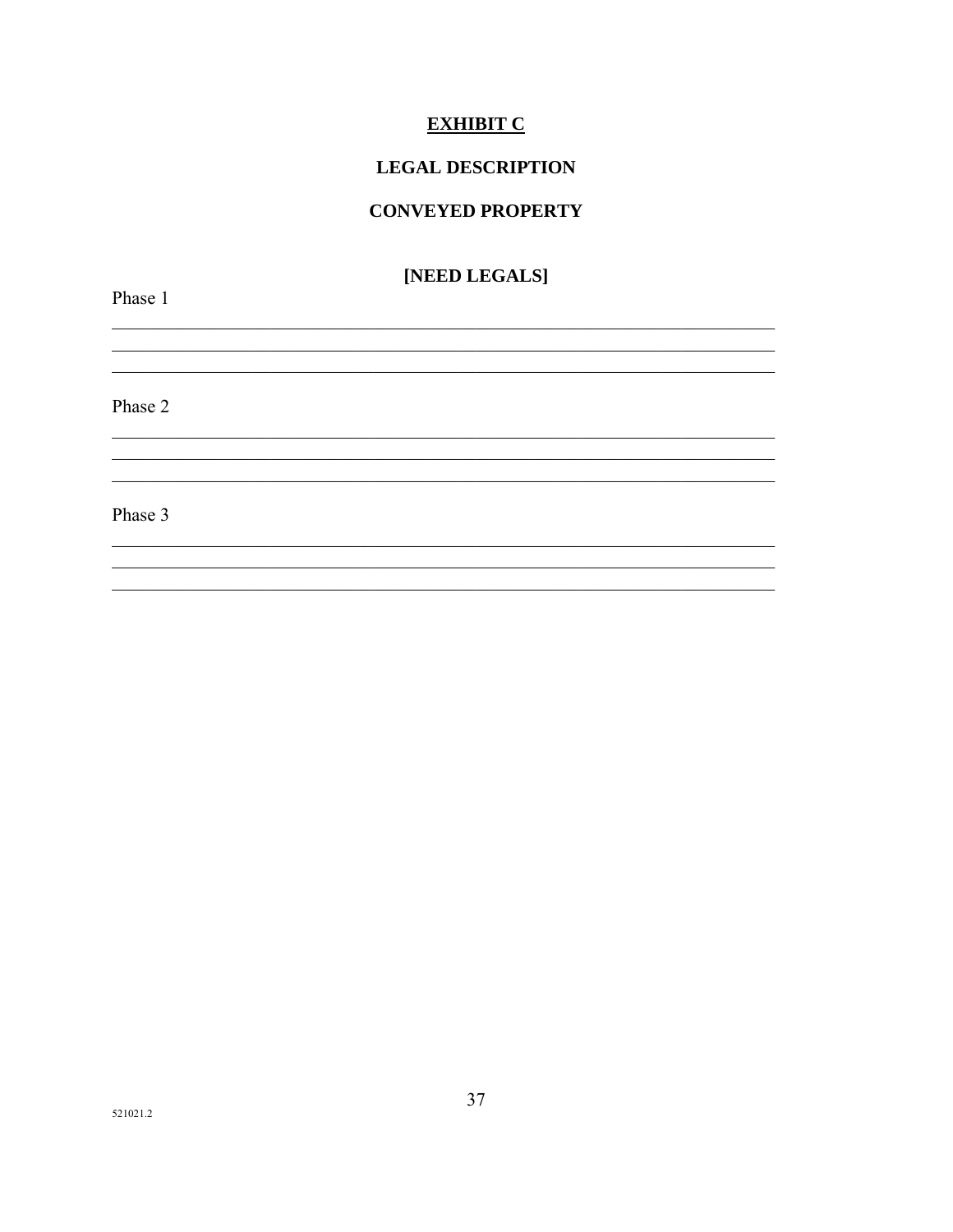# **EXHIBIT C-1**

# **PHASE BY PHASE MAPS OF CONVEYED PROPERTY**

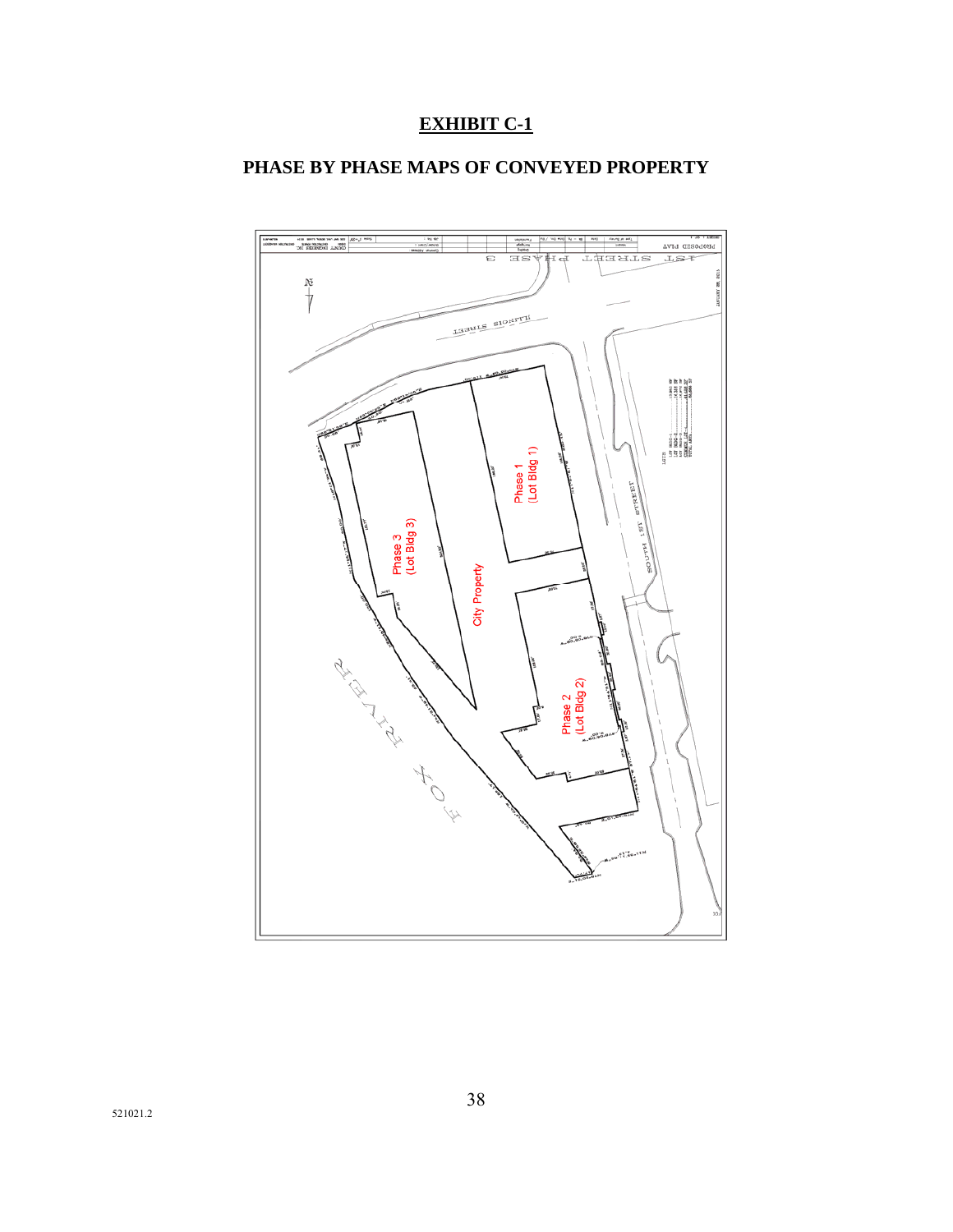# **EXHIBIT D-1**

**SITE PLAN** 

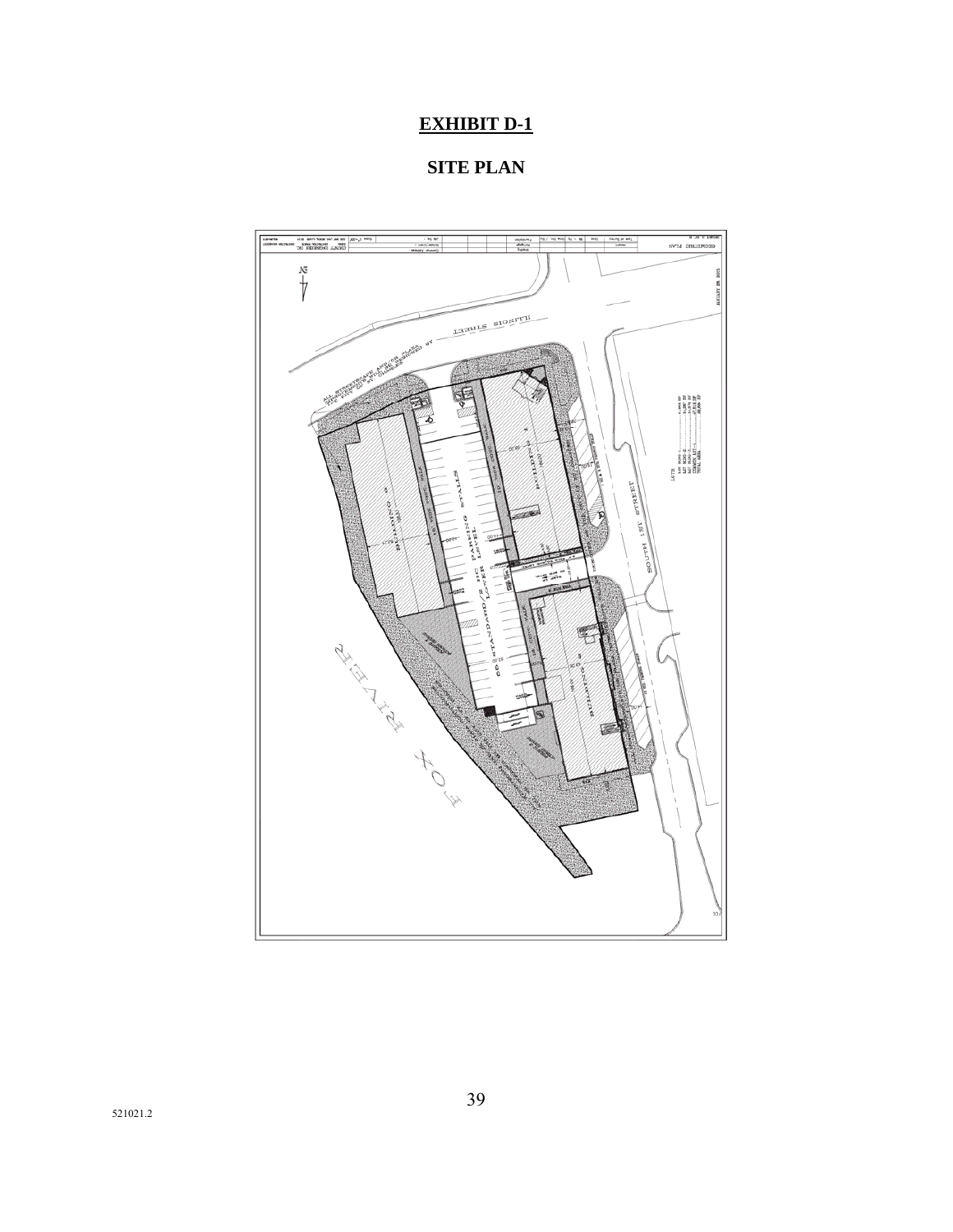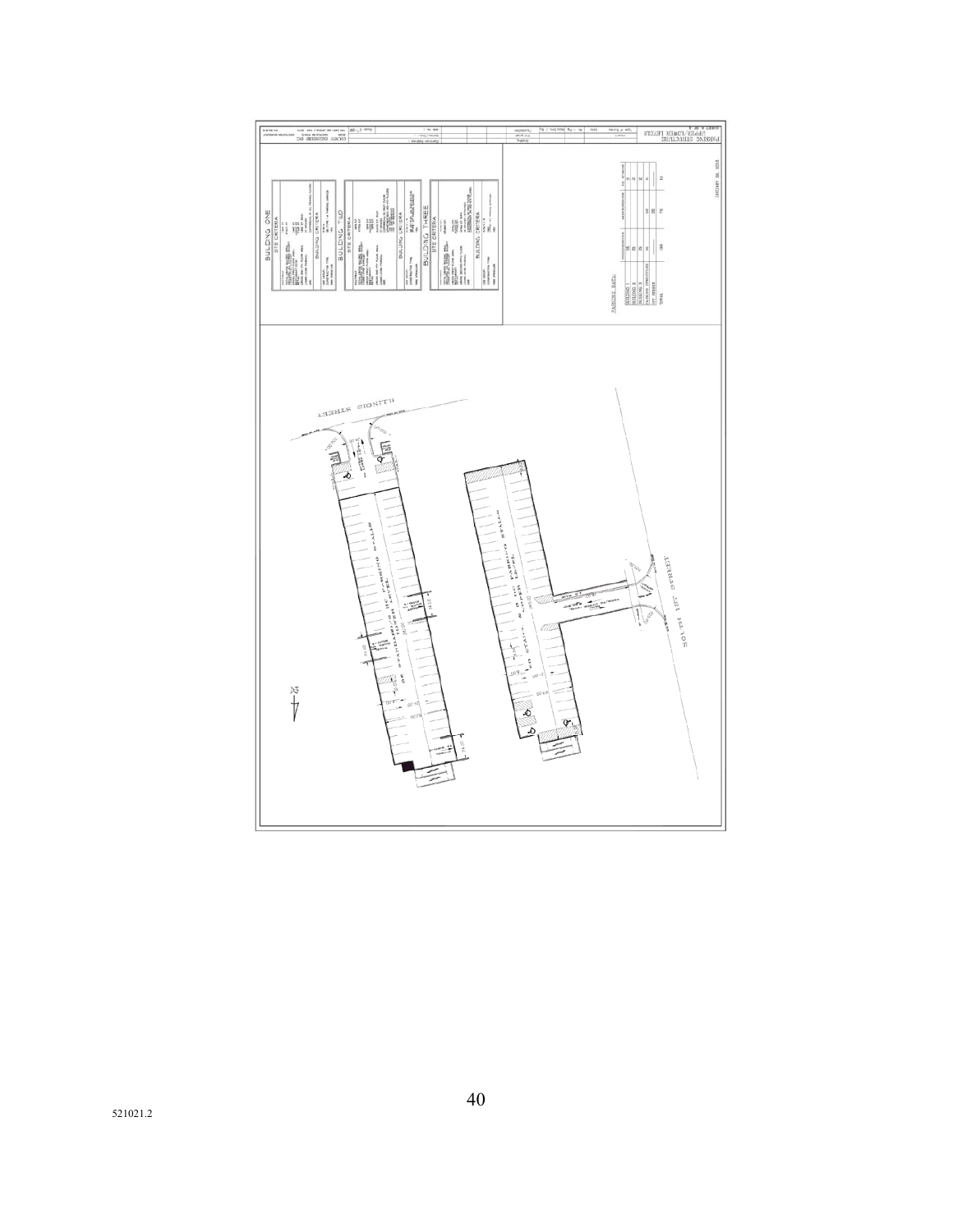# **EXHIBIT D-2**

# **SCOPE OF PROJECT**

|                | <b>Private Development Program</b> |                                                      |                                                   |                                    |  |  |  |
|----------------|------------------------------------|------------------------------------------------------|---------------------------------------------------|------------------------------------|--|--|--|
| <b>Phase</b>   | <b>Timing</b>                      | <b>Buildings</b>                                     | <b>Development Program Summary</b>                |                                    |  |  |  |
| 1              | Construction<br>7/1/15-12/31/16    | Retail/Office                                        | Retail/Commercial<br>Office                       | 11,865 SF<br>35,595 SF             |  |  |  |
|                |                                    |                                                      | <b>Underground Private Parking</b>                | 27 Spaces                          |  |  |  |
|                |                                    | City-Owned Public Parking Deck Public Parking Spaces |                                                   | 110 Spaces                         |  |  |  |
| $\overline{2}$ | Construction<br>4/1/16-10/1/17     | Retail/Apartment                                     | Retail/Commercial<br><b>Residential Apartment</b> | 11,898 SF<br>36,000 SF<br>36 Units |  |  |  |
|                |                                    |                                                      | <b>Underground Private Parking Spaces</b>         | 27 Total Spaces                    |  |  |  |
| 3              | Construction<br>4/1/17-10/1/18     | Retail/Condominium                                   | Retail/Commercial                                 | 11,966 SF                          |  |  |  |
|                |                                    |                                                      | <b>For-Sale Residential</b>                       | 47,864 SF<br>32 Units              |  |  |  |
|                |                                    |                                                      | Underground Private Parking Spaces                | 25 Total Spaces                    |  |  |  |
|                |                                    |                                                      |                                                   |                                    |  |  |  |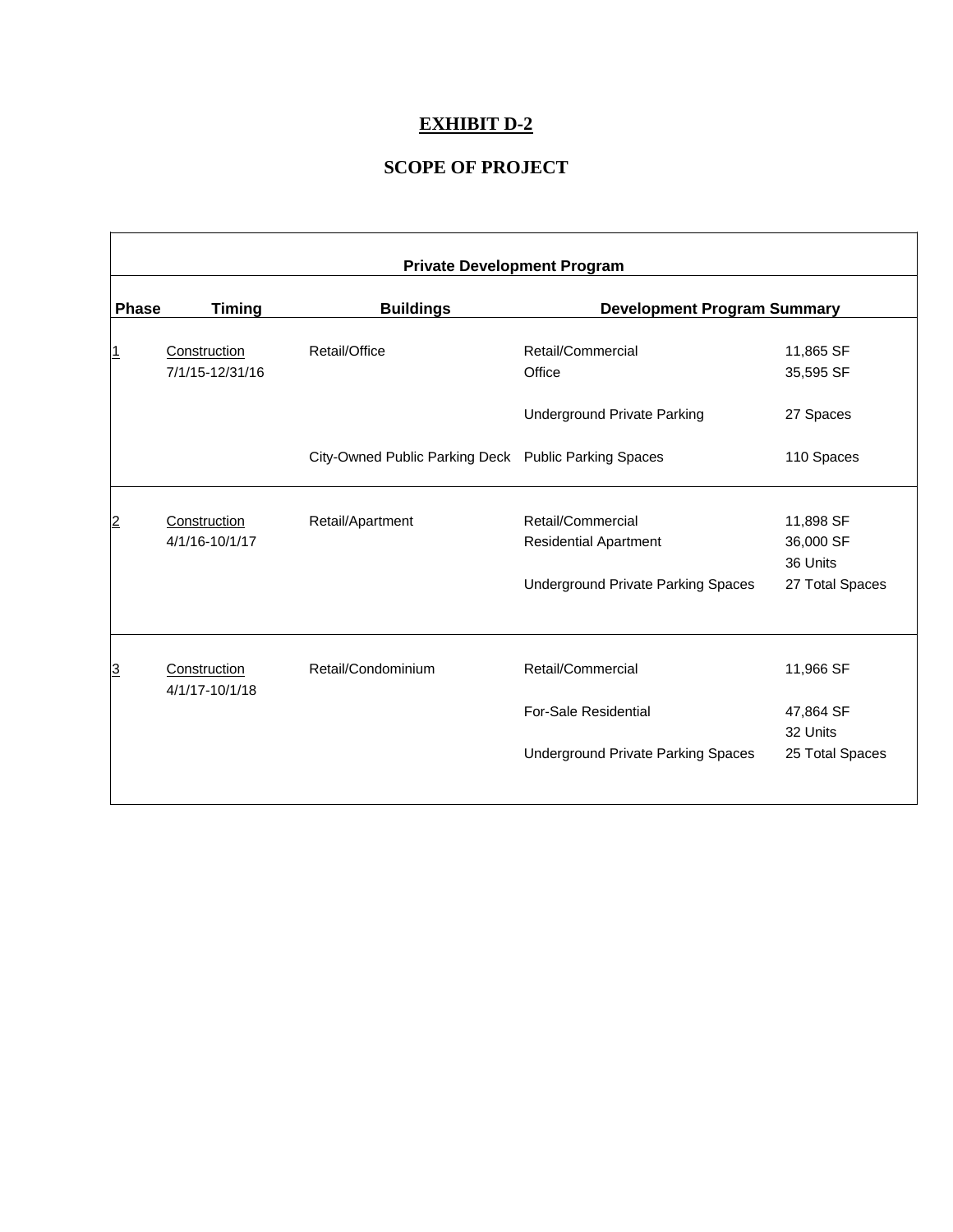# **EXHIBIT D-3**

### **GOVERNMENTAL REQUIREMENTS**

### **City of St. Charles, Illinois Ordinance No. 2015-Z-\_\_\_**

# **An Ordinance Granting Approval of a PUD Preliminary Plan for a portion of Phase 3 of the First Street Redevelopment PUD (Buildings 1, 2, 3 and Parking Deck)**

 WHEREAS, an application has been filed for PUD Preliminary Plan for a portion of Phase 3 of the First Street Redevelopment PUD, said realty being legally described on Exhibit "A" attached hereto and incorporated herein (the "Subject Realty"); and,

WHEREAS, said application was filed with the City on or about November 3, 2014, by First Street Development II, L.L.C. ("Applicant") and authorized by the record owner of the Subject Realty, the City of St. Charles ("Record Owner"); and,

WHEREAS, the Historic Preservation Commission recommended approval of the PUD Preliminary Plan on or about November 19, 2014; and,

 WHEREAS, the Plan Commission recommended approval of the PUD Preliminary Plan on or about December 16, 2014; and,

WHEREAS, the Planning & Development Committee of the City Council recommended approval of the PUD Preliminary Plan on or about 2015; and,

WHEREAS, the City Council of the City of St. Charles has received the recommendations of the Plan Commission and Planning & Development Committee and has considered the same.

NOW, THEREFORE, BE IT ORDAINED BY THE CITY COUNCIL OF THE CITY OF ST. CHARLES, KANE AND DUPAGE COUNTIES, ILLINOIS, as follows:

1. The preambles set forth hereinabove are incorporated herein as substantive provisions of this Ordinance as though fully set out in this Section 1.

2. That passage of this Ordinance shall constitute approval of the PUD Preliminary Plan, incorporated herein as Exhibit "B", such that the following documents and illustrations are hereby approved, reduced copies of which are attached hereto and, subject to compliance with such conditions, corrections, and modifications as may be required by the Director of Community & Economic Development and the Director of Public Works to comply with the requirements of the St. Charles Municipal Code:

- Development Data, dated
- Preliminary Engineering Plans titled " $1<sup>st</sup>$  Street Phase 3", prepared by County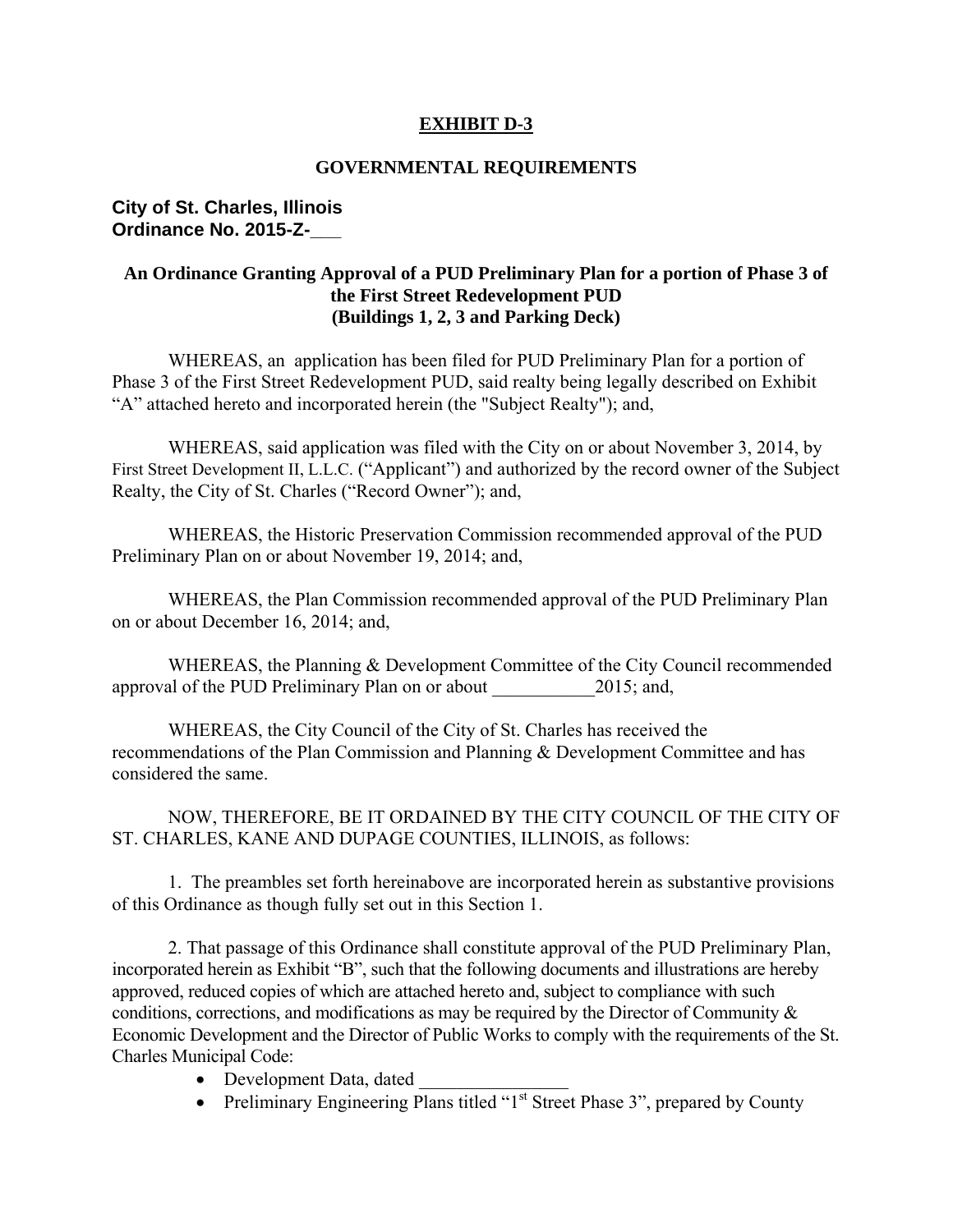Engineers, Inc., dated

 Building Architectural Elevations for Building 1, Building 2, and the Parking Deck prepared by Marshall Architects, dated

3. Preliminary Plans shall be submitted for review by the Historic Preservation Commission and Plan Commission and approval by the City Council for the following:

- Streetscape Improvements for First and Illinois Streets. Streetscape improvements adjacent to each building shall be installed concurrently with the construction of each building.
- $\bullet$  Building Architectural Elevations for Building #3.
- Riverwalk Improvements along the Fox River frontage. The portion of Riverwalk improvements located directly east of Buildings 2, 3 and the Parking Deck shall be installed concurrently with the construction of Building #3.
- Plaza area north of Building  $#2$

4. That the subject property may be developed and used only in accordance with all ordinances of the City now in effect or hereafter amended or enacted.

5. That after the adoption and approval hereof, the Ordinance shall (i) be printed or published in book or pamphlet form, published by the authority of the Council, or (ii) within thirty (30) days after the adoption and approval hereof, be published in a newspaper published in and with a general circulation within the City of St. Charles.

PRESENTED to the City Council of the City of St. Charles, Kane and DuPage Counties, Illinois this  $\qquad \qquad$  day of  $\qquad \qquad$ , 2015.

PASSED by the City Council of the City of St. Charles, Kane and DuPage Counties, Illinois this  $\qquad \qquad$  day of  $\qquad \qquad$ , 2015.

APPROVED by the Mayor of the City of St. Charles, Kane and DuPage Counties, Illinois this  $\qquad \text{day of} \qquad , 2015.$ 

> $\mathcal{L}_\text{max}$  , where  $\mathcal{L}_\text{max}$  and  $\mathcal{L}_\text{max}$ Raymond P. Rogina, Mayor

Attest:

Nancy Garrison, City Clerk

 $\mathcal{L}_\text{max}$  , where  $\mathcal{L}_\text{max}$  and  $\mathcal{L}_\text{max}$ 

Vote: Ayes: Nays: Absent: Abstain: Date:

APPROVED AS TO FORM:  $\mathcal{L}_\text{max}$  , where  $\mathcal{L}_\text{max}$  and  $\mathcal{L}_\text{max}$ 

City Attorney DATE: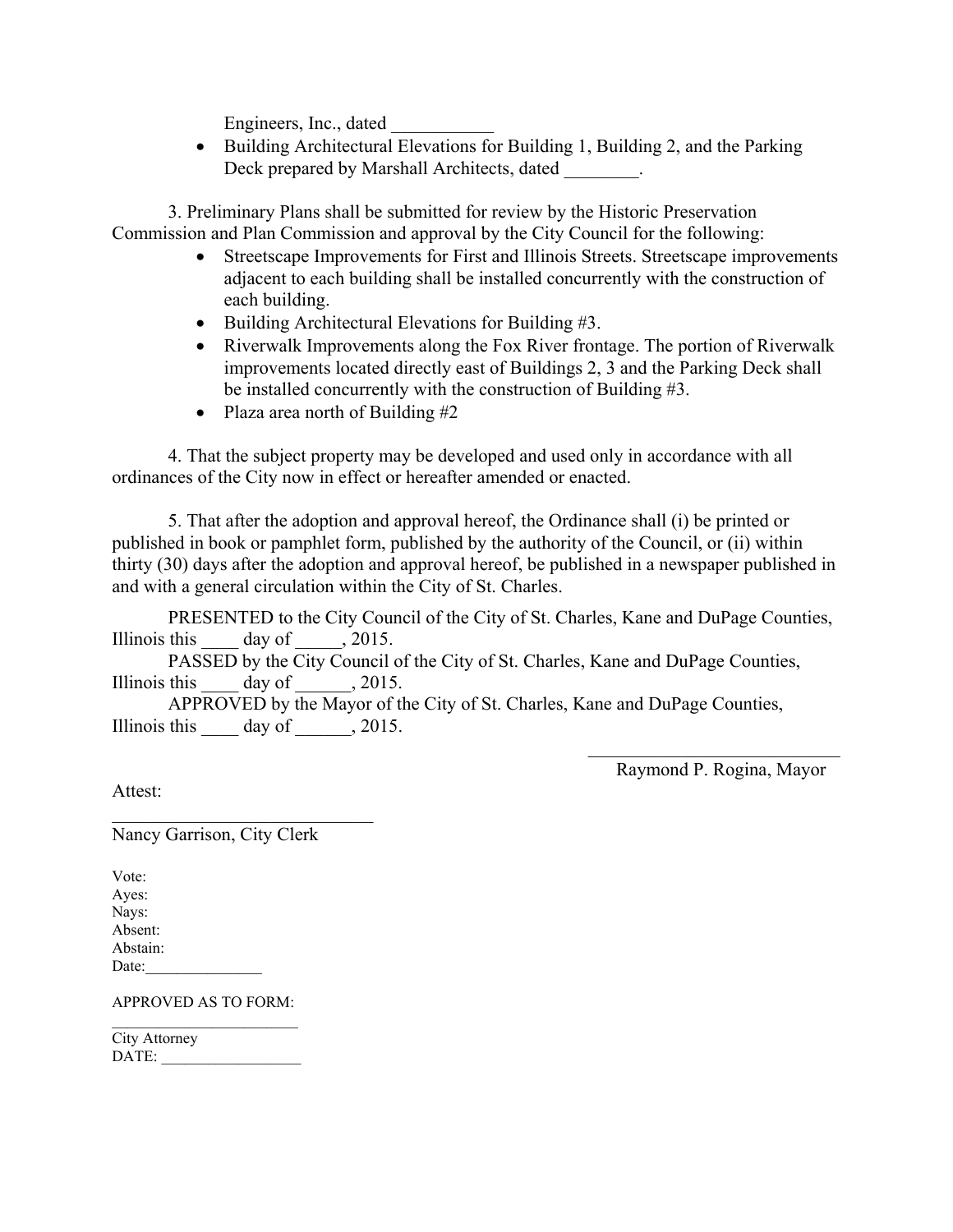# EXHIBIT "A"

# LEGAL DESCRIPTION

Lots 3, 4, 5 11 and 12 in the Phase III First Street Redevelopment Subdivision, according to the plat thereof recorded as Document No. 2008K089916, in the City of St. Charles, Kane County, Illinois.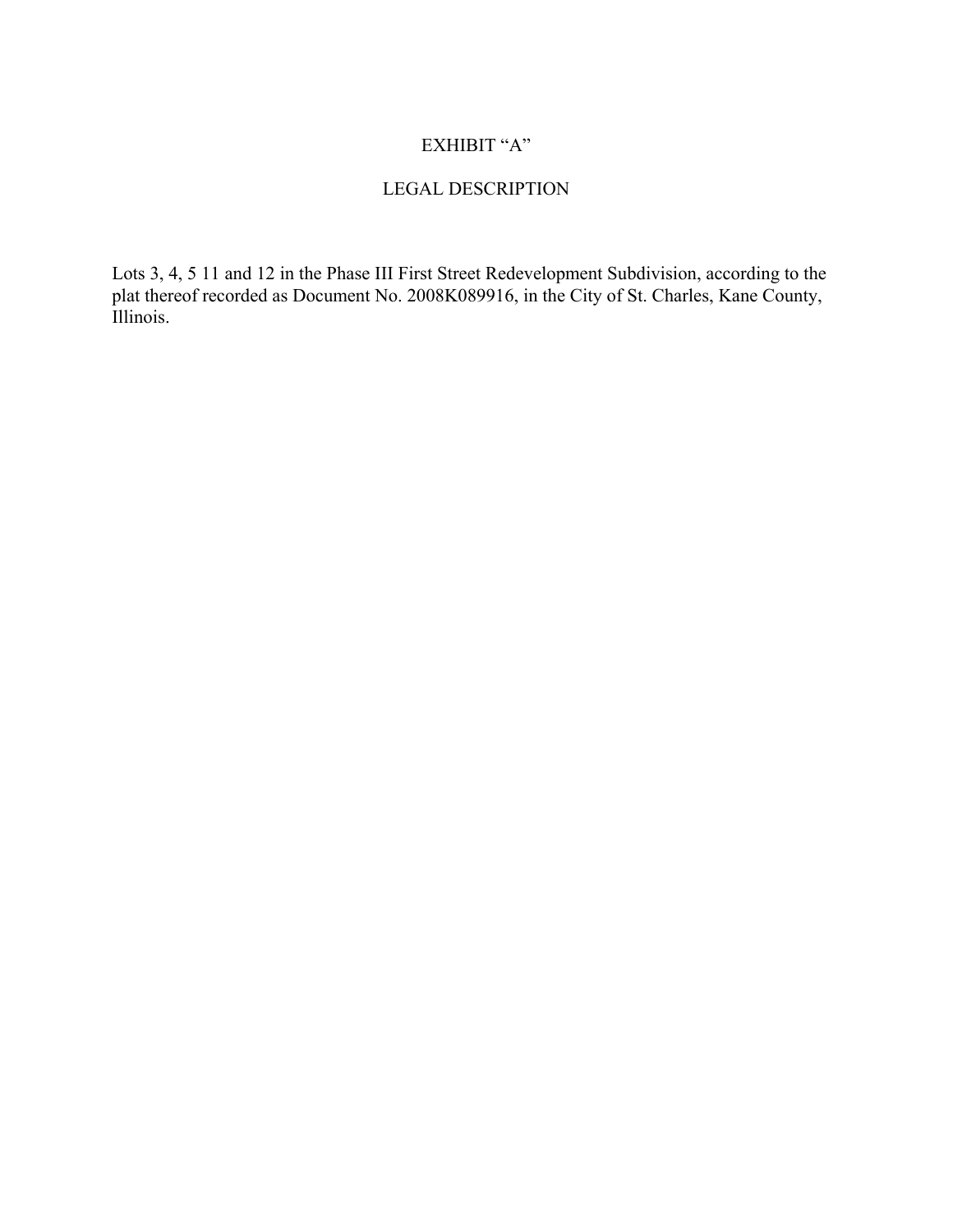# EXHIBIT "B"

# PUD PRELIMINARY PLAN

- Development Data
- Preliminary Engineering Plans
- Building Architectural Elevations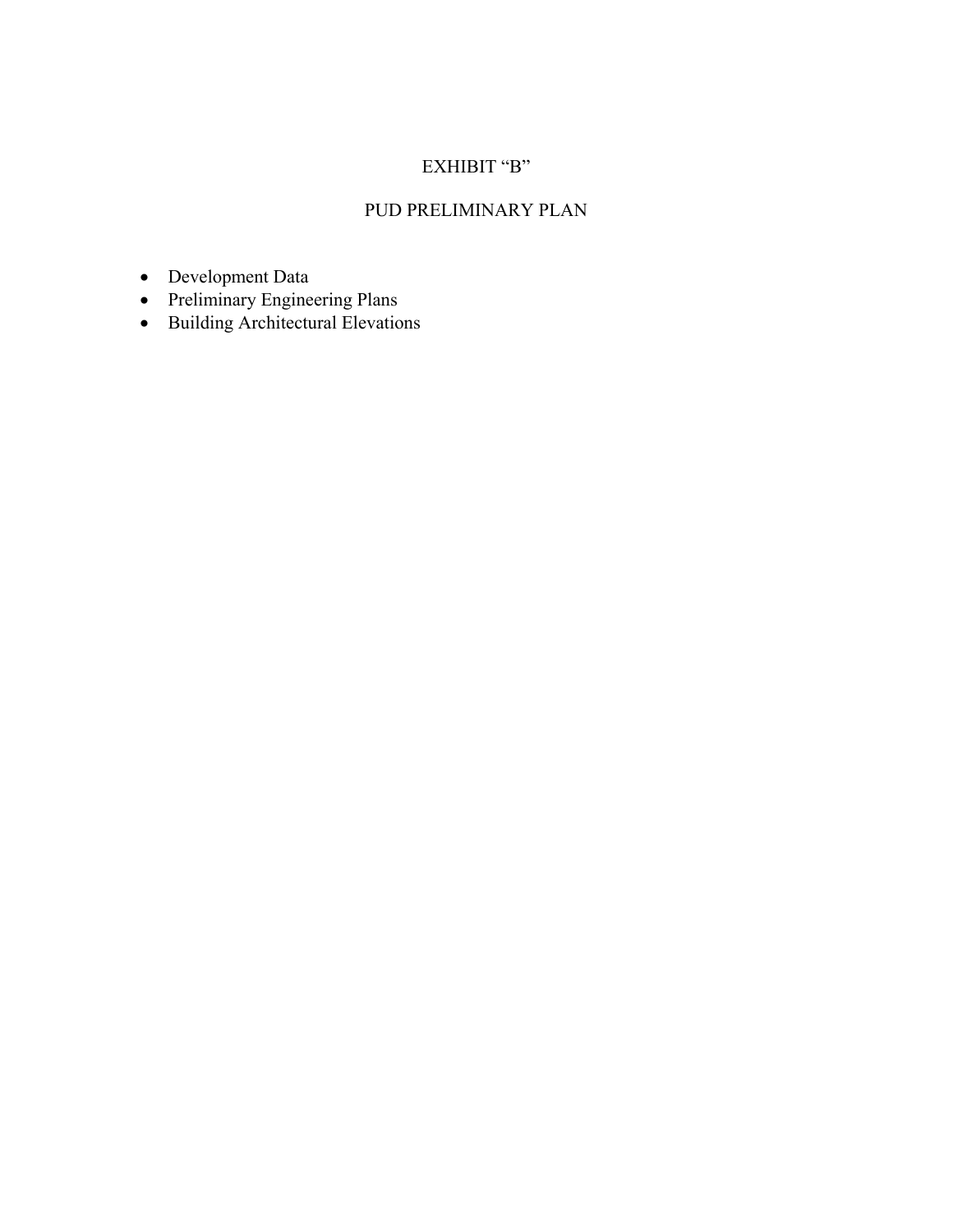# **EXHIBIT E**

# **CONSTRUCTION PHASING SCHEDULE**

| <b>Phase</b>   | <b>Building/Improvement</b><br>to be Constructed    | <b>Target</b><br><b>Start Date</b> | <b>Completion Date</b> |
|----------------|-----------------------------------------------------|------------------------------------|------------------------|
|                | Retail/Office and<br>City-Owned Public Parking Deck | 7/1/15                             | 12/31/16               |
| $\overline{2}$ | Retail/Apartment                                    | 4/1/16                             | 10/1/17                |
| 3              | Retail/Condominium                                  | 4/1/17                             | 10/1/18                |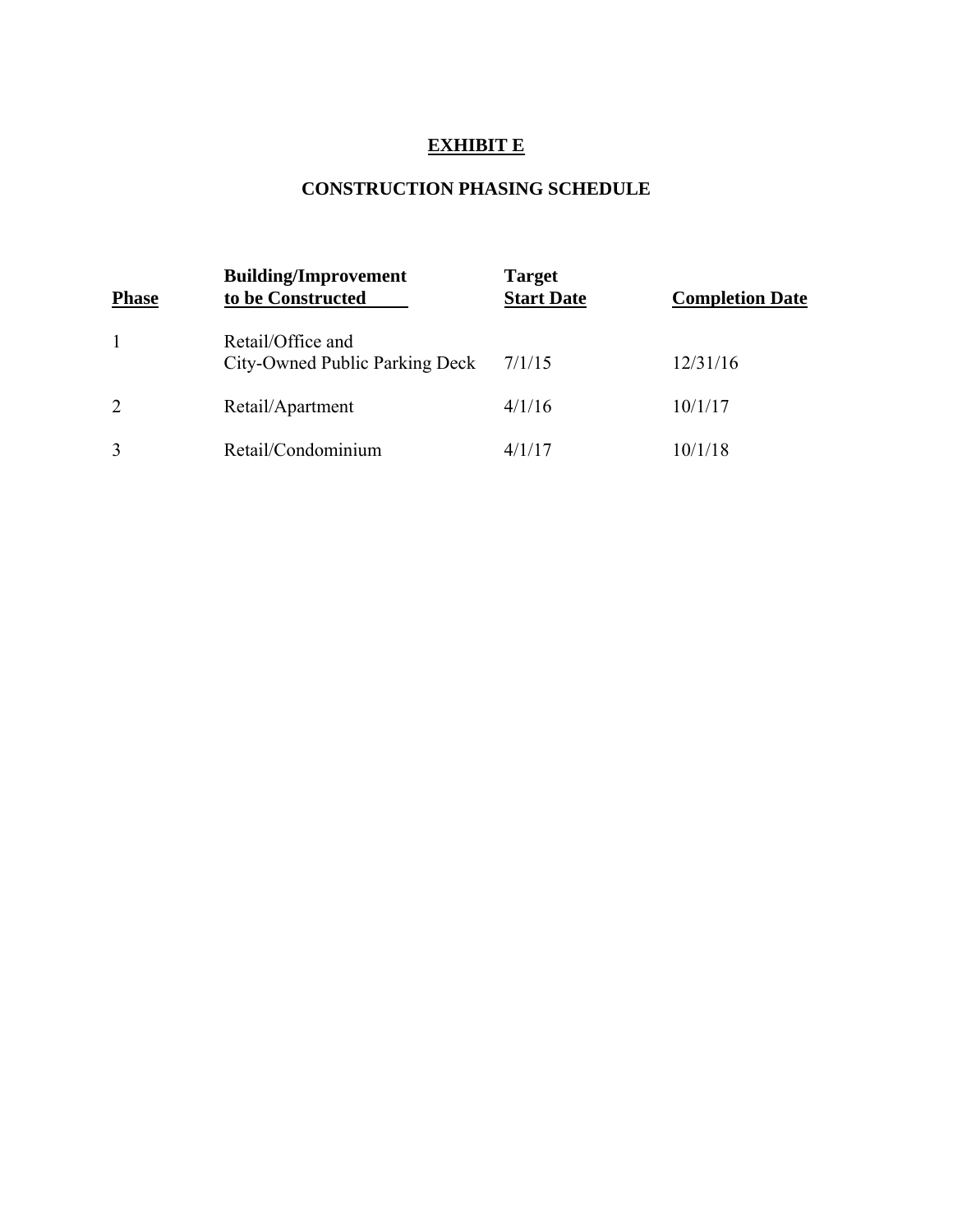# **EXHIBIT F-1**

# **DEVELOPER PUBLIC IMPROVEMENTS Developer's Responsibility to Construct City to Reimburse**

|                                                                                               | <b>Costs</b>   | <b>Construction Dates</b> |
|-----------------------------------------------------------------------------------------------|----------------|---------------------------|
| <b>Phase 1</b> (Two (2) Structured Parking Deck<br>with a minimum of not less than 110 spaces |                | 7/1/15-12/31/16           |
| Parking Deck by Developer                                                                     | \$1,809.500.00 |                           |
| Developer Management Fee 5%                                                                   | \$91,500.00    |                           |
| <b>Public Improvements - Developer</b>                                                        |                | \$1,900,000.00            |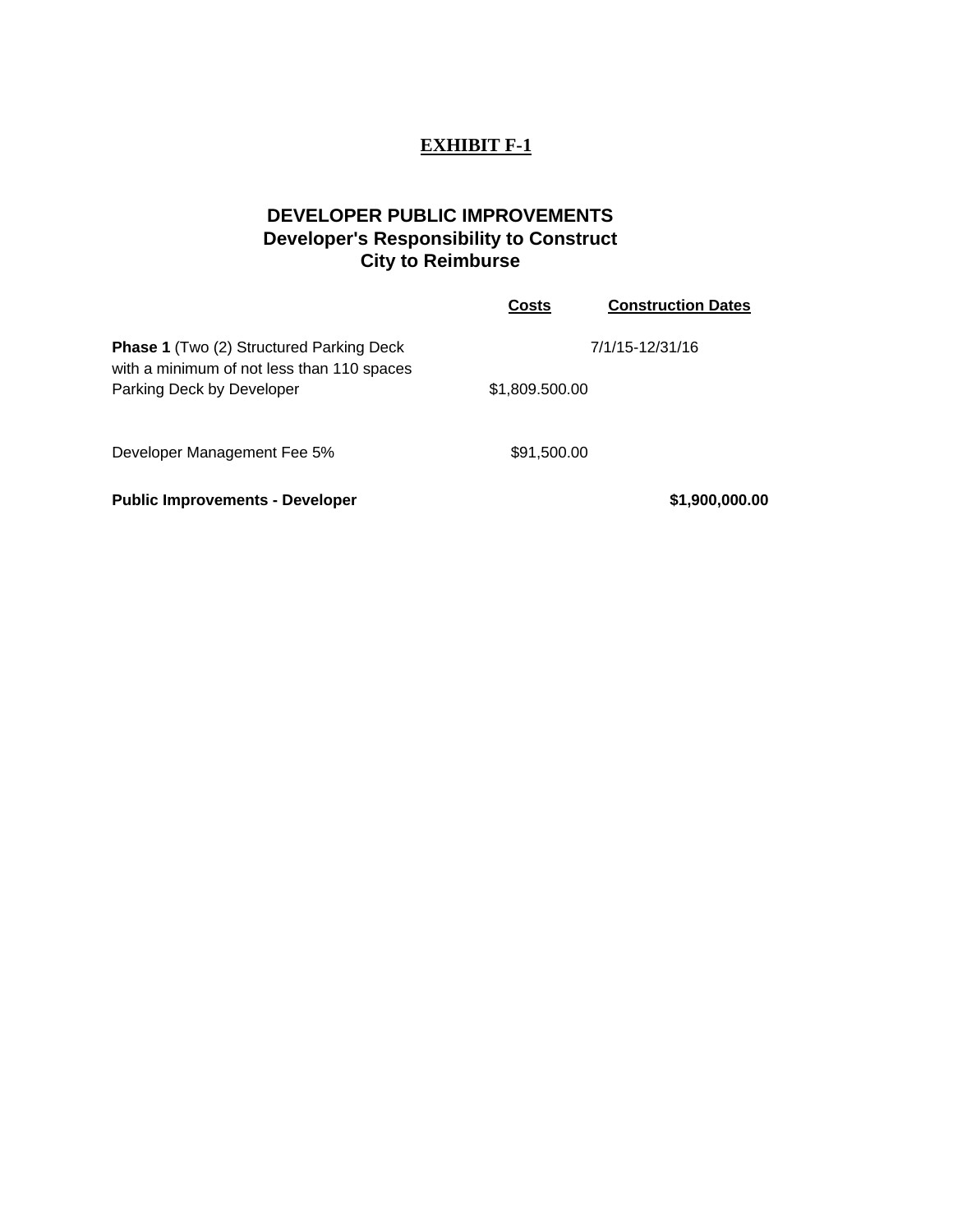# **EXHIBIT F-2**

# **CITY DEVELOPMENT PUBLIC IMPROVEMENTS Developer Optional to Construct City to Reimburse**

**Phase 1** (Retail/Office Building) 7/1/15-12/31/16

Streetscaping (Includes street lighting, irrigation, furniture, plantings, other improvements similar in design and concept to match streetscaping improvements located on the west side of First Street)

Construction Management Fee 5% \$18,000

**Public Improvements -Developer**  $\bullet$  **378,000**  $\bullet$  **378,000** 

**Phase 2** (Retail/Apartment Building) 4/1/16-10/1/17

(Includes street lighting, irrigation, furniture, plantings, other improvements similar in design and concept to match streetscaping improvements located on the west side of First Street)

Construction Management Fee 5%  $$7,500$ 

**Public Improvements -Construction**  $$157,500$ 

**Phase 3** (Riverfront Retail/Residential) 4/1/17-10/1/18

Streetscaping (Includes street lighting, irrigation, furniture, plantings, other improvements similar in design and concept to match streetscaping improvements located on the west side of First Street)

Construction Management Fee 5%  $$4,750$ 

**Public Improvements -Construction**  $$99,750$ 

adjacent to Phase 1, along part of Illinois \$360,000 and First Street

Streetscaping **\$150,000 adjacent to Phase 2, along First Street** 

Adjacent to Phase 3, \$95,000 along Illinois St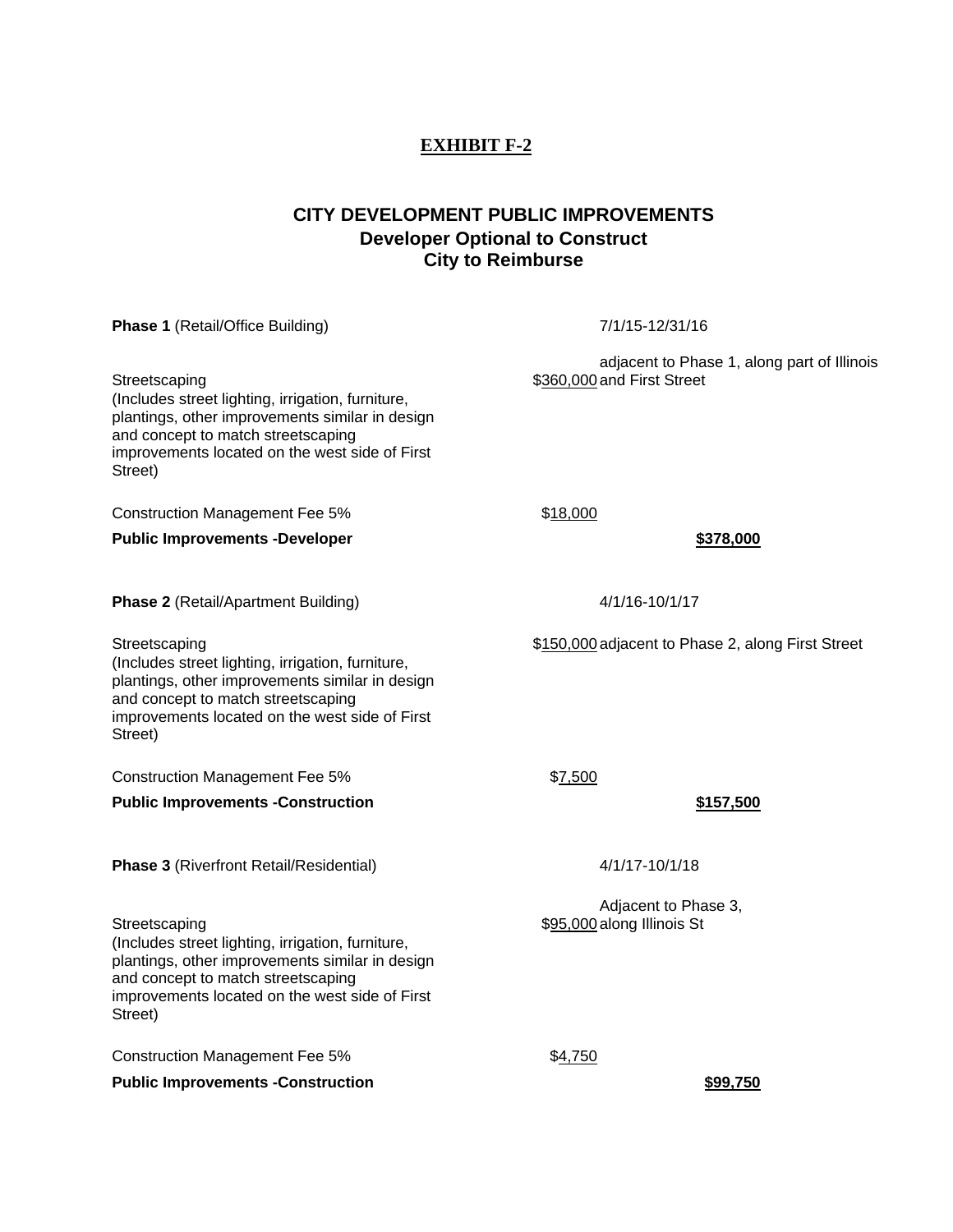## **EXHIBIT F-3**

# **CITY PUBLIC IMPROVEMENTS City Responsibility**

The City shall, upon substantial completion by Developer of Phase 3, commence and diligently complete construction of the River Walk Improvements and Civic Plaza Areas immediately adjoining Phases 1 and 2, materially consistent and substantially conforming with the scope of the City's construction of existing Plaza, Streetscape and River Walk Improvements in the immediate vicinity.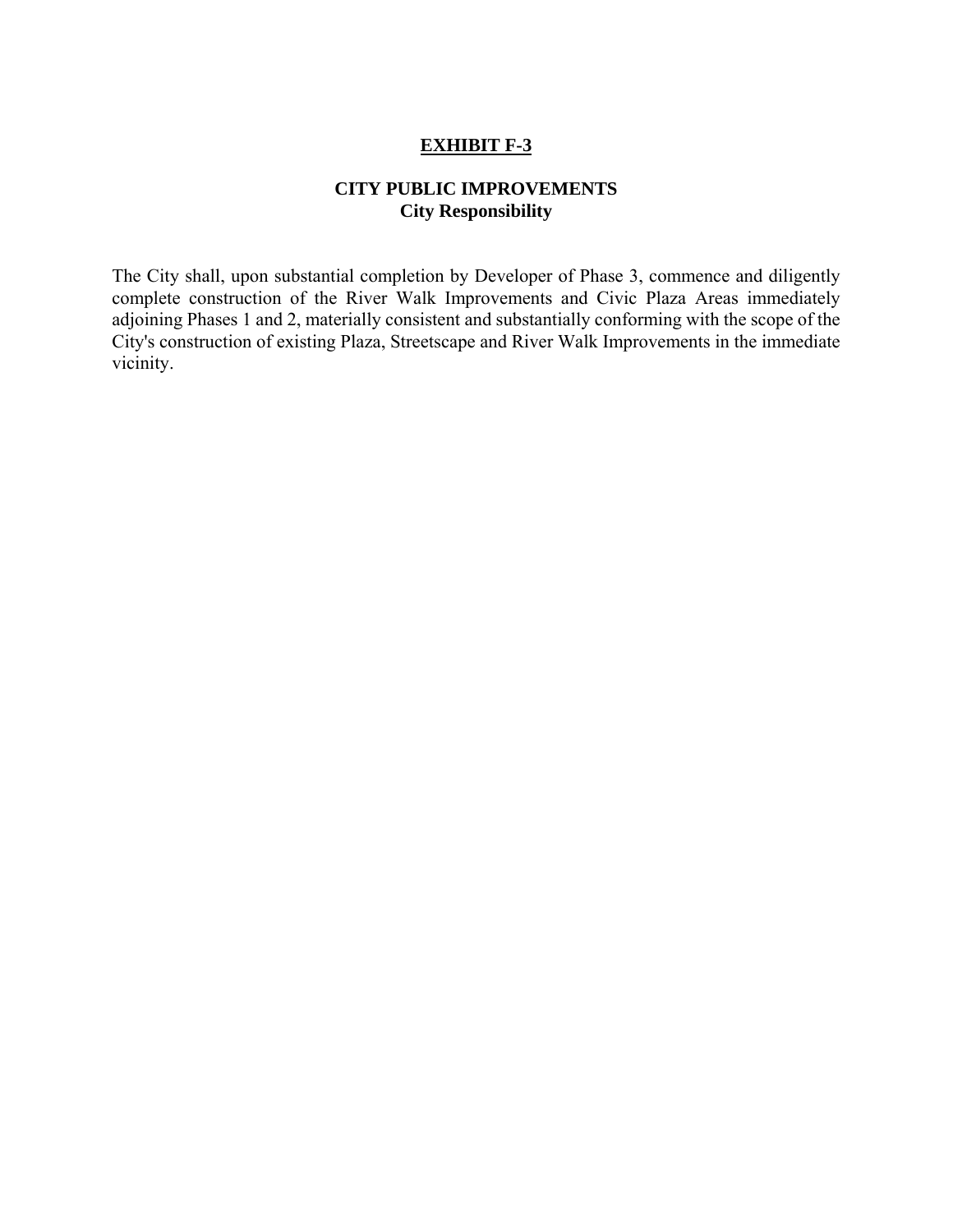# **EXHIBIT G**

# **PROPERTY CONVEYANCE SCHEDULE**

|                  | <b>Failure to Open</b><br><b>Construction Escrow</b><br><b>Default Date</b> | <b>Failure to Commence</b><br><b>Construction</b><br><b>Default Date</b> |
|------------------|-----------------------------------------------------------------------------|--------------------------------------------------------------------------|
| Phase 1 Property | 11/1/15                                                                     | 12/1/15                                                                  |
| Phase 2 Property | 7/1/16                                                                      | 8/1/16                                                                   |
| Phase 3 Property | 7/1/17                                                                      | 8/1/17                                                                   |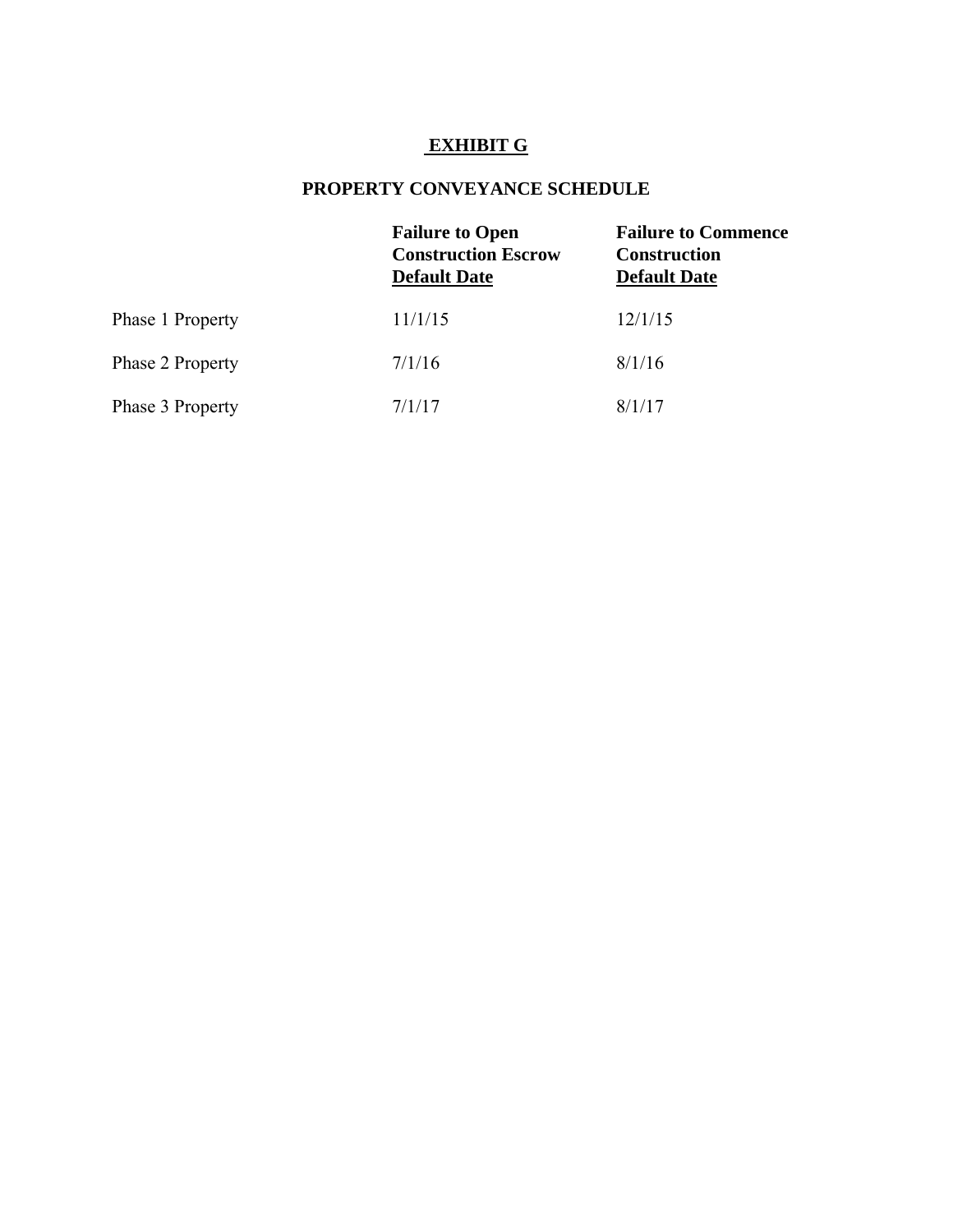# **EXHIBIT H REIMBURSEMENT APPLICATION**

Application No. Date:

 Pursuant to the Redevelopment Agreement ("Agreement") between the City of St. Charles, Kane and DuPage Counties, Illinois, and First Street Development II, LLC ("Developer"), the undersigned hereby requests reimbursement in the amount of \_\_\_\_\_\_\_\_\_\_\_\_\_\_\_\_\_\_\_\_\_\_\_\_\_ Dollars

| ) for Eligible Project Costs incurred as follows: |  |  |  |
|---------------------------------------------------|--|--|--|
| Total reimbursement requested (including          |  |  |  |
| Developer Management Fees) to date:               |  |  |  |
| Total reimbursement received to date:             |  |  |  |
| This request:                                     |  |  |  |
|                                                   |  |  |  |

Developer hereby certifies to the City that as of this date it has submitted to the City:

 If the reimbursement requested is for real property, a copy of the ALTA Owner's Policy of Title Insurance showing that record fee simple title to all of the real property is vested in the Developer except for public rights of way therein, together with satisfactory evidence of the acquisition price of said real property.

 If the reimbursement requested is not for real property, copies of all bills, invoices and other reasonable information requested by the City to evidence the Developer's costs and expenses for the amount of reimbursement requested.

 If the reimbursement application is for progress payments including but not limited to payments for Developer Public Improvements ,Parking Deck Costs and Developer Management fees, copies of all contractors sworn statements and trailing partial or final waivers and other reasonable information requested by the City to evidence the Developer's costs and expenses for the amount of reimbursement requested.

 Undersigned hereby certifies that the amount requested herein is for Redevelopment Project Costs incurred by the Developer and not previously reimbursed by the City.

|   | FIRST STREET DEVELOPMENT II, LLC |
|---|----------------------------------|
| ⊥ |                                  |
|   | $\int$ ate $\cdot$               |

|                  | The City authorizes the disbursement of funds to |  |
|------------------|--------------------------------------------------|--|
| the amount of \$ | in accordance with the Agreement.                |  |

CITY OF ST. CHARLES, ILLINOIS

 $\mathbf{B} \mathbf{v}$ :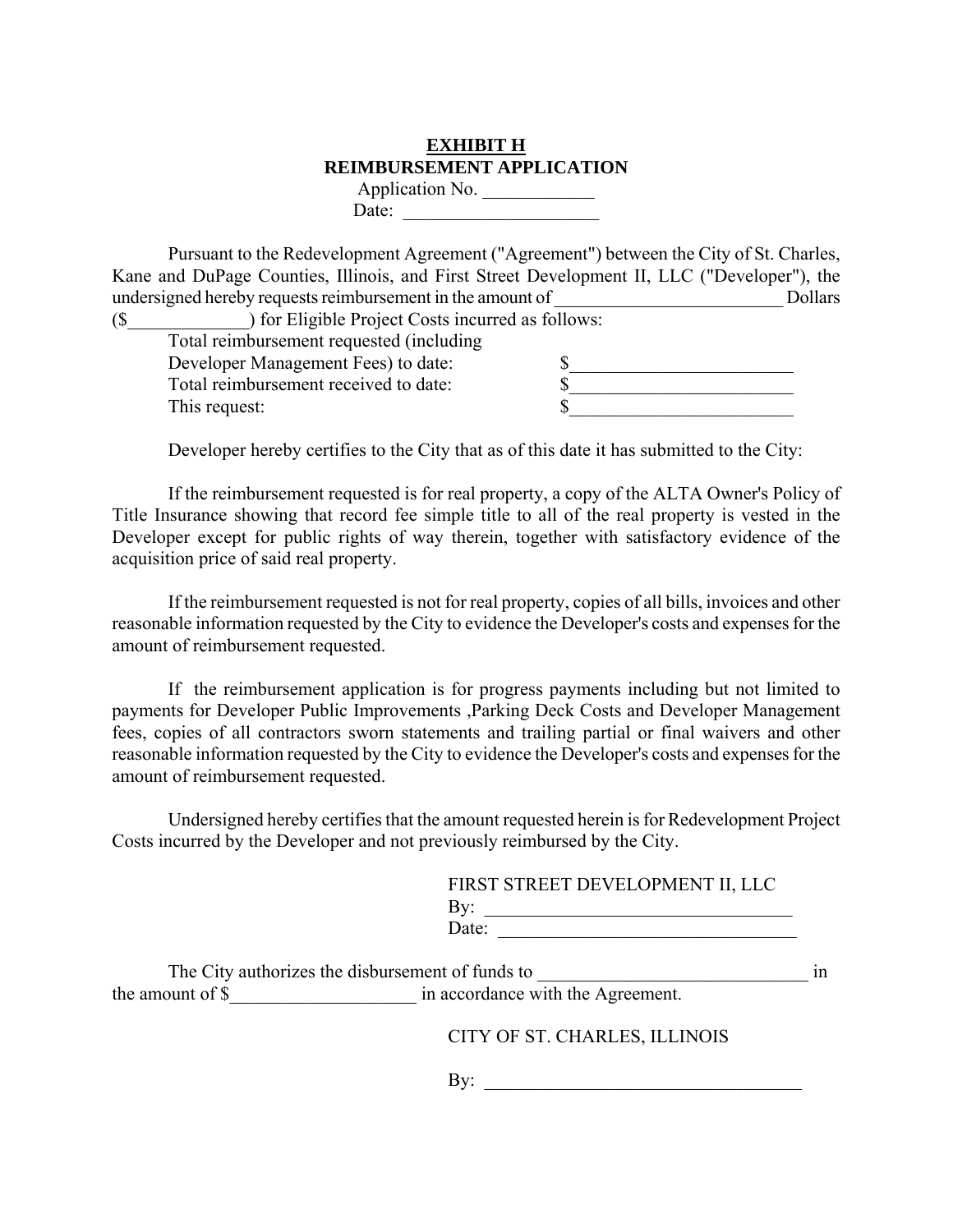# **EXHIBIT I**

## **CERTIFICATE OF SUBSTANTIAL COMPLETION**

 **THIS CERTIFICATE OF SUBSTANTIAL COMPLETION** (this "Certificate") is made as of  $\hspace{1cm}$ , 20  $\hspace{1cm}$ , by First Street Development II, LLC, an Illinois limited liability company ("Developer"), and  $\Box$ , an Illinois corporation ("Architect").

# **R E C I T A L S:**

 A. By that certain Central Downtown Tax Increment Financing Redevelopment Agreement (First Street) (the "Agreement") dated the  $\qquad \qquad$  day of  $\qquad \qquad$  20\_\_\_, the parties have agreed to implement a Tax Increment Redevelopment Plan and Redevelopment Project for the First Street Redevelopment Project Area (the "Redevelopment Plan") pursuant to the Agreement and the Redevelopment Plan all as more particularly described in the Agreement.

 B. In accordance with the definition of "Substantial Completion" set forth in the Agreement on or promptly after the date on which Developer and Architect determine that substantial completion as defined in the Agreement has been achieved, Developer and Architect shall issue this Certificate to the City.

C. Developer and the architect have determined that substantial completion of Phase has been achieved, and, therefore, Developer and Architect are issuing this Certificate to the City in accordance with the Agreement.

D. Unless otherwise provided herein, all capitalized words and terms in this Certificate shall have the same meanings ascribed to such words and terms as in the Agreement.

 NOW, THEREFORE, in consideration of the covenants and agreements hereinafter set forth and for other good and valuable consideration, the receipt and sufficiency of which are hereby acknowledged, Developer and Architect hereby certifies to the best of its knowledge and professional opinions, as follows:

1. Phase has been constructed and completed in a good, workmanlike, and substantial manner, in conformity with good construction and architectural practices, and in accordance with the plans and specifications.

2. Phase is free from damage and structural defects including damage caused by fire, flood, earthquake, other casualty or improper deferred maintenance.

3. Phase fully complies with all applicable laws, rules, regulations, ordinances, resolutions and permits of every nature and description, including zoning, building and fire codes and ordinances and subdivision control and environmental laws, rules and regulations, as reviewed